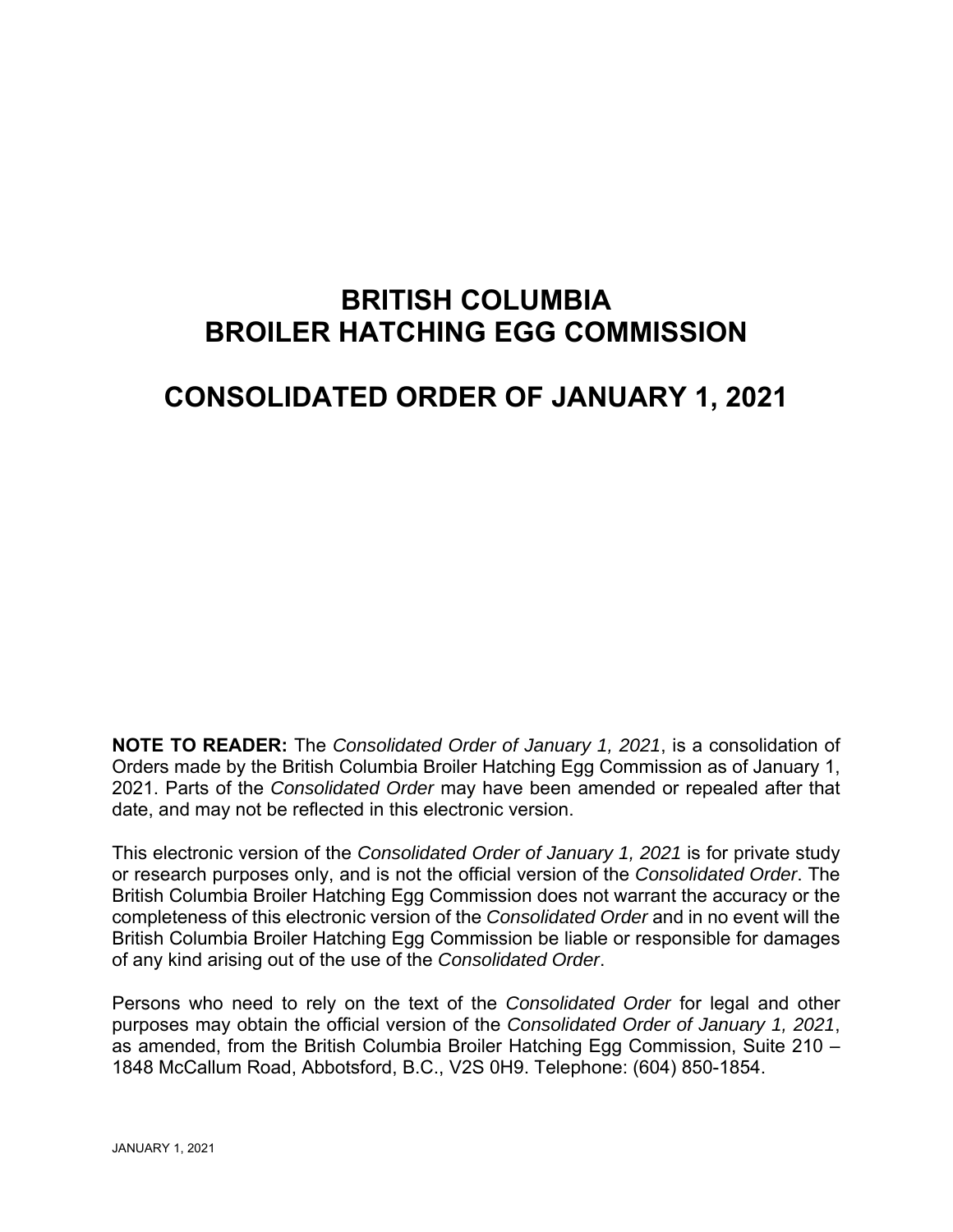[This page is intentionally left blank.]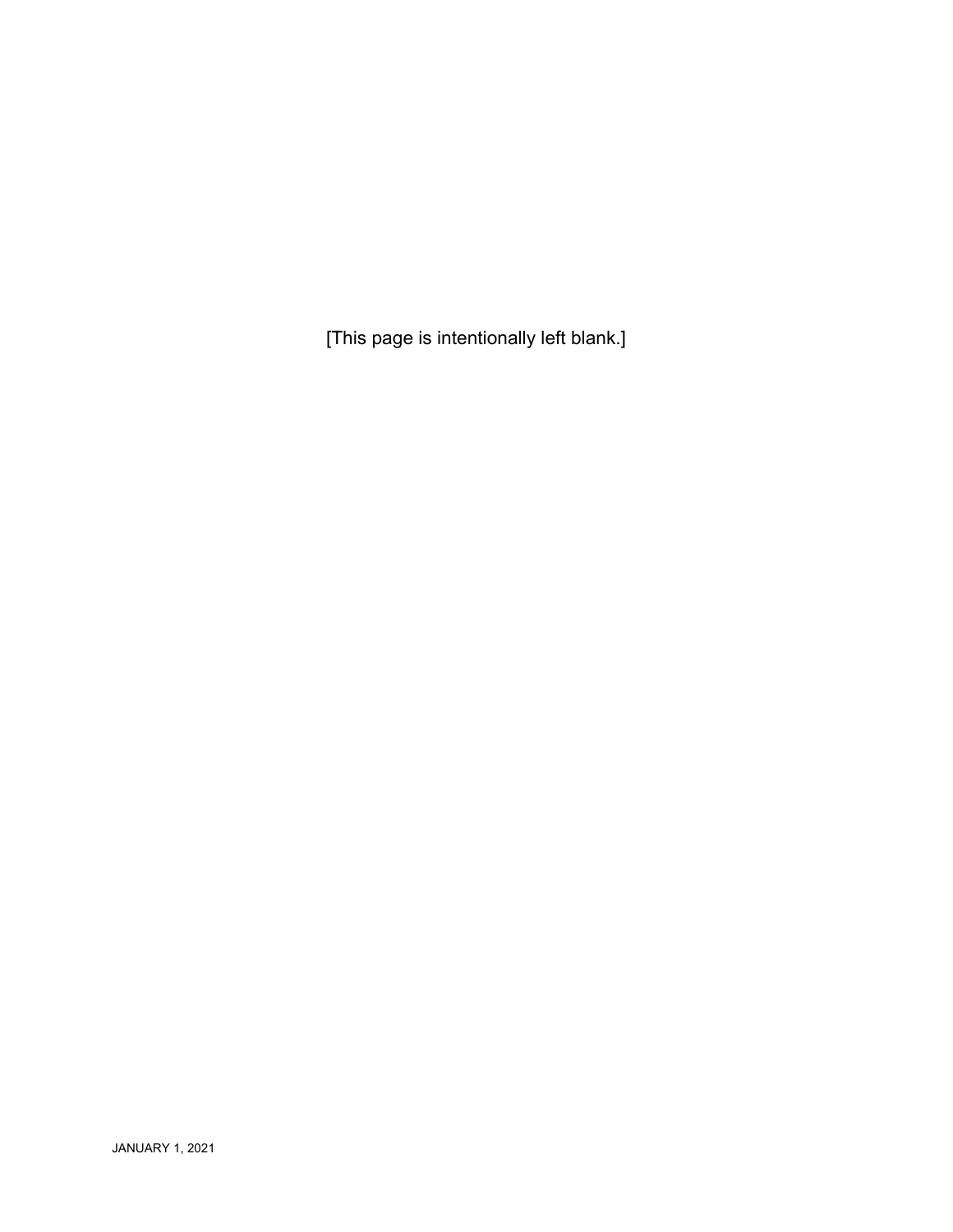# **CONTENTS**

| PART III - ALLOTMENT AND REGISTRATION OF PLACEMENT QUOTA  11                                                                              |  |
|-------------------------------------------------------------------------------------------------------------------------------------------|--|
|                                                                                                                                           |  |
| Special Issuance of Placement Quota Under New Producer Program 11                                                                         |  |
| Special Allotment of Placement Quota Under Small-Lot Innovative Self-                                                                     |  |
|                                                                                                                                           |  |
| Special Restrictions on Regularized Producer Chick Quota 12                                                                               |  |
| Determination as to Whether the Regularized Producer is Actively Engaged<br>in in Silkie or Taiwanese Broiler Hatching Egg Production  13 |  |
|                                                                                                                                           |  |
|                                                                                                                                           |  |
| PART IV - TRANSFER AND LEASE OF PLACEMENT QUOTA 17                                                                                        |  |
|                                                                                                                                           |  |
|                                                                                                                                           |  |
|                                                                                                                                           |  |
|                                                                                                                                           |  |
|                                                                                                                                           |  |
|                                                                                                                                           |  |
| Placement of Flocks by Hatcheries and Payment by Producers  21                                                                            |  |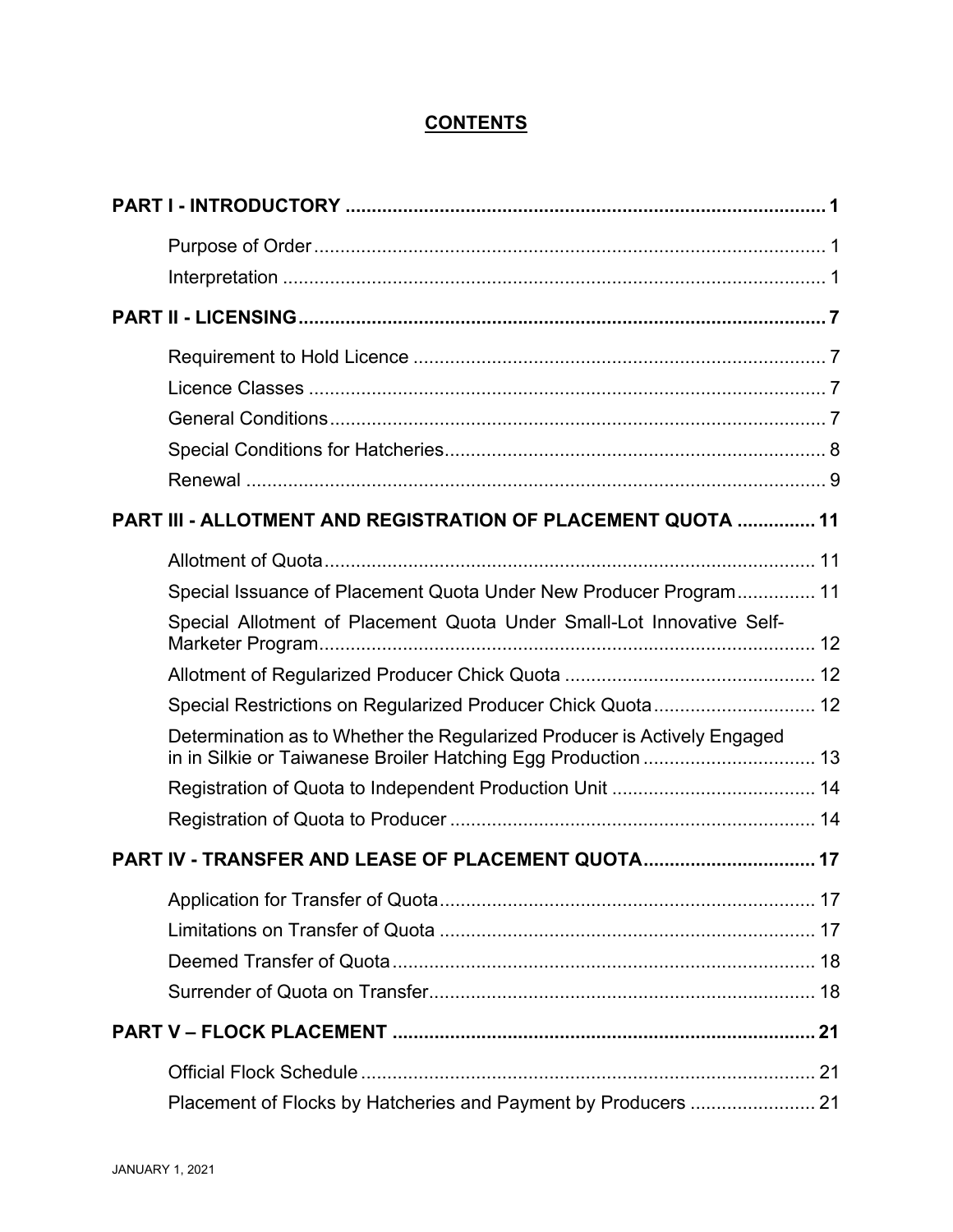| PART VI - PRODUCTION REQUIREMENTS AND LIMITATIONS 23 |  |
|------------------------------------------------------|--|
|                                                      |  |
|                                                      |  |
|                                                      |  |
|                                                      |  |
|                                                      |  |
|                                                      |  |
|                                                      |  |
|                                                      |  |
|                                                      |  |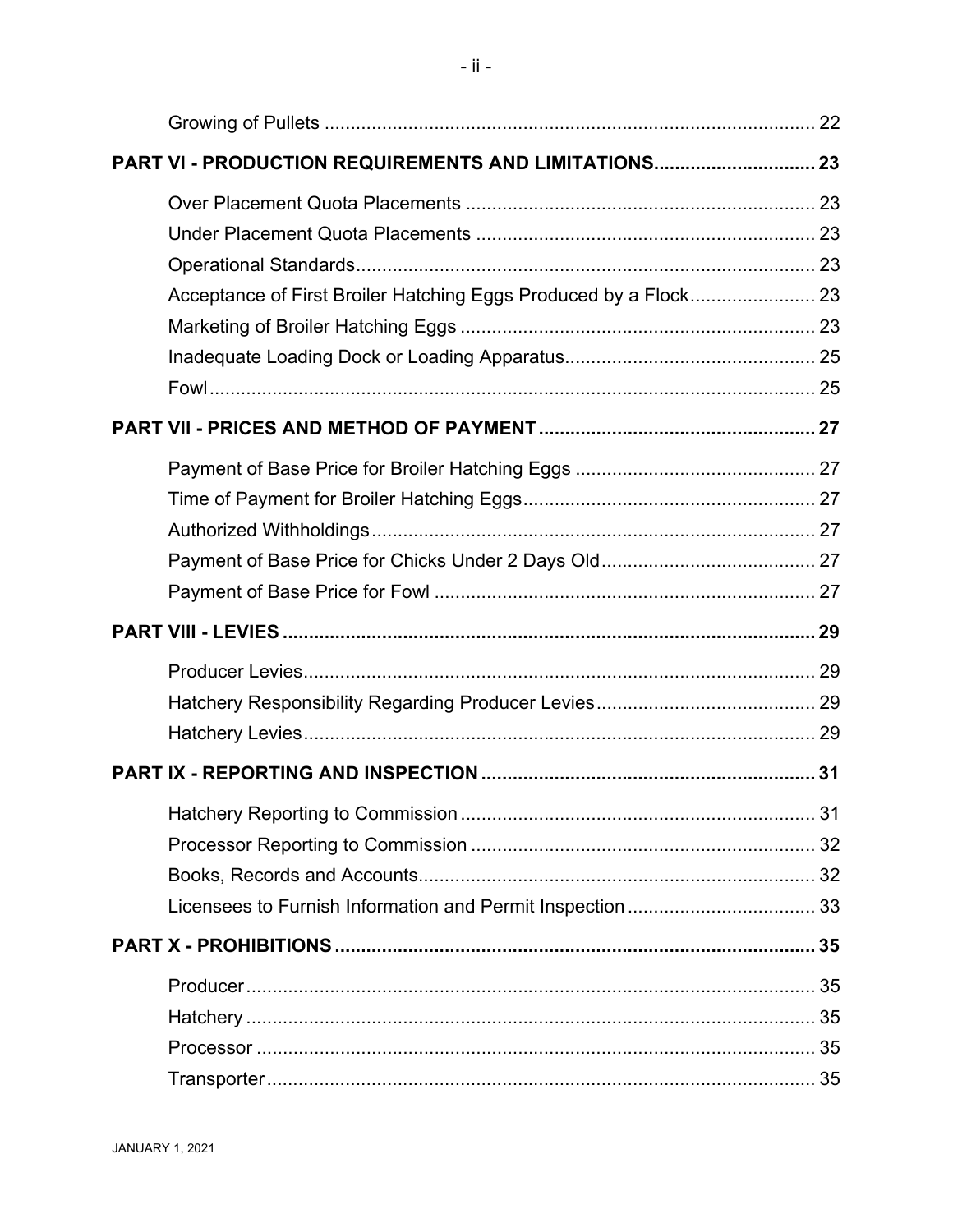| PART XII - PRICING AND PRODUCTION ADVISORY COMMITTEE  39               |  |
|------------------------------------------------------------------------|--|
|                                                                        |  |
|                                                                        |  |
|                                                                        |  |
|                                                                        |  |
|                                                                        |  |
|                                                                        |  |
|                                                                        |  |
|                                                                        |  |
|                                                                        |  |
|                                                                        |  |
|                                                                        |  |
|                                                                        |  |
|                                                                        |  |
|                                                                        |  |
| Special Restrictions on Placement Quota Alloted Under the Program  46  |  |
| Purchase or Acquisition of Additional Placement Quota 46               |  |
| Determination as to Whether the Entrant is Actively Engaged in Broiler |  |
|                                                                        |  |
|                                                                        |  |
|                                                                        |  |
|                                                                        |  |
|                                                                        |  |
|                                                                        |  |
|                                                                        |  |
|                                                                        |  |
|                                                                        |  |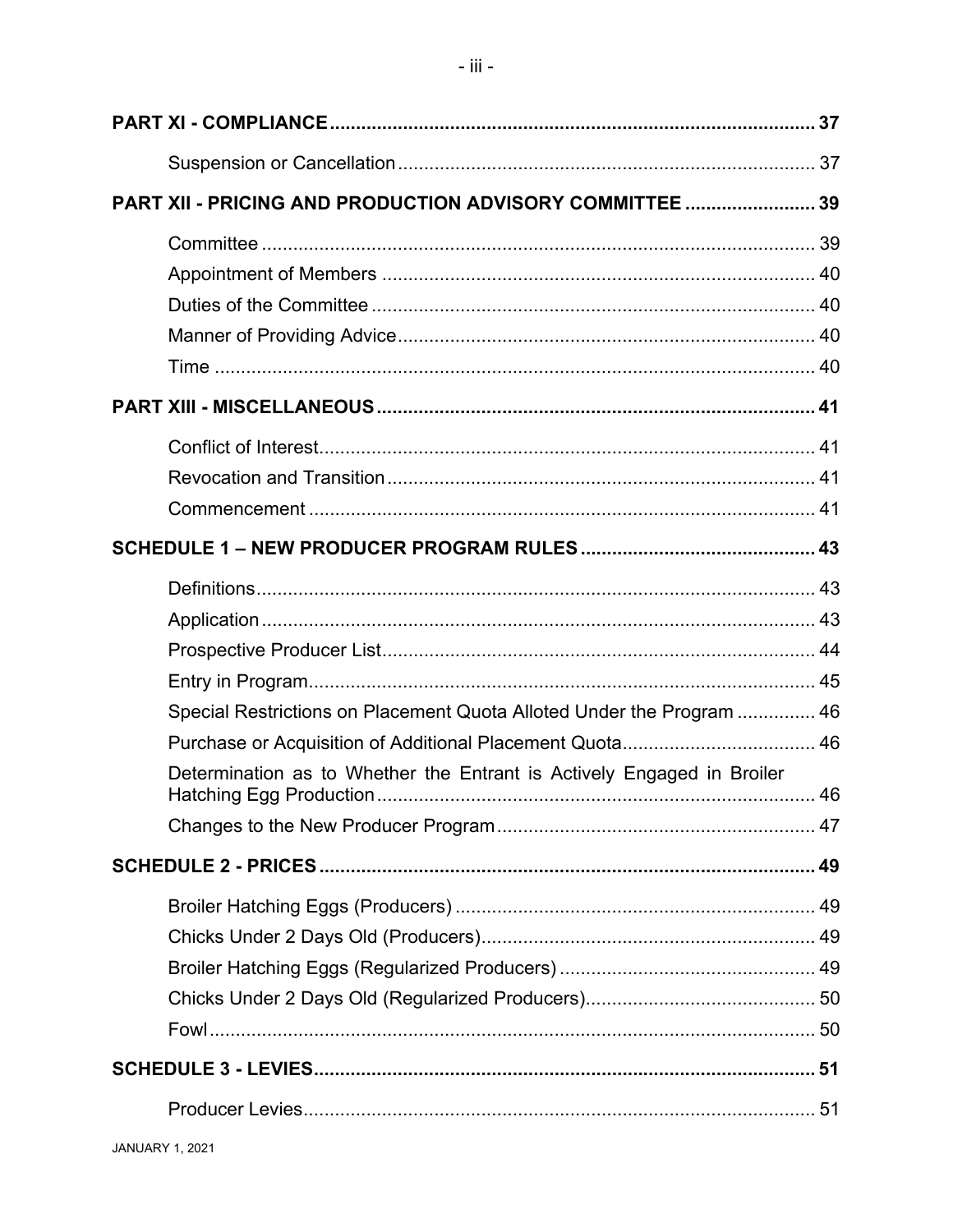| SCHEDULE 5 - BIOSECURITY, FOOD SAFETY AND CODE OF PRACTICE  57 |    |
|----------------------------------------------------------------|----|
|                                                                |    |
|                                                                |    |
|                                                                |    |
|                                                                |    |
|                                                                |    |
|                                                                |    |
|                                                                |    |
|                                                                |    |
|                                                                | 61 |
|                                                                |    |
|                                                                |    |
|                                                                |    |
|                                                                |    |
|                                                                |    |
|                                                                |    |
|                                                                |    |
|                                                                |    |
|                                                                |    |
|                                                                |    |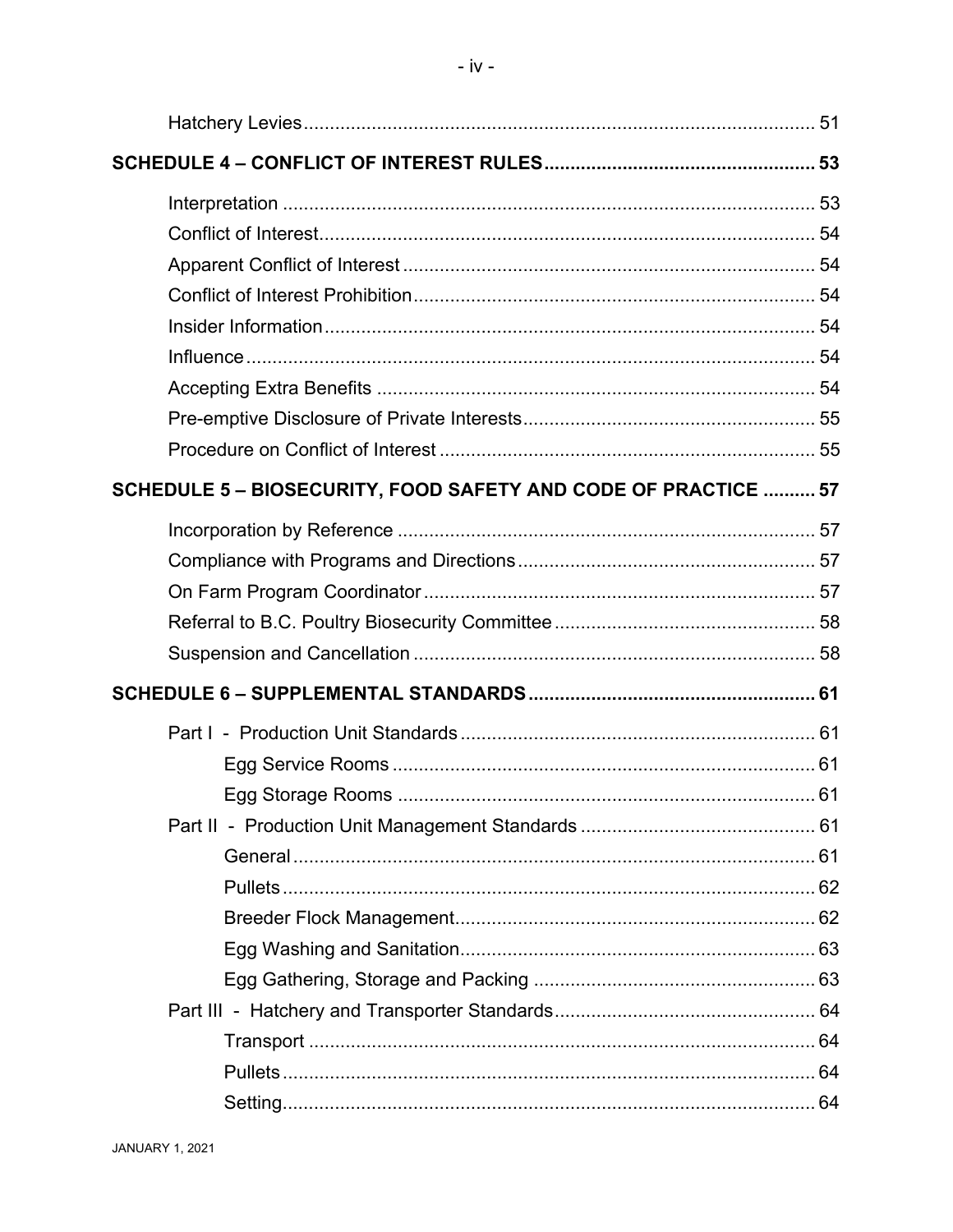| SCHEDULE 7 - SMALL LOT INNOVATIVE SELF-MARKETER PROGRAM                |  |
|------------------------------------------------------------------------|--|
|                                                                        |  |
|                                                                        |  |
|                                                                        |  |
| Special Restrictions on Placement Quota Allotted Under the Program  75 |  |
|                                                                        |  |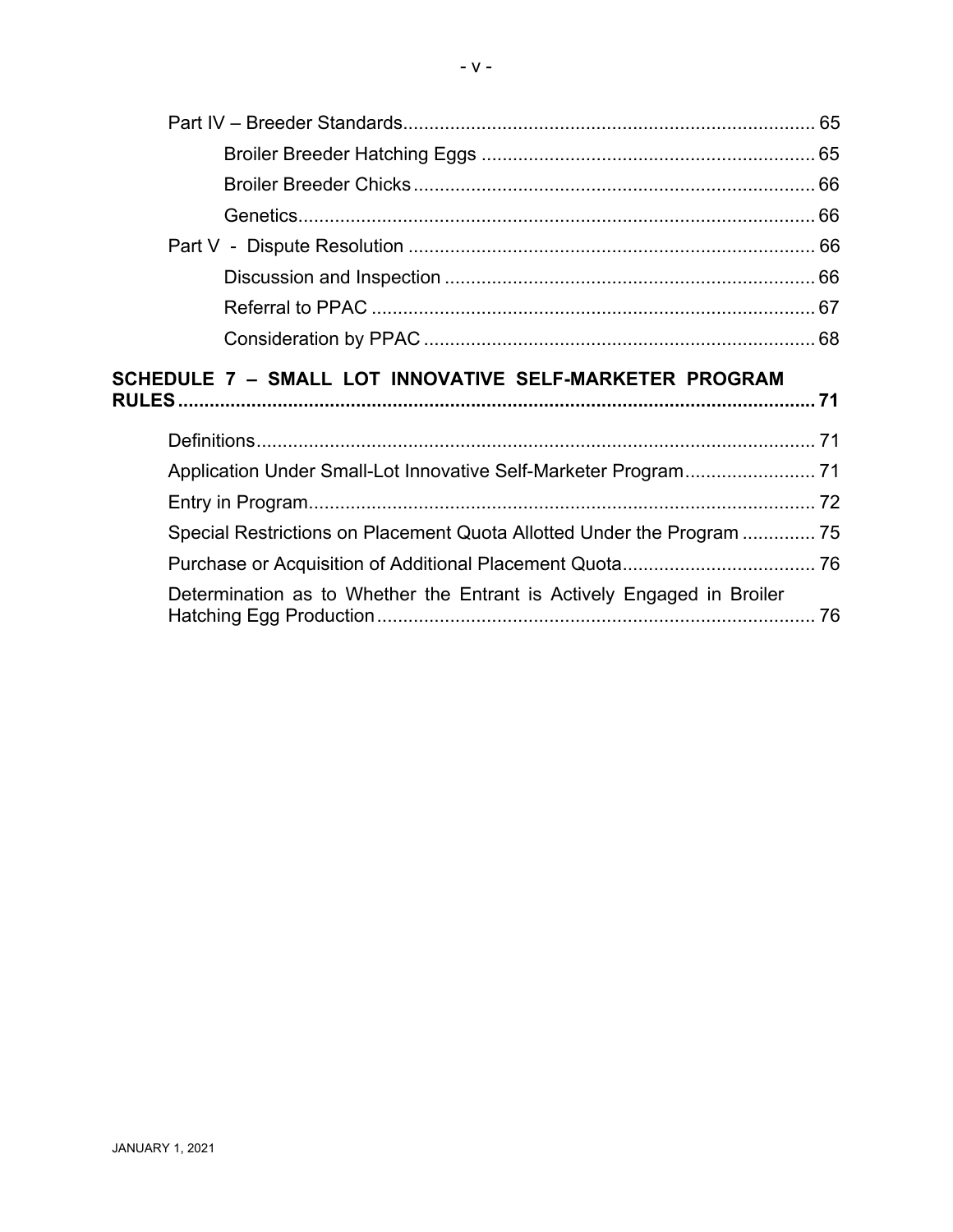[This page is intentionally left blank.]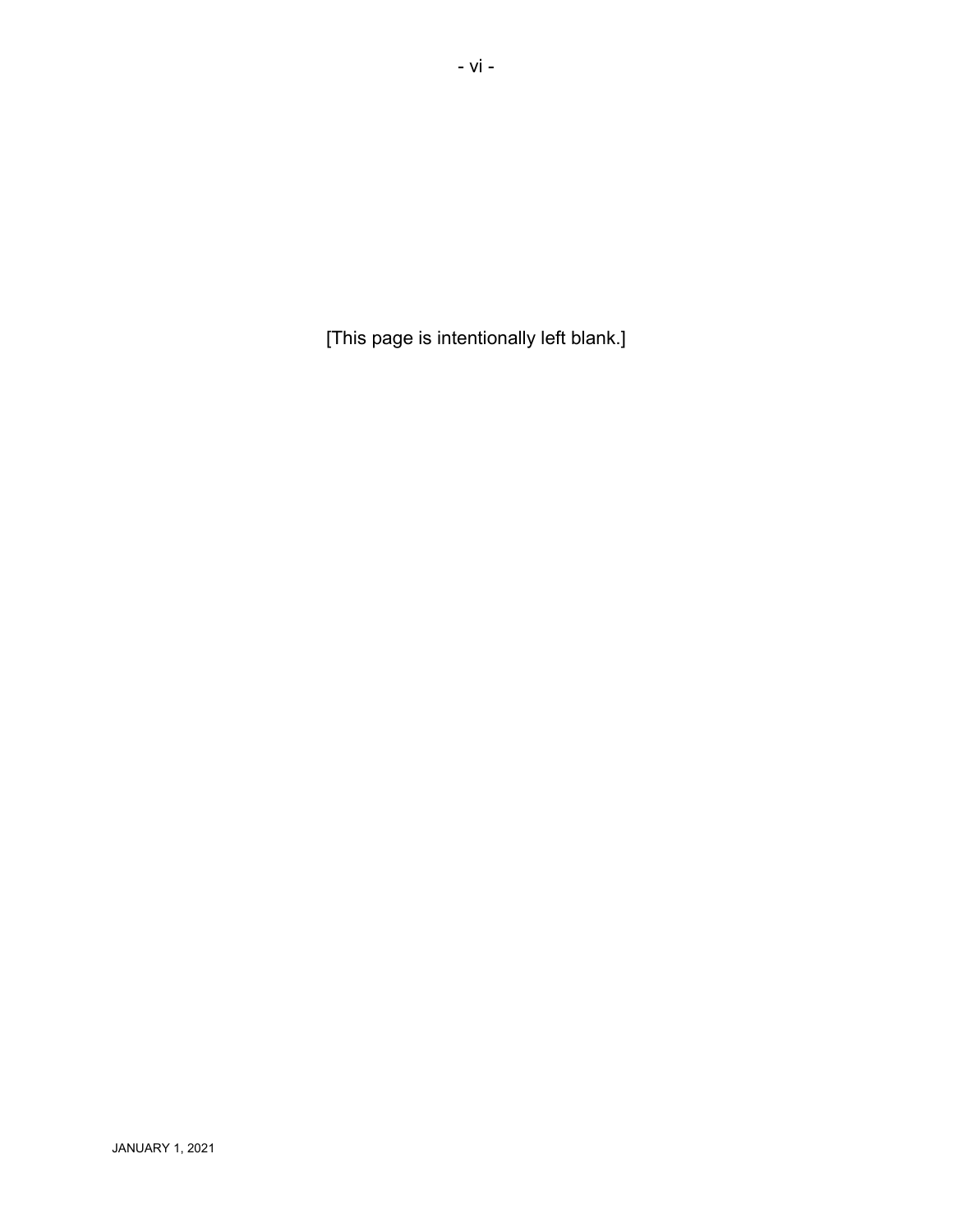# **PART I - INTRODUCTORY**

### **Purpose of Order**

1. The British Columbia Broiler Hatching Egg Commission (the "Commission") has approved this Consolidated Order for the purpose of promoting, regulating and controlling the production, transportation, packing, storage and marketing of Broiler Hatching Eggs, Saleable Chicks and broiler breeders.

#### **Interpretation**

2. In this and all Orders of the Commission, unless the context requires otherwise, the definitions contained in the *Natural Products Marketing (BC) Act*, R.S.B.C. 1996, c. 330 and the *British Columbia Broiler Hatching Egg Scheme* (B.C. Reg. 432/88) shall have effect together with the following additional definitions:

> "**Breaker Quality Eggs**" means unbroken Cull Eggs and Underweight Broiler Hatching Eggs, other than Cull Underweight Broiler Hatching Eggs.

> "**Broiler Hatching Egg**" includes a Breaker Quality Egg, a Cull Egg, a Cull Underweight Broiler Hatching Egg, an Underweight Broiler Hatching Egg, and an Unmarketable Egg.

"**Chick**" means a live chick at the time of hatch and includes a Cull Chick.

"**Committee**" means the Pricing and Production Advisory Committee.

"**Cull Chick**" means a Chick having any one or more of the following characteristics: poor legs, skin tears, club down, missing eye(s), crossed beak, unthrifty appearance, dirty or matted with hatch material, scabby navel, body lesion(s), or curled toes.

"**Cull Chick Rate**" means the ratio expressed as a percentage by dividing the number of Cull Chicks from a given Set by the number of Chicks from that Set.

"**Cull Egg**" means a Broiler Hatching Egg not yet placed in a Hatchery's incubator and having any one or more of the following characteristics: soft shelled, cracked, rough shelled, misshapen, too large, stained or dirty.

"**Cull Underweight Broiler Hatching Eggs**" mean Underweight Broiler Hatching Eggs having any one or more of the following characteristics: punctured, broken, very dirty or mouldy.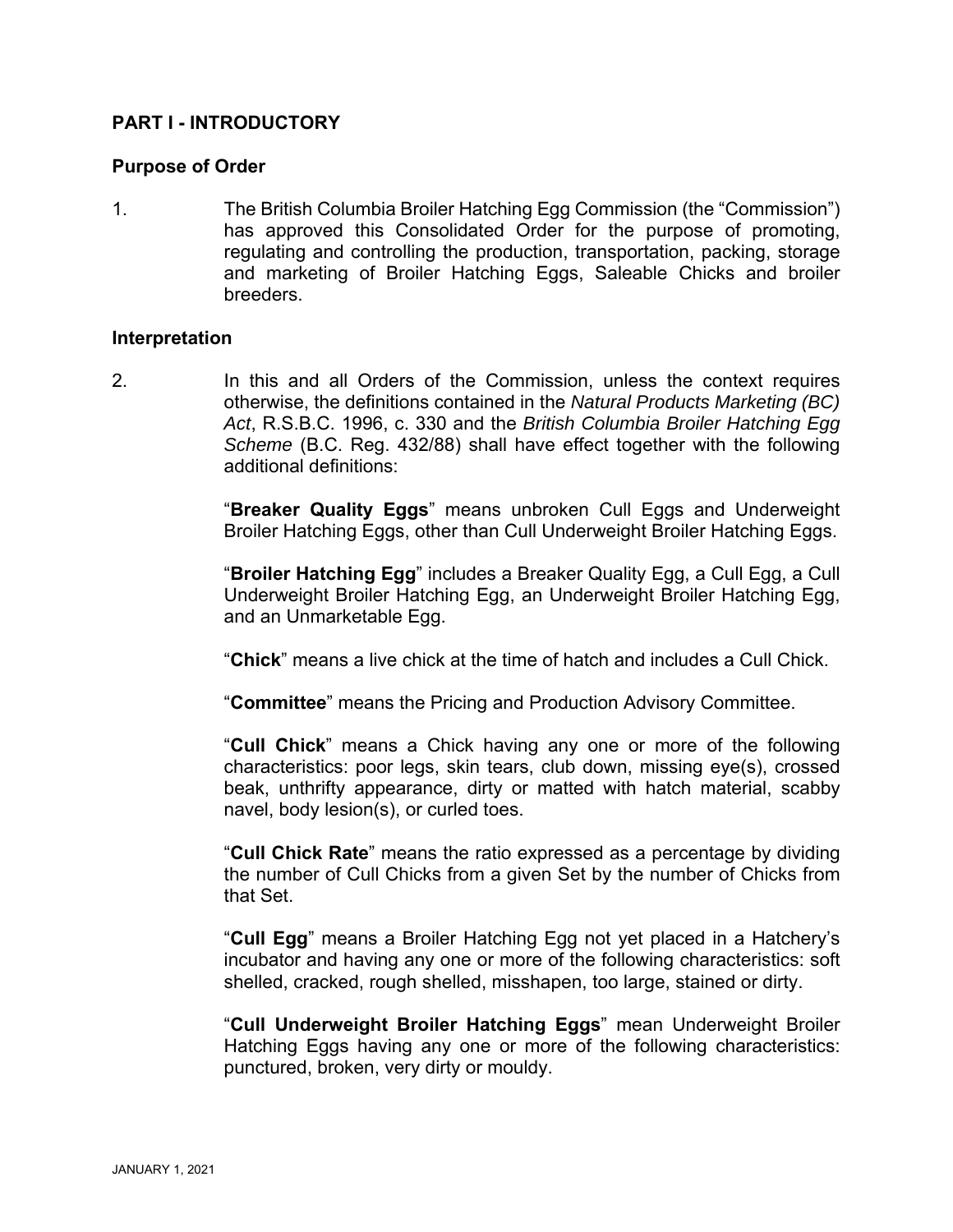"**Egg Service Room**" means a facility operated by a Producer for the purpose of washing or sanitizing, final grading and packaging of Broiler Hatching Eggs.

"**Egg Storage Room**" means a facility operated by a Producer for the purpose of storing Broiler Hatching Eggs and packaging for Broiler Hatching Eggs.

"**F.A.S.**" means freight alongside applies to the terms of sale whereby Producers will deliver their Broiler Hatching Eggs crated and ready for pick up by Hatcheries at the Producer's Farm.

"**Farm**" means land on which crops, poultry or livestock are raised.

"**Fowl**" means spent broiler breeders no longer raised or used for the production of Broiler Hatching Eggs.

"**Grower**" means a Person operating a Farm for the production of broilers regulated by the British Columbia Chicken Marketing Board, and includes any Person designated by that marketing board as a Grower.

"**Hatchability**" means:

- (a) where the Cull Chick Rate is 4% or less, the ratio expressed as a percentage by dividing the number of Chicks from a given Set by the number of Broiler Hatching Eggs in that Set; or
- (b) where the Cull Chick Rate is greater than 4%, the ratio expressed as a percentage by dividing:
	- (i) the number of Chicks from a given Set

less

(ii) the amount by which the number of Cull Chicks from that Set exceeds 4% of the number of Chicks from that Set

by the number of Broiler Hatching Eggs in that Set.

"**Hatchery**" means a Person operating a facility for the hatching and incubation of Broiler Hatching Eggs into broiler chicks for delivery to a Grower.

"**Independent Production Unit**" means a Production Unit that is geographically and operationally separate from a Production Unit on which any other Person is actively engaged in Broiler Hatching Egg production;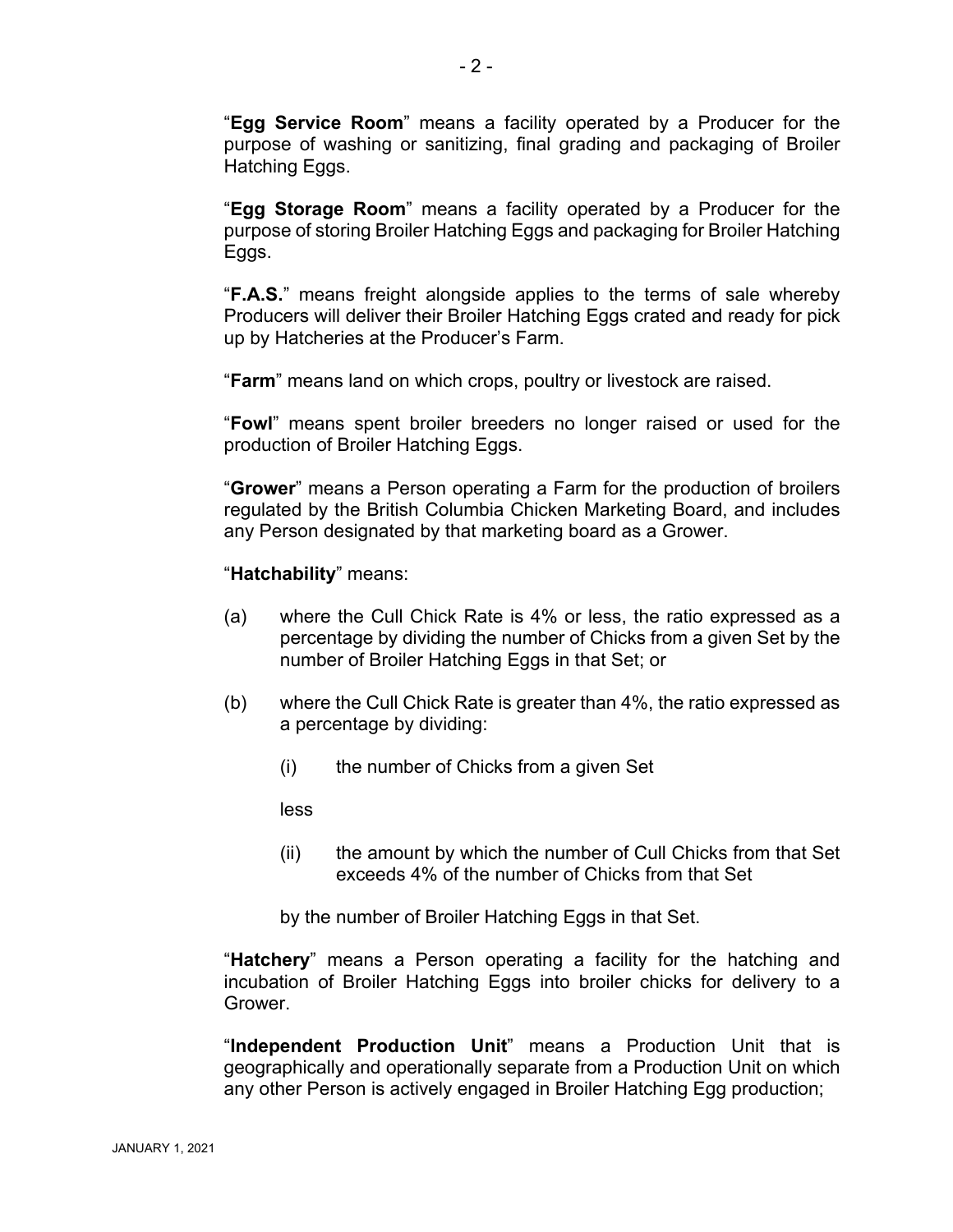"**Lay Barn**" means a barn operated by a Producer for the purpose of producing Broiler Hatching Eggs.

"**Marketable Egg**" means a Broiler Hatching Egg (other than a Breaker Quality Egg or an Unmarketable Egg) that is produced by a flock of day-old broiler breeder pullets placed in accordance with the Official Flock **Schedule** 

"**Member**" means a member of the Commission and includes the Chair of the Commission.

"**Official Flock Schedule**" means the schedule established, maintained and revised from time to time by the Commission, for the purpose of recording:

- (a) The aggregate number of day-old broiler breeder pullets to be placed by Registered Producers in a Quota Period under the Quota allotted by the Commission;
- (b) For each Registered Producer, the date of placement of each flock of day-old broiler breeder pullets;
- (c) For each Registered Producer, the size of each flock of day-old broiler breeder pullets;
- (d) For each Registered Producer, the kill age directed by the Commission after consultation with the Hatchery, for each flock of day-old broiler breeder pullets;
- (e) For each Registered Producer, the Hatchery that is responsible:
	- (i) to order and place each flock of day-old broiler breeder pullets for that Producer; and
	- (ii) to pick up Marketable Eggs produced under each such flock; and
	- (iii) to place Marketable Eggs produced under each such flock in that Hatchery's incubator.

"**Permissible Lease**" means a Transfer of Quota by way of lease or licence for a term of not more than two years, where:

(a) the Transferor is a Registered Producer who has been actively engaged in Broiler Hatching Egg production for at least the immediately preceding Quota Period; and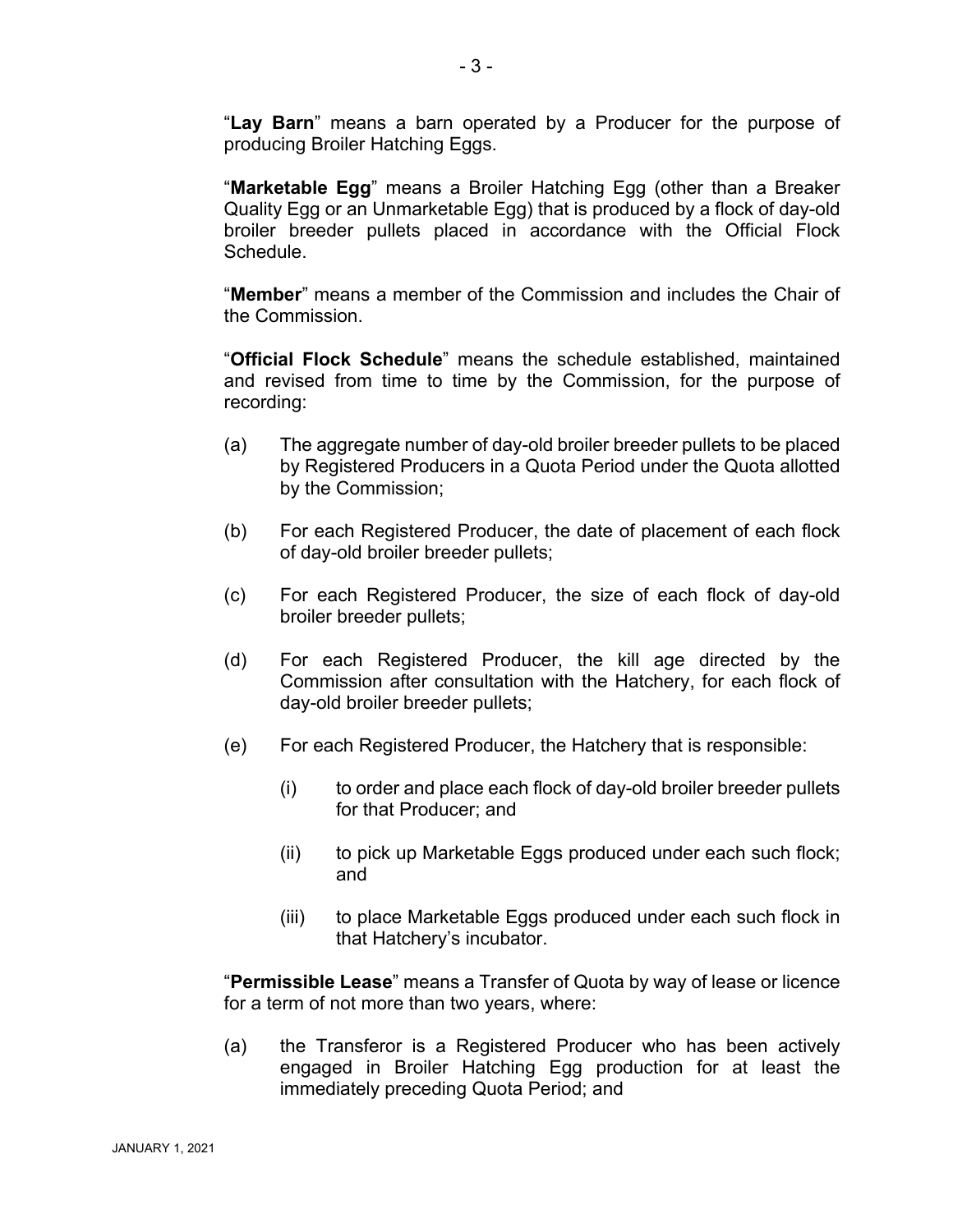(b) the Quota so leased or licensed does not exceed 10% of the Transferor's total allotment of Quota.

"**Person**" means a person as defined in the *Interpretation Act*, R.S.B.C. 1996, c. 238.

"**Pick-Up**" means Broiler Hatching Eggs received by a Hatchery from a Producer for transport to that Hatchery.

"**Placement Quota**" means the maximum quantity, as determined by the Commission, of broiler breeder pullets that may be received by a Producer in a Quota Period for the purpose of producing Broiler Hatching Eggs, excluding any allowances for mortality in shipment.

"**Processor**" means a Person who receives Fowl and changes its nature by mechanical means or otherwise and delivers or markets Fowl in a processed or manufactured form.

"**Producer**" means a Person who uses a Farm for the purpose of producing Broiler Hatching Eggs.

"**Producer-Hatchery**" means a Hatchery that is affiliated with one or more Producers by reason of:

- (a) the Producer or Producers having a direct or indirect majority interest in the Hatchery, whether by means of shares (and irrespective of the class of shares) or by way of a share interest in a parent corporation; or
- (b) the Producer or Producers being controlled by the same Person or group of Persons who control the Hatchery.

"**Production Unit**" means a Farm where broiler breeders are raised, or where Broiler Hatching Eggs are produced, or both.

"**Quota**" means Placement Quota or Regularized Producer Chick Quota, as the case may be.

"**Quota Period**" means a twenty-four (24) month period commencing July 1<sup>st</sup> for Placement Quota and a twelve (12) month period commencing January 1<sup>st</sup> for Regularized Producer Chick Quota.

"**Registered Producer**" means a Producer registered by the Commission and recorded in the Register of Producers kept at the Commission's head office.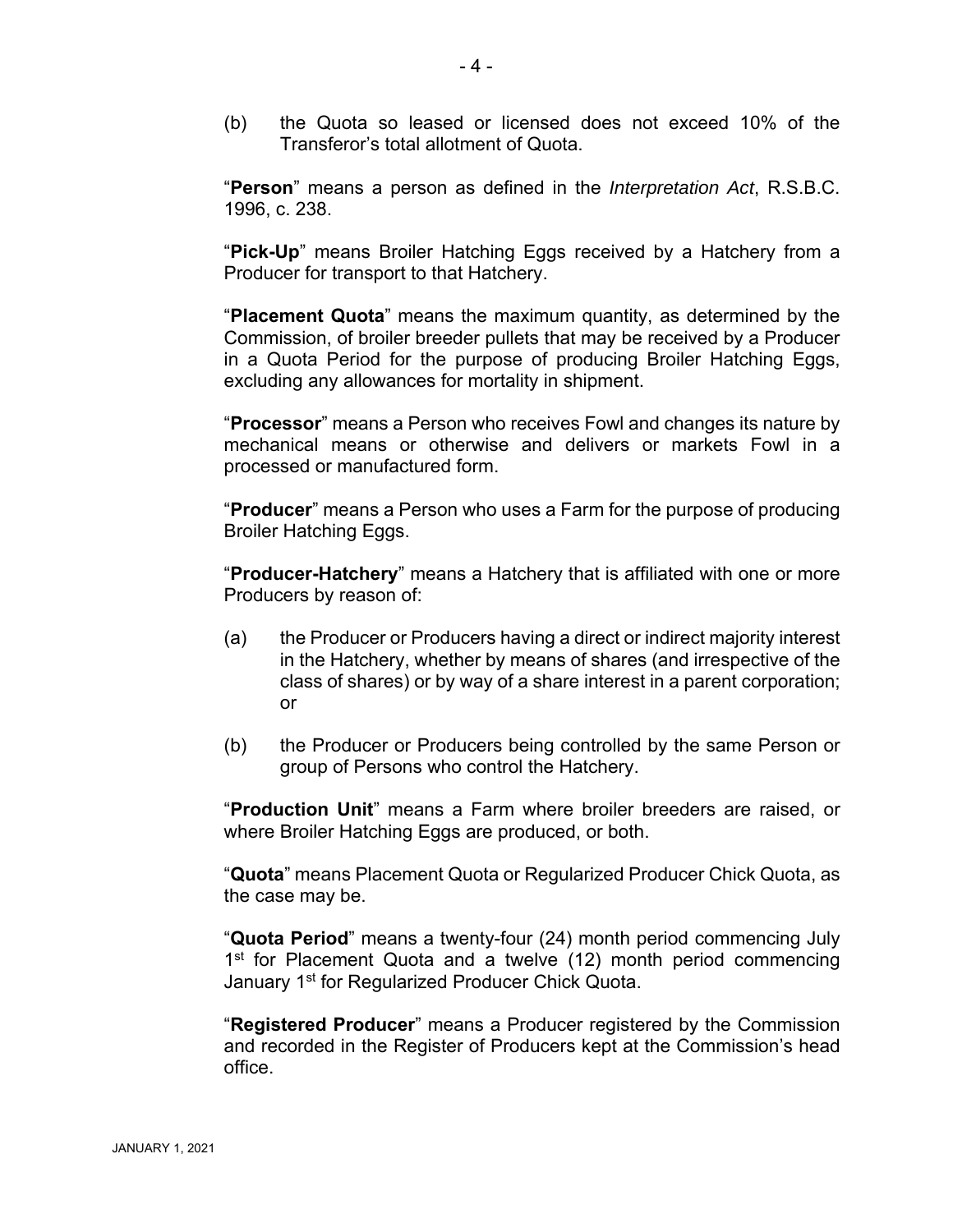"**Regularized Producer**" means a Registered Producer who has been allotted Regularized Producer Chick Quota.

"**Regularized Producer Chick Quota**" means the maximum quantity, as determined by the Commission, of Chicks that may be hatched in a Quota Period from Broiler Hatching Eggs produced by Regularized Producer.

"**Reporting Period**" means a one week period commencing on Sunday and ending on Saturday.

"**Saleable Chick**" means a Chick other than a Cull Chick.

"**Set**" means Broiler Hatching Eggs from a Producer that are placed, contemporaneously, in a Hatchery's incubator.

"**Special Allotment**" means:

- (a) a general allotment of Placement Quota by the Commission;
- (b) a special allotment of Placement Quota in accordance with the New Producer Program Rules set out in Schedule 1;
- (c) a special allotment of Placement Quota in accordance with the Small-Lot Innovative Self-Marketer Program Rules set out in Schedule 7;
- (d) an allotment of Regularized Producer Chick Quota.

"**Squandered Egg**" means a Marketable Egg that has not been placed by a Hatchery into its incubators as required under the Official Flock Schedule in any calendar month in which the Hatchery, together with any entity that is directly or indirectly affiliated with that Hatchery, has:

- (a) placed into its incubators Broiler Hatching Eggs originating from outside the Province; and/or
- (b) acquired Chicks from outside the Province;

in amounts which, when expressed in aggregate as egg-equivalents, exceed 21.1% of the aggregate number of Broiler Hatching Eggs placed into the incubators of that Hatchery and any such affiliated entities.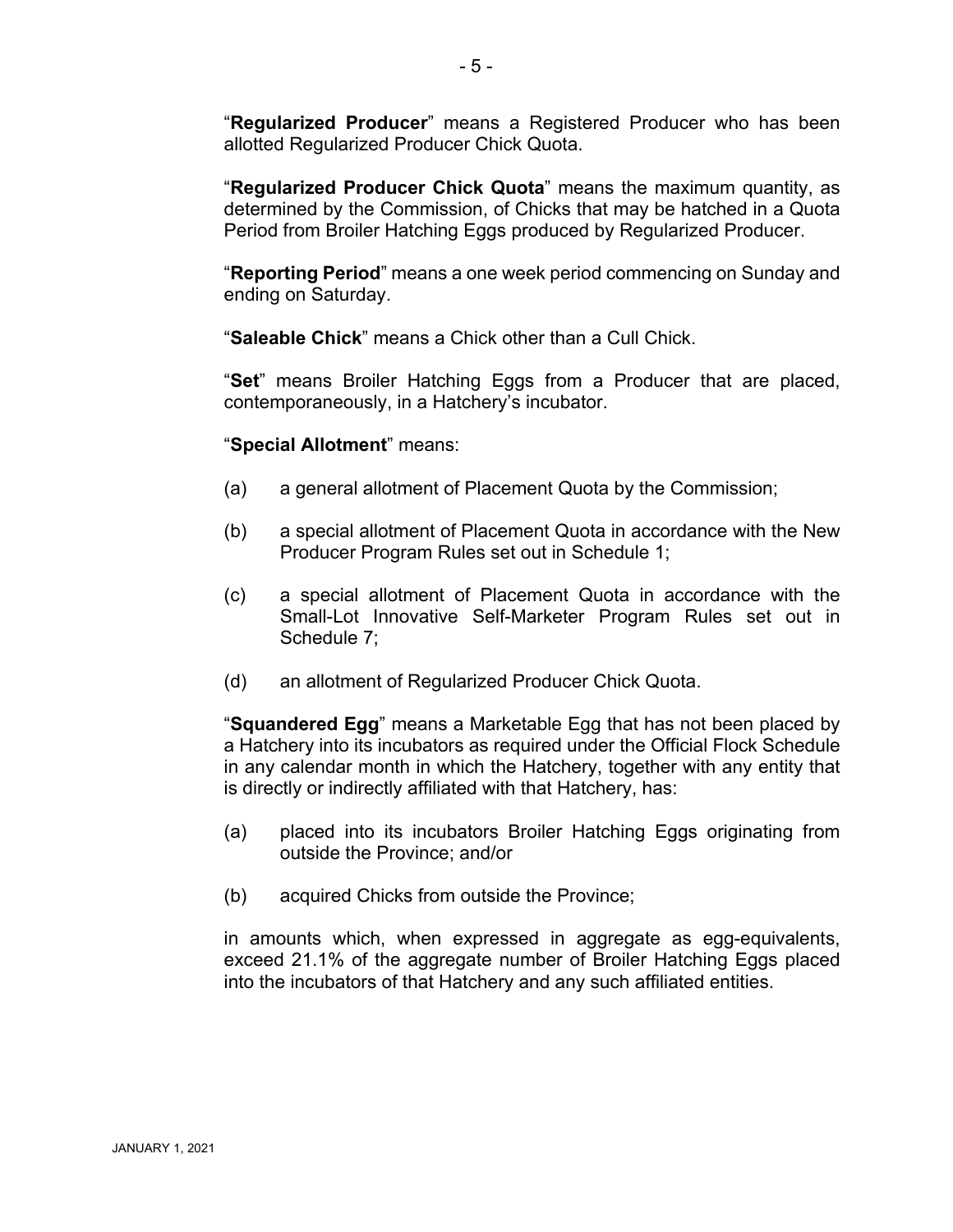"**Transfer**" means a direct or indirect, legal or equitable, permissible or impermissible transfer of an interest in Quota, or the grant of an option to transfer an interest in Quota, and in the case Quota allotted to a corporation includes a transfer of shares or an interest in shares of the corporation or the issuance of additional shares or redemption of existing shares which results in a change in the proportion of shares held by each shareholder; but does not include the grant of a security interest in Quota in favour of a bona fide lender.

"**Transferee**" means the Person to whom Quota is being Transferred.

"**Transferor**" means the Person from whom Quota is being Transferred.

"**Transporter**" means a Person who owns or operates a vehicle or vehicles for the transportation of regulated product.

"**Underweight Broiler Hatching Eggs**" mean Broiler Hatching Eggs (other than Silkie or Taiwanese Broiler Hatching Eggs) weighing less than 52 grams..

"**Unmarketable Eggs**" means broken Cull Eggs and Cull Underweight Broiler Hatching Eggs.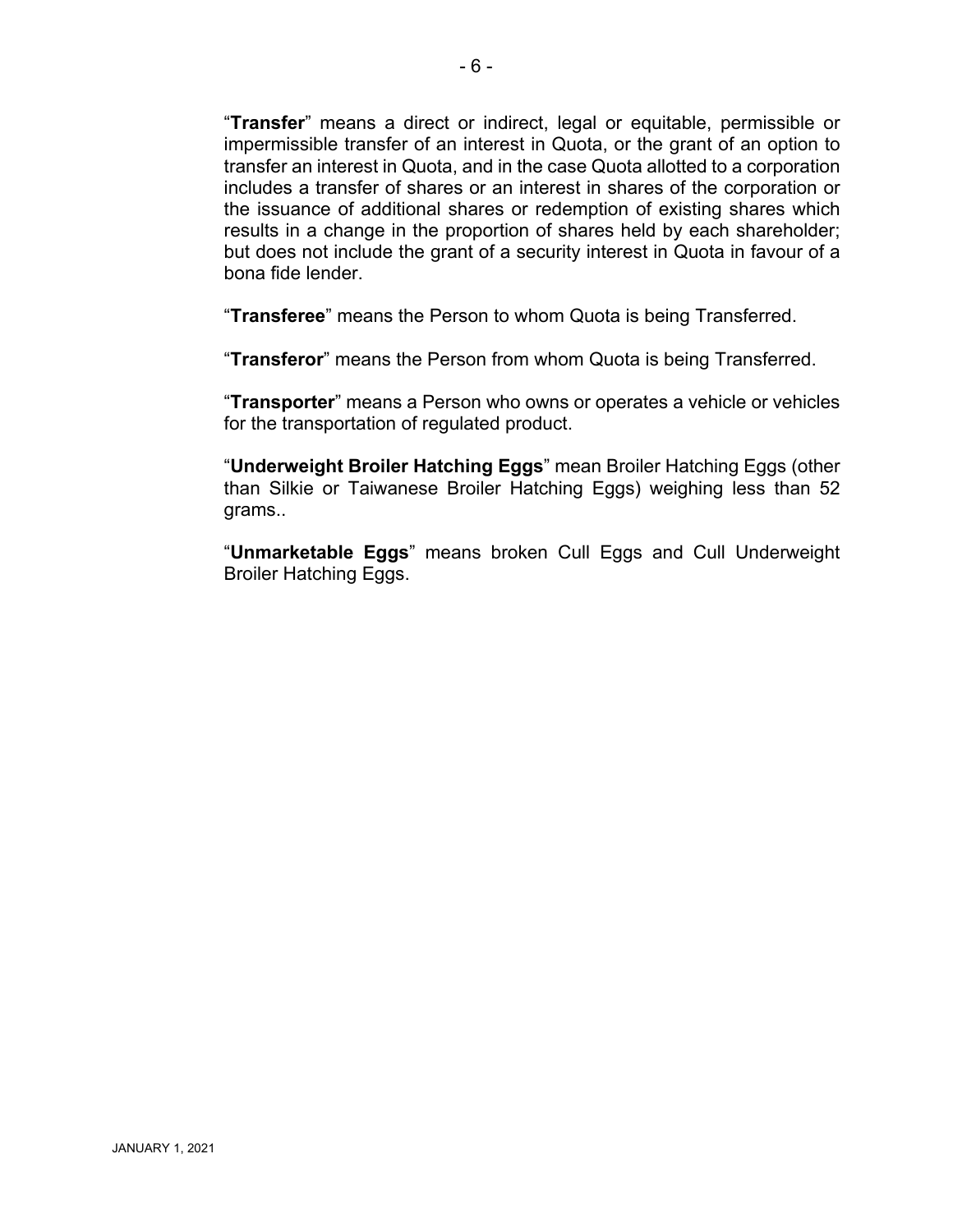### **PART II - LICENSING**

### **Requirement to Hold Licence**

- 3. (1) No Person shall act as a Producer, Hatchery, Processor or Transporter unless in possession of a valid and subsisting licence issued by the Commission, and no Person shall be relieved of compliance with this requirement in respect of any class of licence on the grounds that such Person is the holder of a valid and subsisting licence of another class.
	- (2) Notwithstanding subsection (1), every Producer who is the holder of a valid and subsisting Producer licence may act as a Transporter without a Transporter licence.

#### **Licence Classes**

4. Every application for a licence must be made to the Commission in the required form.

#### **General Conditions**

- 5. (1) It is a condition of issuance and maintenance of every licence that the applicant or holder complies with the Orders of the Commission from time to time in force and all applicable legislation and regulations.
	- (2) Subject to subsection (3), no more than one Producer licence shall be issued with respect to a single Production Unit.
	- (3) Two or more Producers may apply to the Commission to dispense with the limitation imposed under subsection (2). No dispensation of the limitation imposed under subsection (2) shall be effective unless approval is given by the Commission in writing. Where the Commission has granted such written approval, every Producer whose licence is permitted to issue with respect to a single Production Unit shall be jointly and severally responsible and accountable for every incident of non-compliance, howsoever caused, in any way relating to or arising from that Production Unit.
	- (4) One Producer licence may be issued with respect to more than one Production Unit.
	- (5) No licence shall be issued to any individual who is under the age of nineteen years, or to any corporation controlled by any individuals under the age of nineteen years, or to any partnership with respect to which any individual member is under the age of nineteen years.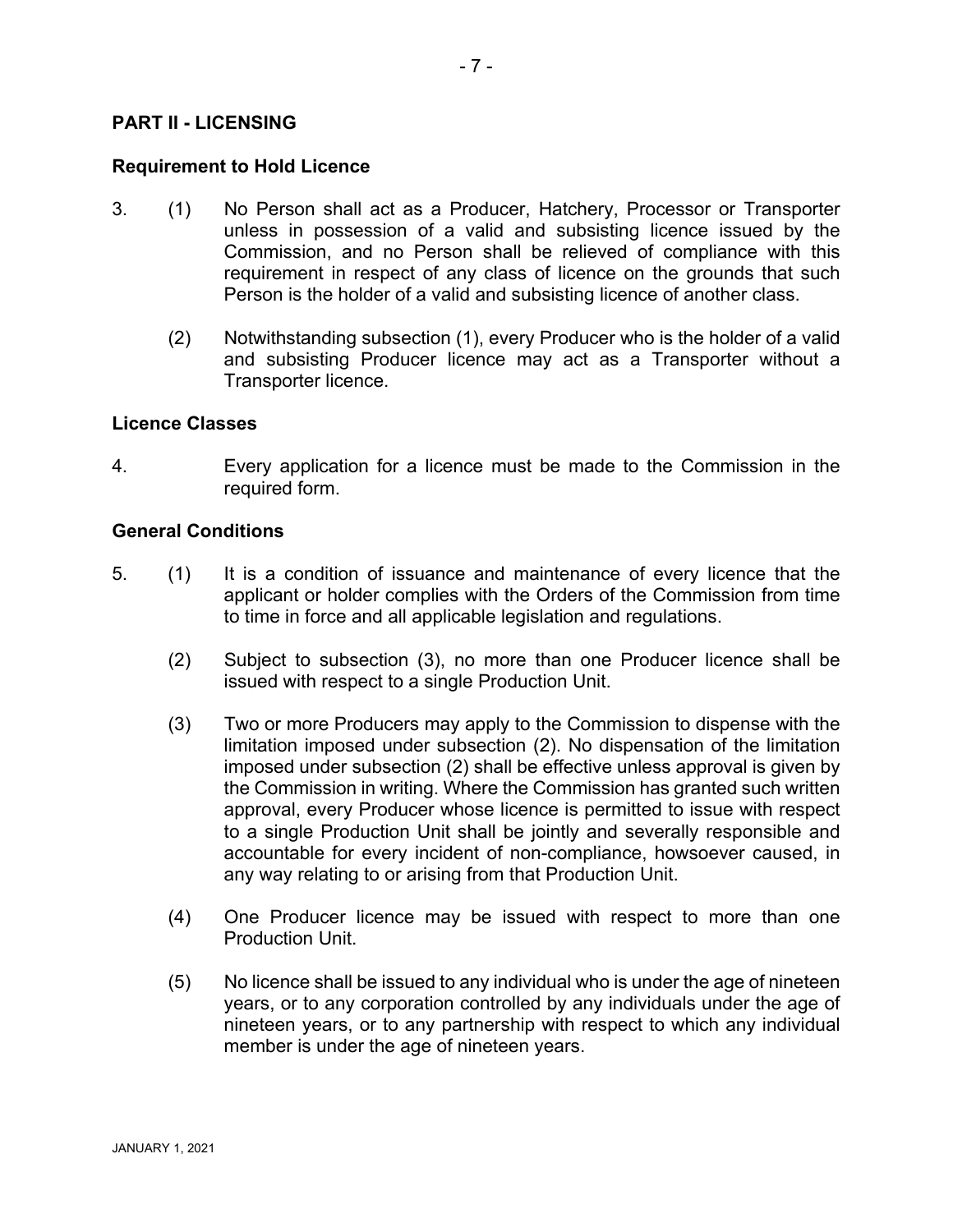- (6) When a Producer holding a licence is a partnership or a corporation and undergoes a change in controlling partners or control of the corporation, the licence of such Producer is subject to revocation by the Commission. For the purpose of this subsection, a change in control of a corporation shall be a change in ownership, direct or indirect, of the majority voting shares of the corporation and a change in controlling partners is a change of partner or partners entitled to a 50% or greater interest in the partnership.
- (7) Licences are not transferable.

## **Special Conditions for Hatcheries**

- 6. (1) It is a condition of issuance and maintenance of every Hatchery Licence that the applicant or holder:
	- (a) order and arrange for the placement of day-old broiler breeder pullets in accordance with the Official Flock Schedule;
	- (b) pick up Marketable Eggs produced by each Producer assigned to that Hatchery pursuant to the Official Flock Schedule;
	- (c) place Marketable Eggs produced by the Producer or Producers referred to in the preceding paragraph into its incubators in a timely fashion and as soon after such Marketable Eggs are laid as is reasonably possible.
	- (d) make and maintain mutually acceptable arrangements with one or more chicken Growers duly licensed by the British Columbia Chicken Marketing Board for the purchase and sale of all Chicks hatched from Broiler Hatching Eggs produced by the Producer or Producers referred to in paragraph (a); and
	- (e) satisfy the Commission that the chicken Grower or Growers referred to in paragraph (d) have each made mutually acceptable arrangements with one or more chicken processors duly licensed by the British Columbia Chicken Marketing Board for the purchase and sale of all chicken grown from Chicks hatched by the applicant or holder, for a term not less than six production periods of eight weeks each.
	- (2) Without limiting the application of subsection (1), every Producer-Hatchery must comply with one of the following additional conditions for the issuance and maintenance a Hatchery Licence: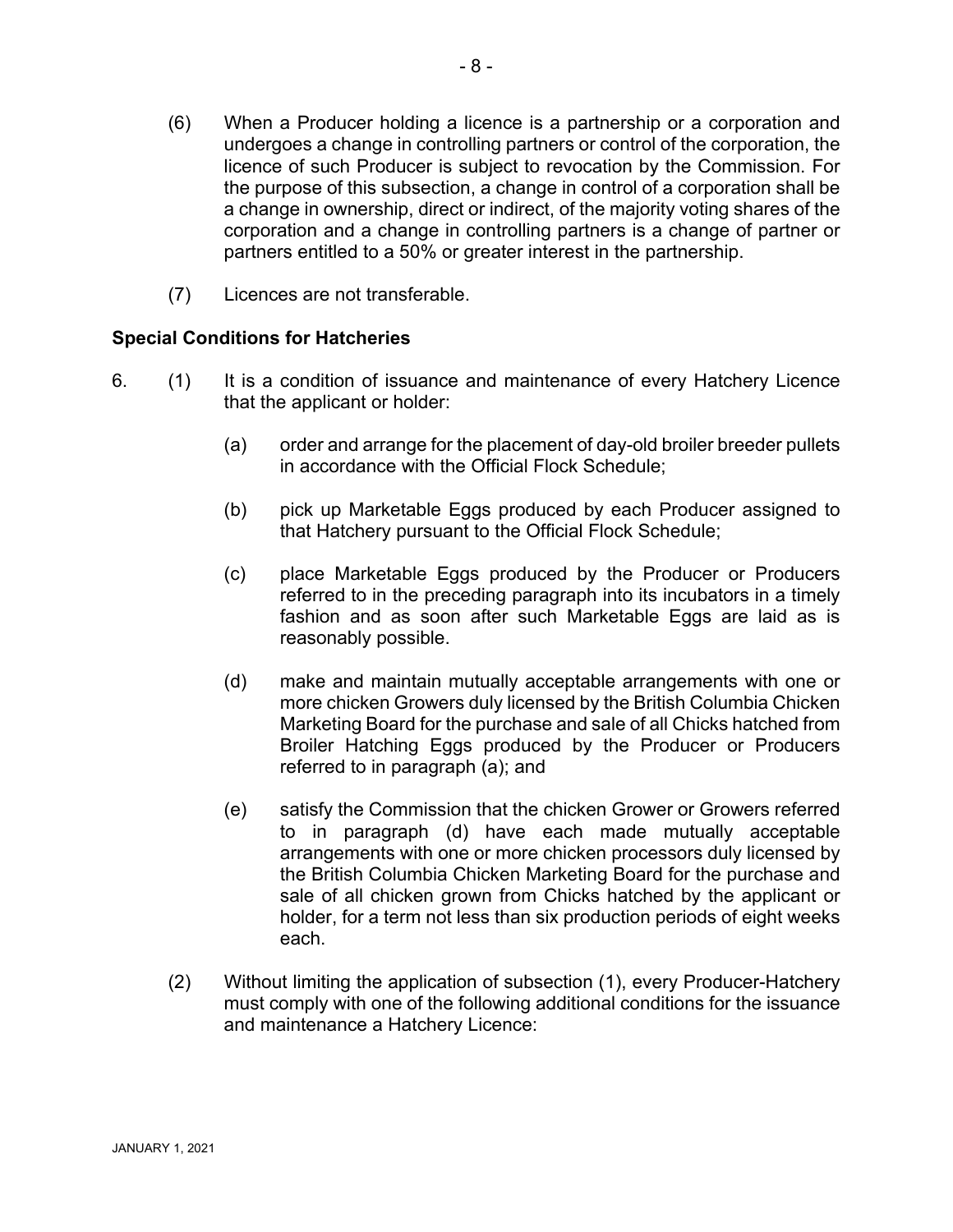- (a) the applicant or holder must place all Marketable Eggs produced by the affiliated Producer or Producers into its incubators in a timely fashion and as soon after such Marketable Eggs are laid as is reasonably possible;
- (b) the applicant or holder must make mutually acceptable arrangements with another Hatchery to receive and purchase any and all Broiler Hatching Eggs produced by the affiliated Producer or Producers that cannot be placed by the applicant or holder into its incubators in a timely fashion and as soon after such Marketable Eggs are laid as is reasonably possible;
- (c) the applicant or holder must:
	- (i) make mutually acceptable arrangements with another Hatchery to receive and purchase all Broiler Hatching Eggs produced by the affiliated Producer or Producers; and
	- (ii) the applicant or holder must accept and purchase Broiler Hatching Eggs other than from the Producer or Producers affiliated with the applicant or holder.

# **Renewal**

- 7. At the commencement of a Quota Period, the Commission will renew:
	- (a) Producer licences upon receipt of the prescribed application, provided that the Producer has maintained compliance with all Orders of the Commission from time to time in force and all applicable legislation and regulations;
	- (b) Hatchery licences upon receipt of the prescribed application, provided that the Hatchery has maintained compliance with all Orders of the Commission time to time in force and all applicable legislation and regulations;
	- (c) Processor licences, without application, provided that the Processor has maintained compliance with all Orders of the Commission from time to time in force and all applicable legislation and regulations; and
	- (d) Transporter licences, without application, provided that the Transporter has maintained compliance with all Orders of the Commission from time to time in force and all applicable legislation and regulations.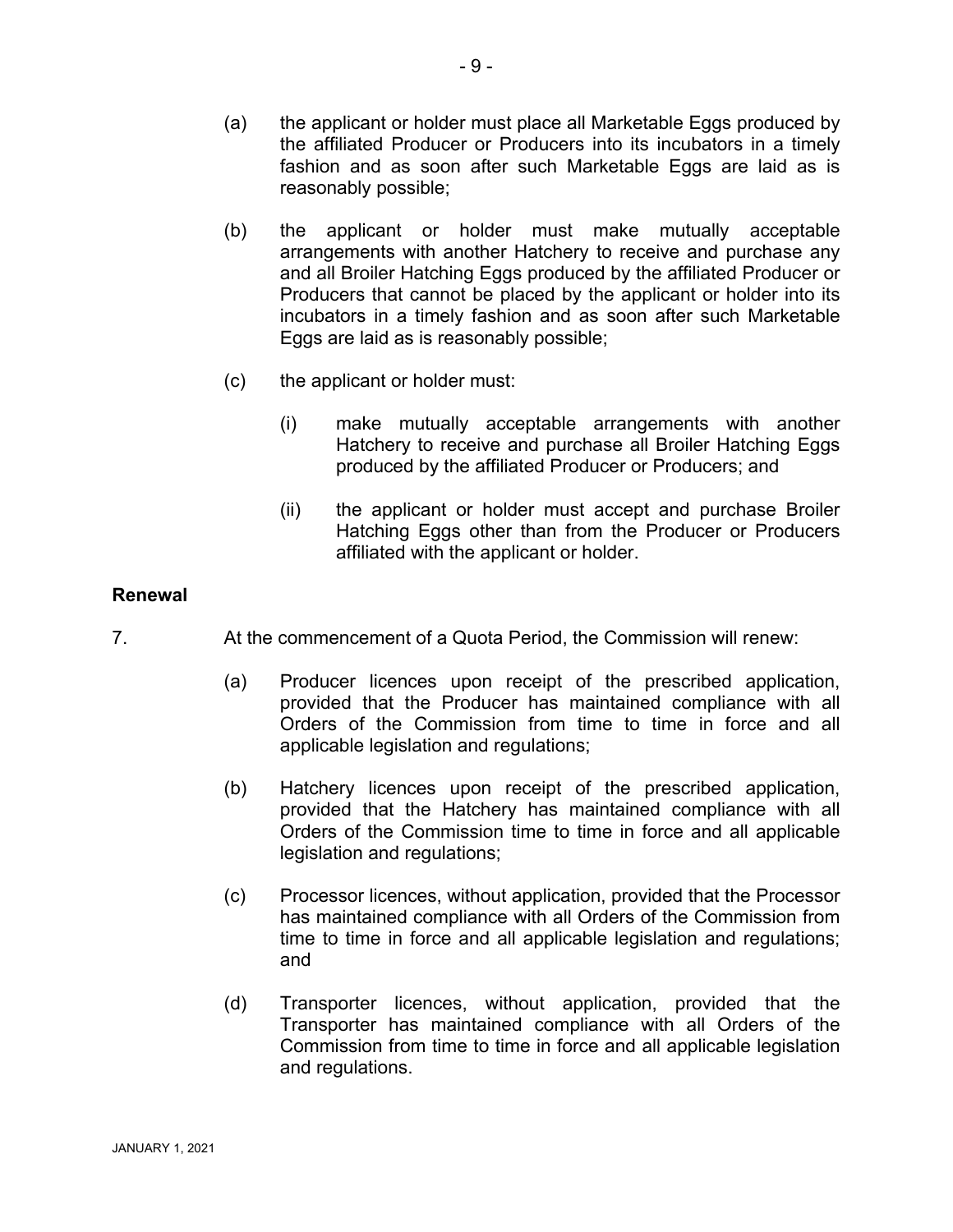[This page is intentionally left blank.]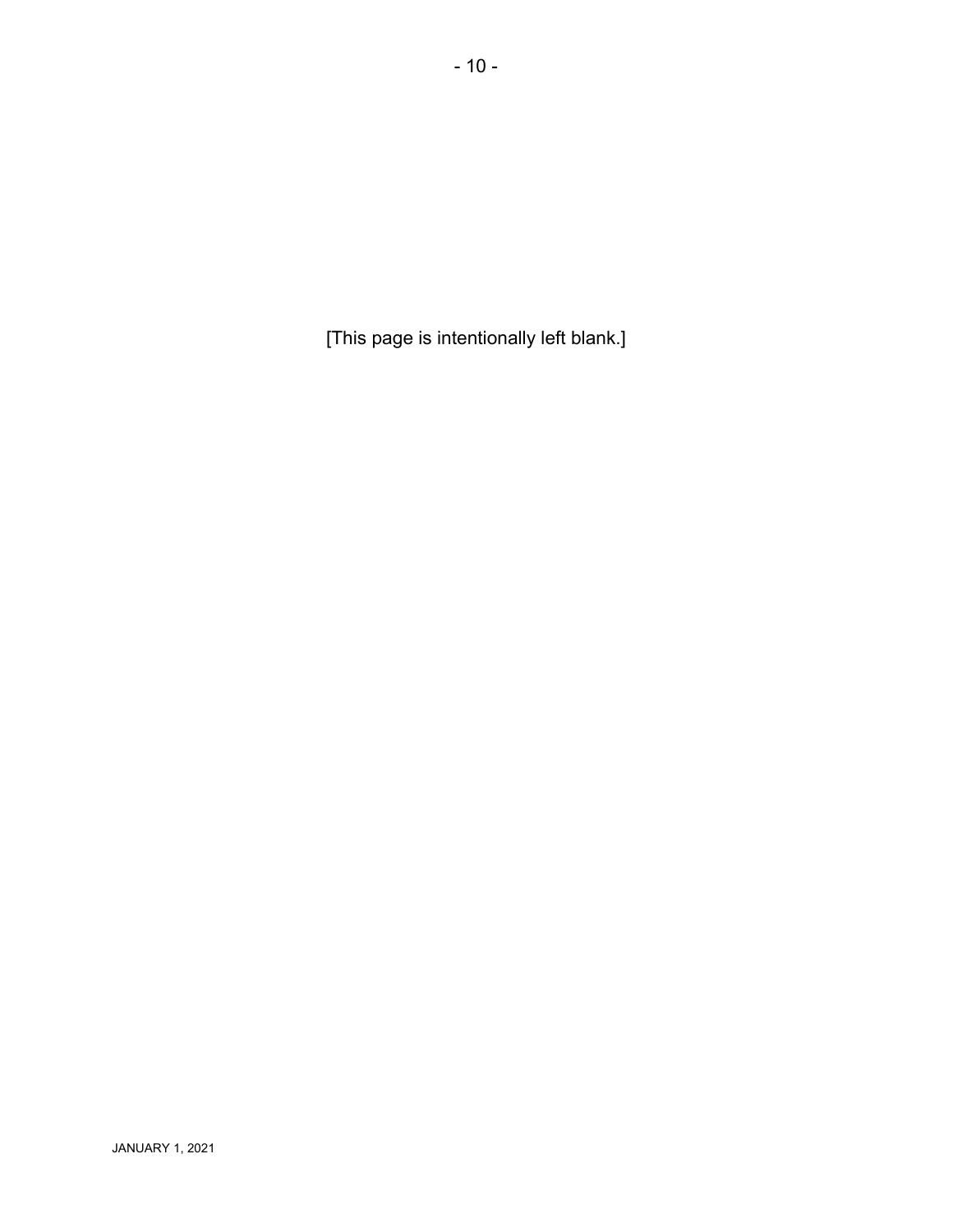# **PART III - ALLOTMENT AND REGISTRATION OF PLACEMENT QUOTA**

# **Allotment of Quota**

- 8. (1) The Commission may allot Quota to Producers or adjust, reduce, alter or cancel Quota allotted to such Producers, at such time or times, in such amounts and in such a manner as may be determined by it.
	- (2) Unless otherwise determined by the Commission:
		- (a) Quota shall not be allotted to any individual who is under the age of nineteen years, or to any corporation controlled by any individuals under the age of nineteen years, or to any partnership with respect to which any individual member is under the age of nineteen years.
		- (b) Quota allotted to a Producer that is not produced by that Producer in a Quota Period is subject to cancellation by the Commission, except in the event of exceptional circumstances as determined by the Commission in its sole discretion.
		- (c) No Producer may Transfer Quota by way of lease or licence for a term exceeding two years, and any such Quota so leased or licensed is subject to cancellation by the Commission.
		- (d) No Producer shall be permitted to hold an allotment of Placement Placement Quota of less than 12,000 broiler breeder pullets per Quota Period, except where the Producer is:
			- (i) an entrant under the New Producer Program Rules set out in Schedule 1; or
			- (ii) an entrant under the Small-Lot Innovative Self-Marketer Program Rules set out in Schedule 7.
	- (3) All Quota is a revocable licence to produce only and remains the exclusive property of the Commission.

#### **Special Issuance of Placement Quota Under New Producer Program**

9. The Commission may issue Placement Quota in accordance with the New Producer Program Rules set out in Schedule 1.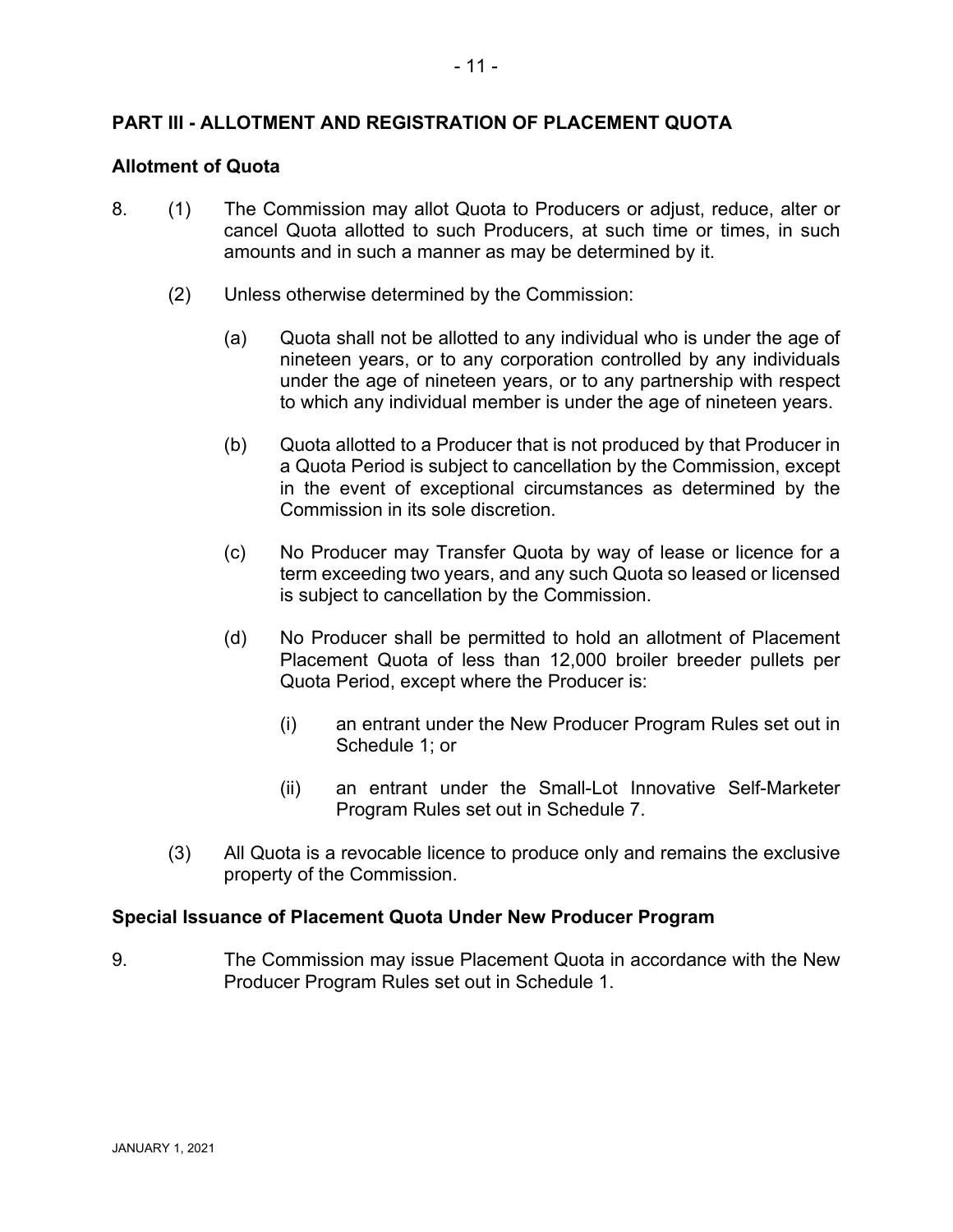10. The Commission may allot Placement Quota in accordance with the Small-Lot Innovative Self-Marketer Program Rules set out in Schedule 7.

# **Allotment of Regularized Producer Chick Quota**

- 11. (1) Effective January 1, 2021, all "Temporarily Regularized Producer Chick Quota" previously allotted by the Commission pursuant to the now repealed "Temporary Regularization of Historically Non-Compliant Silkie and Taiwanese Producers Program Rules" is converted to an allotment of Regularized Producer Chick Quota.
	- (2) The Commission may, at any time, and in its sole discretion, adjust the permitted utilization rate of Regularized Producer Chick Quota.

# **Special Restrictions on Regularized Producer Chick Quota**

- 12. (1) Regularized Producer Chick Quota may be held for production by a Regularized Producer only for so long as that Regularized Producer:
	- (a) permits Commission audits of the Farm operation to ensure compliance with Commission orders and all applicable legislation;
	- (b) is in good standing with all applicable Commission orders and all applicable legislation;
	- (c) is actively engaged in Silkie or Taiwanese Broiler Hatching Egg production; and
	- (d) uses the Regularized Producer Chick Quota exclusively for the production of Silkie or Taiwanese Chicks;

 failing which the Regularized Producer Chick Quota so allotted shall thereupon be subject to immediate cancellation on notice by the Commission to the entrant.

- (2) Regularized Producer Chick Quota may be Transferred provided that it shall continue to be subject to all of the special restrictions described in subsection (1). Notwithstanding any other provision in the Consolidated Order, no surrender of Regularized Producer Chick Quota is required on a Transfer thereof.
- (3) Regularized Producer Chick Quota cannot be converted to Placement Quota.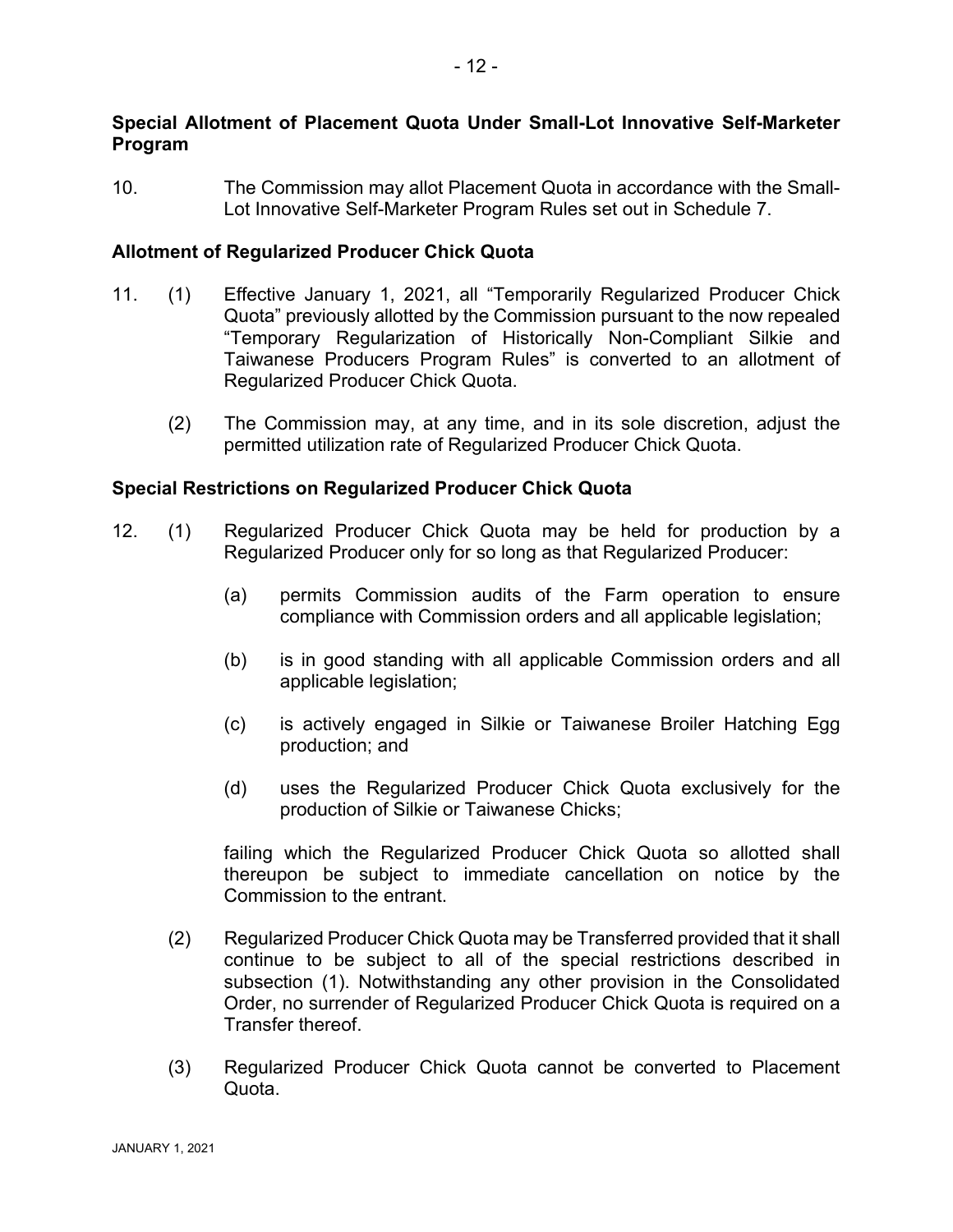## **Determination as to Whether the Regularized Producer is Actively Engaged in in Silkie or Taiwanese Broiler Hatching Egg Production**

- 13. (1) The Commission will determine, in its sole discretion, whether a Regularized Producer is actively engaged in Silkie or Taiwanese Broiler Hatching Egg production. Without limiting the generality of the foregoing, the Commission will have regard to the following factors:
	- (a) whether the Regularized Producer Chick Quota is being used for the benefit of the Regularized Producer;
	- (b) whether the Regularized Producer is active in the day-to-day affairs of the Independent Production Unit, including matters of animal husbandry;
	- (c) whether the Regularized Producer operates and controls the Independent Production Unit;
	- (d) whether the Regularized Producer owns, leases or rents the Independent Production Unit;
	- (e) whether the Regularized Producer pays for feed and other Farm supplies utilized on the Independent Production Unit;
	- (f) whether the Regularized Producer enjoys the chance of profit and bears the risk of loss in relation to the operations of the Independent Production Unit.
	- (2) For the purpose of determining whether the Regularized Producer is actively engaged in the production of Broiler Hatching Eggs, the Commission shall have regard to the substance and effect of any arrangement made between the Regularized Producer and any other Person, irrespective of the form of that arrangement.
	- (3) Where it appears to the Commission that the Regularized Producer is primarily engaged in the business of administering Regularized Producer Chick Quota, and that some other Person is primarily engaged in the business of Silkie or Taiwanese Broiler Hatching Egg production associated with that Regularized Producer Chick Quota, the Regularized Producer shall be deemed not to be actively engaged in Silkie or Taiwanese Broiler Hatching Egg production.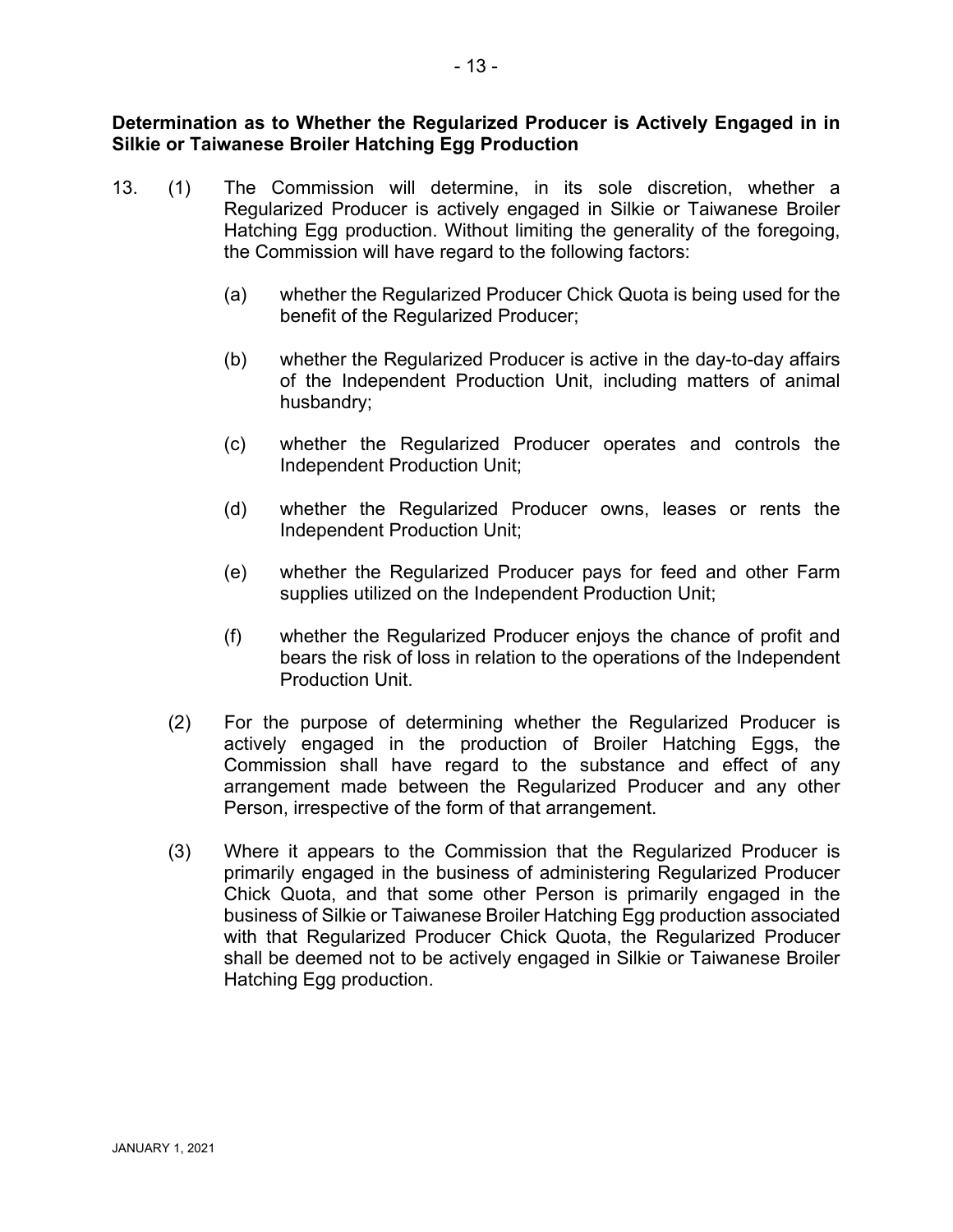# **Registration of Quota to Independent Production Unit**

- 14. (1) Quota allotted by the Commission to a Producer shall be registered to the Independent Production Unit or Units described in the Producer licence.
	- (2) Where a Producer operates more than one Independent Production Unit under a single Producer licence, Quota allotted to that Producer will be apportioned by the Commission and registered to each such Independent Production Unit as directed by the Producer or, in the absence of such direction, in such amounts and in such a manner as may be determined by Commission.
	- (3) All broiler breeders shall be kept on and marketed from the Independent Production Unit or Units described in the Producer licence in a manner consistent with the Quota registered to the Independent Production Unit or Units, as the case may be, unless the Commission otherwise consents in writing.
	- (4) The location of an Independent Production Unit to which Quota is registered shall not be changed in whole or in part, unless the Commission otherwise consents in writing.

# **Registration of Quota to Producer**

- 15. (1) Quota allotted to a Producer who is a sole proprietor will be registered by the Commission in the name of the Producer. If the Producer requests that the Quota be registered to a business name that is different from the Producer's name, the Quota will be registered to both the business name and the Producer's name.
	- (2) Quota allotted to a Producer which is a partnership will be registered by the Commission in the partnership name and individual names of all of the partners. At the time of first registration, and subsequently as required by the Commission, the partnership shall file with the Commission a true copy of the partnership agreement showing the name of each partner and the interest that each partner has in the partnership. The partnership shall inform the Commission in writing one calendar month before any subsequent change is made in the partners or in the interest each has in the partnership.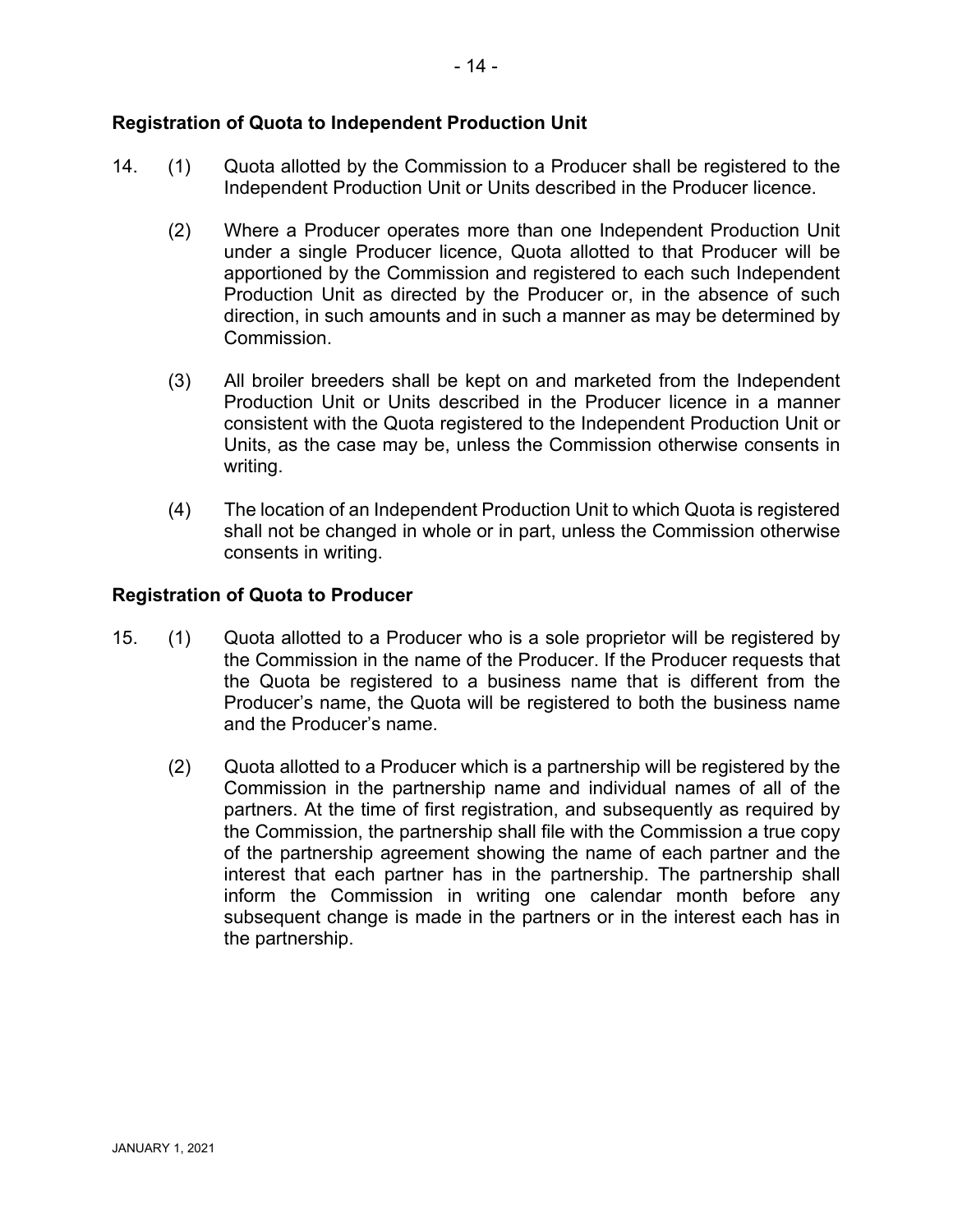- (3) Quota allotted to a Producer which is a corporation will be registered by the Commission in the corporate name and the name of the president or majority shareholder. At the time of first registration, and subsequently as required by the Commission, the corporation shall file with the Commission a true copy of the Certificate of Incorporation and the Register of Members. The corporation shall inform the Commission in writing one calendar month before any subsequent change is made to the share allotment within, or structure of, the corporation.
- (4) Quota allotted in the name of a corporation is deemed to have been allotted to each shareholder, whether holding voting shares or not, in proportion to their share holdings of issued shares in the corporation.
- (5) The Commission may require a Producer, which is a partnership or a corporation, to file with the Commission at any time subsequent to first registration, a true copy of the partnership agreement or register of members of the corporation.
- (6) Failure by a Producer to provide the Commission with any of the documents required by the Commission within the time period stated by the Commission shall result in the suspension of the offending licensee's licence and Quota until the required document is filed and approved by the Commission.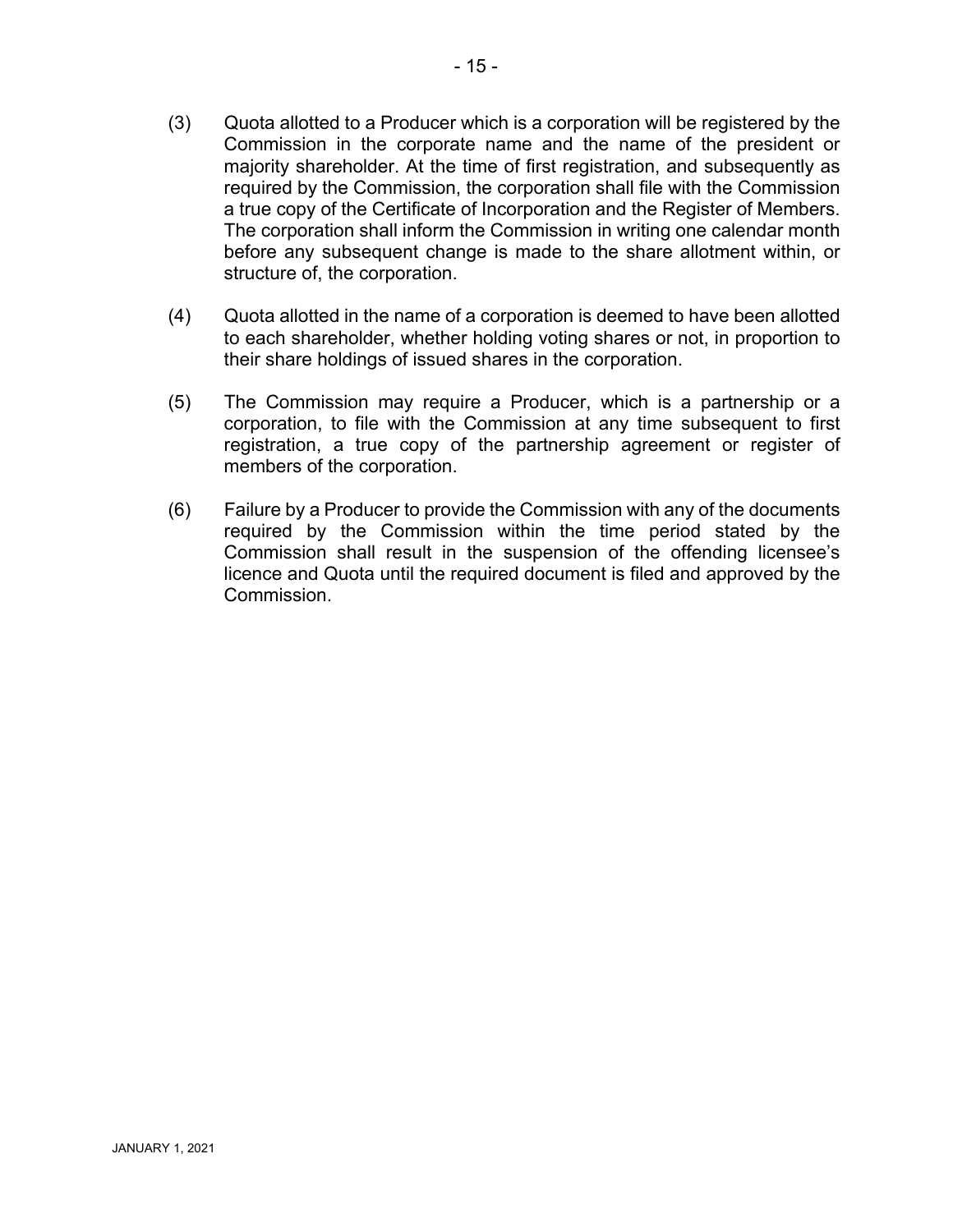[This page is intentionally left blank.]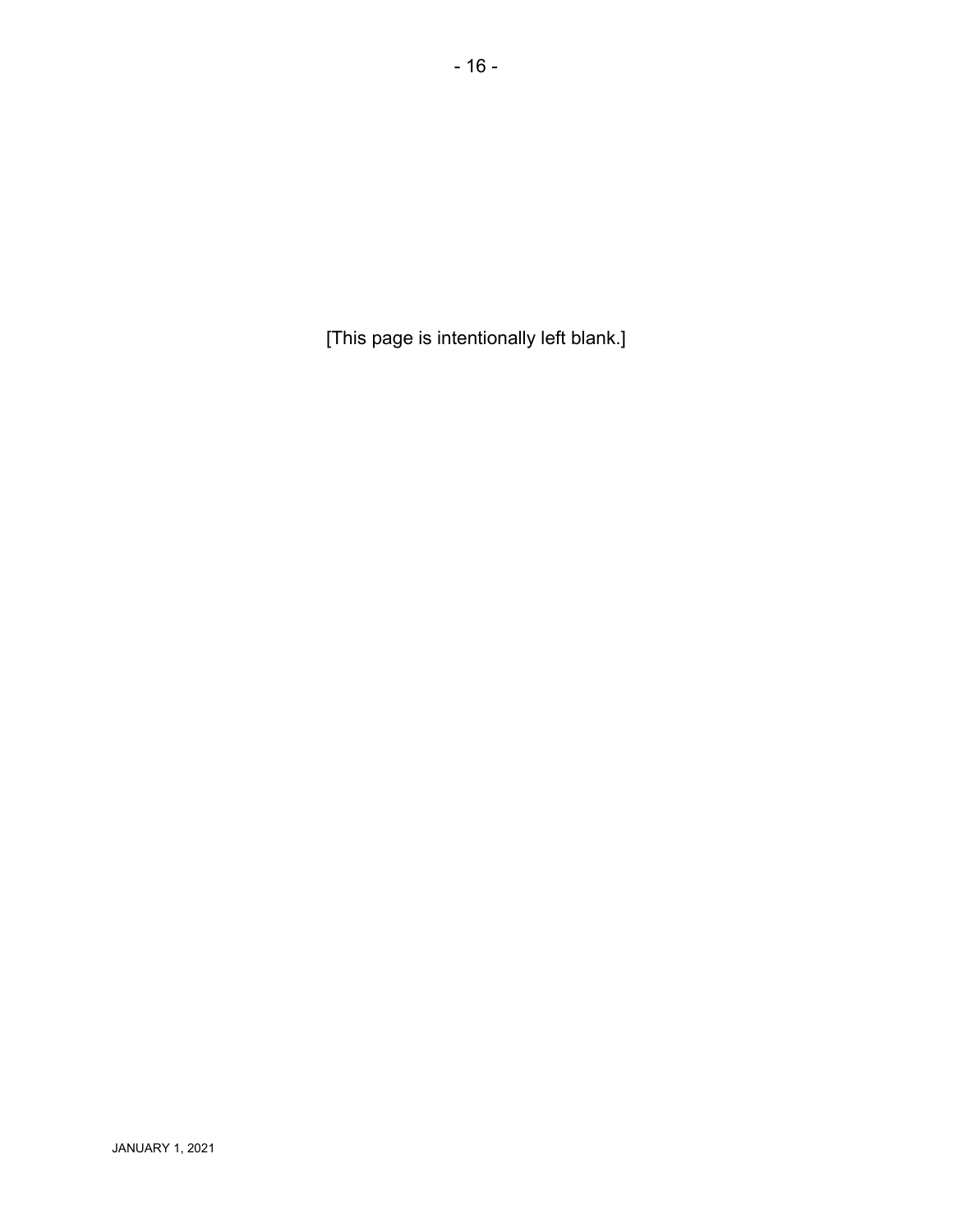# **PART IV - TRANSFER AND LEASE OF PLACEMENT QUOTA**

# **Application for Transfer of Quota**

- 16. (1) Quota may only be Transferred upon application by the Transferor to, and with the written approval of, the Commission.
	- (2) Applications for Transfer of Quota must be accompanied by:
		- (a) an administration fee of \$250.00 payable by the applicant to the Commission;
		- (b) a letter from the applicant's Hatchery releasing the applicant from any outstanding accounts with the Hatchery.
	- (3) Where the Commission incurs legal or other professional expenses in connection with the processing of an application for Transfer, such expenses may be charged to the applicant as a condition of approval of the application by the Commission.
	- (4) Applications for Transfer of Quota made within six months of an approved Transfer of Quota are not subject to payment of additional administration fees or additional legal or other professional expenses incurred by the Commission in connection with the processing of such applications.

#### **Limitations on Transfer of Quota**

- 17. (1) The Commission may refuse to approve a Transfer of Quota where:
	- (a) The Transferor or Transferee is not in compliance with the Orders of the Commission from time to time in force and all applicable legislation and regulations; or
	- (b) The Transferee is an individual who is under the age of nineteen years, or a corporation controlled by any individuals under the age of nineteen years, or a partnership with respect to which any individual member is under the age of nineteen years.
	- (2) Unless the Commission otherwise consents in writing, no Producer may Transfer Quota by way of a Permissible Lease within one year from the date that such Producer last Transferred Quota by way of a Permissible Lease.
	- (3) The Commission may require a Transferee of Quota to be interviewed by the Commission.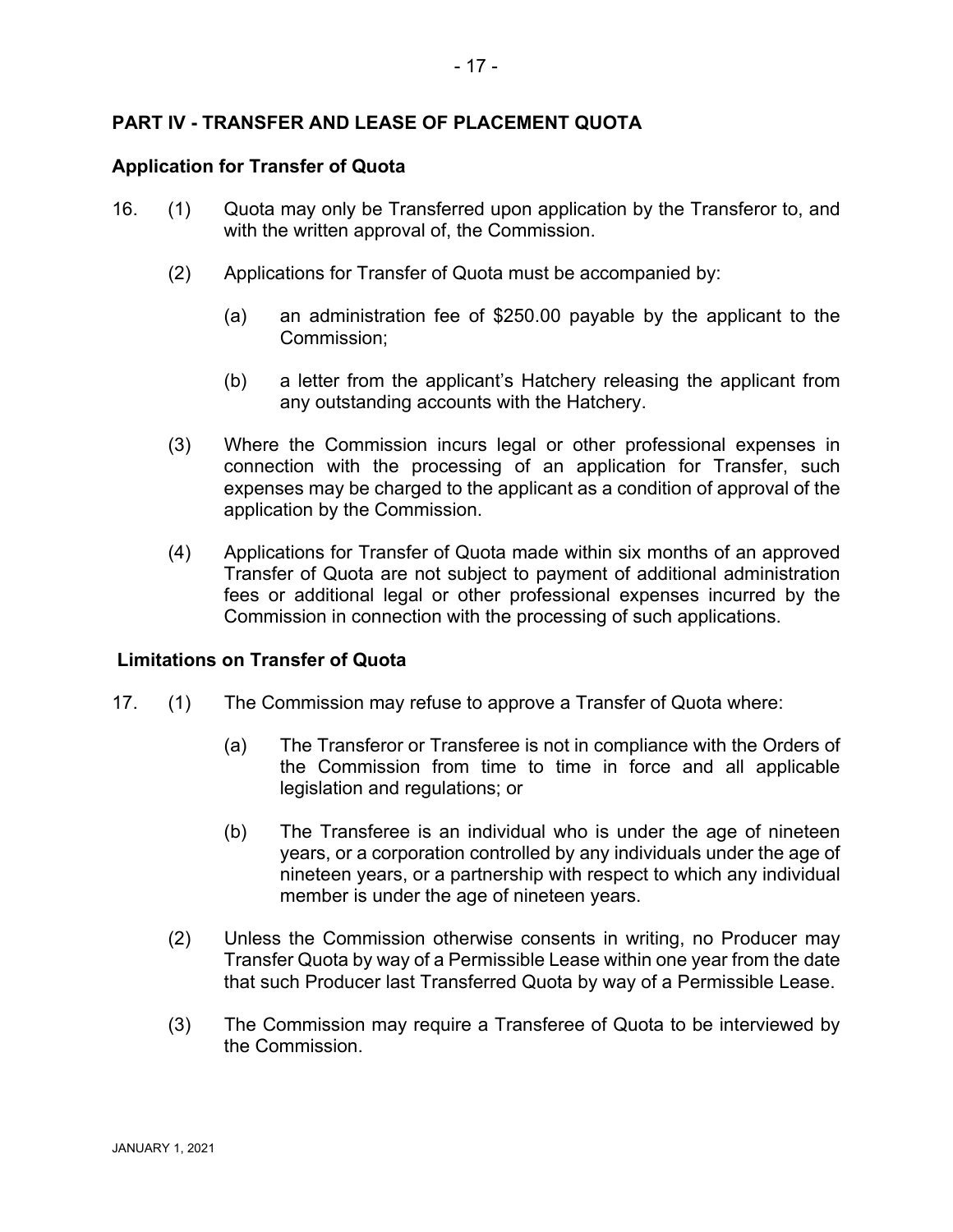- (4) The Commission may impose conditions with respect to any approval of a Transfer of Quota.
- (5) The Commission may suspend the approval of Transfers for a definite or indefinite period of time.

## **Deemed Transfer of Quota**

- 18. (1) A Transfer of Quota allotted to a partnership is deemed to occur when a partnership interest is transferred.
	- (2) A Transfer of Quota allotted to a corporation is deemed to occur when:
		- (a) The shares of that corporation are transferred;
		- (b) An interest in the shares of that corporation is transferred;
		- (c) Additional shares of that corporation are issued resulting in a change in the proportion of shares held by each shareholder; or
		- (d) Existing shares of that corporation are redeemed resulting in a change in the proportion of shares held by each shareholder.

#### **Surrender of Quota on Transfer**

- 19. (1) Subject to subsection (5), where Quota is Transferred other than by way of a Permissible Lease, the Transferor shall surrender to the Commission an amount of Quota calculated as follows:
	- (a) 5% of the amount of Quota being Transferred, where such Quota was:
		- (i) allotted pursuant to a Special Allotment to the Transferor prior to April 1, 2006; or
		- (ii) allotted to the Transferor other than pursuant to a Special Allotment;
	- (b) 100% of the amount of Quota being Transferred, where such Quota was allotted pursuant to a Special Allotment to the Transferor on or after April 1, 2006, and within one year from the date of the proposed Transfer;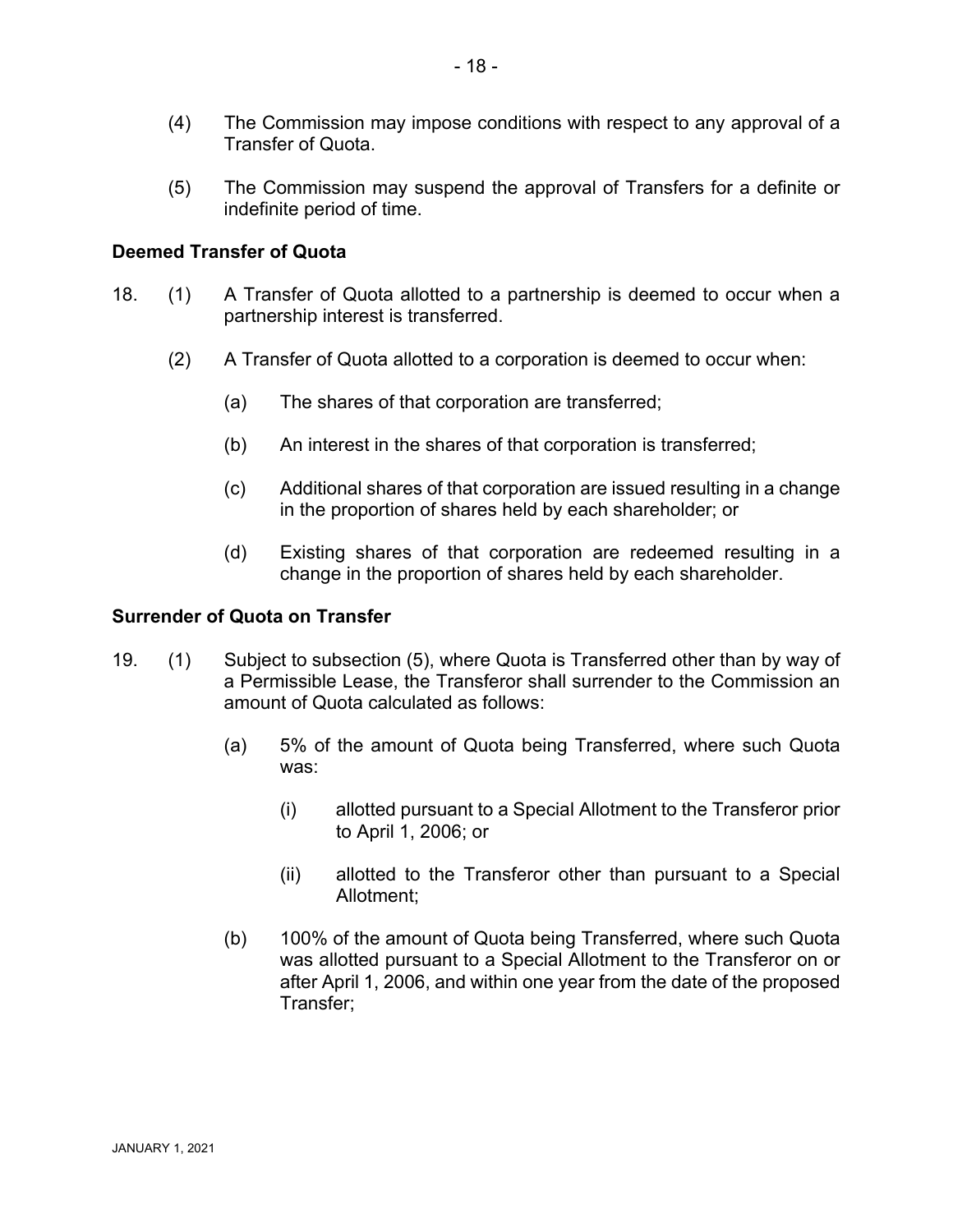- (d) 80% of the amount of Quota being Transferred, where such Quota was allotted pursuant to a Special Allotment to the Transferor on or after April 1, 2006, and within the third year preceding the date of the proposed Transfer;
- (e) 70% of the amount of Quota being Transferred, where such Quota was allotted pursuant to a Special Allotment to the Transferor on or after April 1, 2006, and within the fourth year preceding the date of the proposed Transfer;
- (f) 60% of the amount of Quota being Transferred, where such Quota was allotted pursuant to a Special Allotment to the Transferor on or after April 1, 2006, and within the fifth year preceding the date of the proposed Transfer;
- (g) 50% of the amount of Quota being Transferred, where such Quota was allotted pursuant to a Special Allotment to the Transferor on or after April 1, 2006, and within the sixth year preceding the date of the proposed Transfer;
- (h) 40% of the amount of Quota being Transferred, where such Quota was allotted pursuant to a Special Allotment to the Transferor on or after April 1, 2006, and within the seventh year preceding the date of the proposed Transfer;
- (i) 30% of the amount of Quota being Transferred, where such Quota was allotted pursuant to a Special Allotment to the Transferor on or after April 1, 2006, and within the eight year preceding the date of the proposed Transfer;
- (j) 20% of the amount of Quota being Transferred, where such Quota was allotted pursuant to a Special Allotment to the Transferor on or after April 1, 2006, and within the ninth year preceding the date of the proposed Transfer;
- (k) 10% of the amount of Quota being Transferred, where such Quota was allotted pursuant to a Special Allotment to the Transferor on or after April 1, 2006, and within, or prior to, the tenth year preceding the date of the proposed Transfer.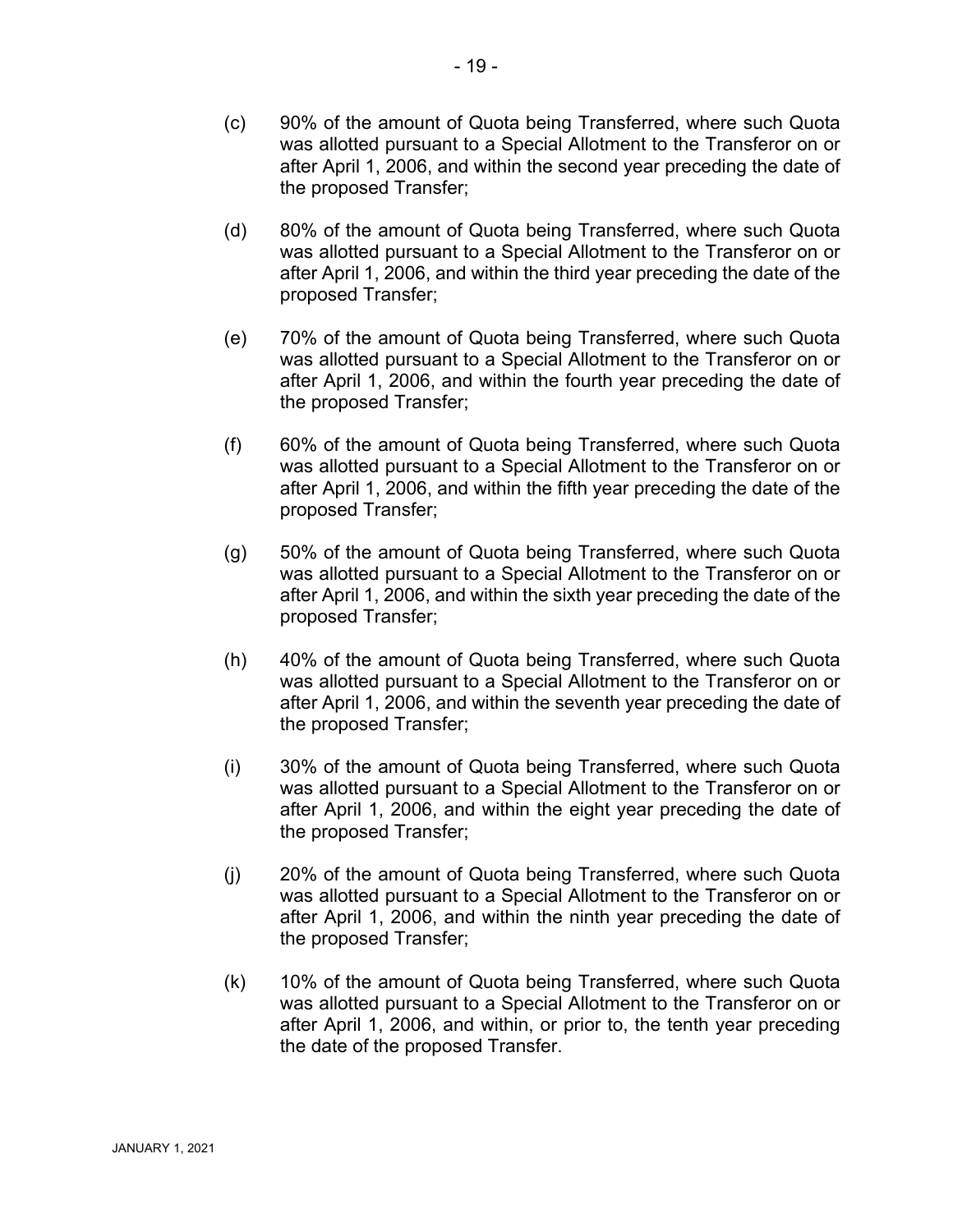- (2) For the purposes of subsection (1), the Placement Quota being Transferred is deemed to be the Placement Quota most recently allotted to the Transferor. The Commission may, in its sole discretion, deem Placement Quota to have been allotted on a date that precedes the date of allotment recorded by the Commission where a Producer has satisfied the Commission, on satisfactory evidence, that there are good and sufficient reasons to do so.
- (3) Where the interest of a Producer in a partnership is increased, decreased or transferred, a proportionate Transfer of the Quota deemed to have been allotted to such Producer is deemed to occur.
- (4) Where the direct or indirect interest of an individual in a corporate Producer is increased, decreased or transferred, a proportionate Transfer of the Quota deemed to have been allotted to such individual is deemed to occur.
- (5) A surrender of Quota pursuant to paragraph 19(1)(a) is not required where:
	- (a) Quota is Transferred, or deemed to have been Transferred, to the Transferor's spouse, child, or child and the child's spouse;
	- (b) all Quota is Transferred to the Transferor's sibling together with the associated Production Unit;
	- (c) two or more Producers enter into an agreement of partnership and the partnership interest of each such Producer is proportionate to the Quota registered in that Producer's name;
	- (d) the amount of Quota deemed to have been allotted to a Producer having an interest in a partnership remains registered in that Producer's name upon dissolution of the partnership.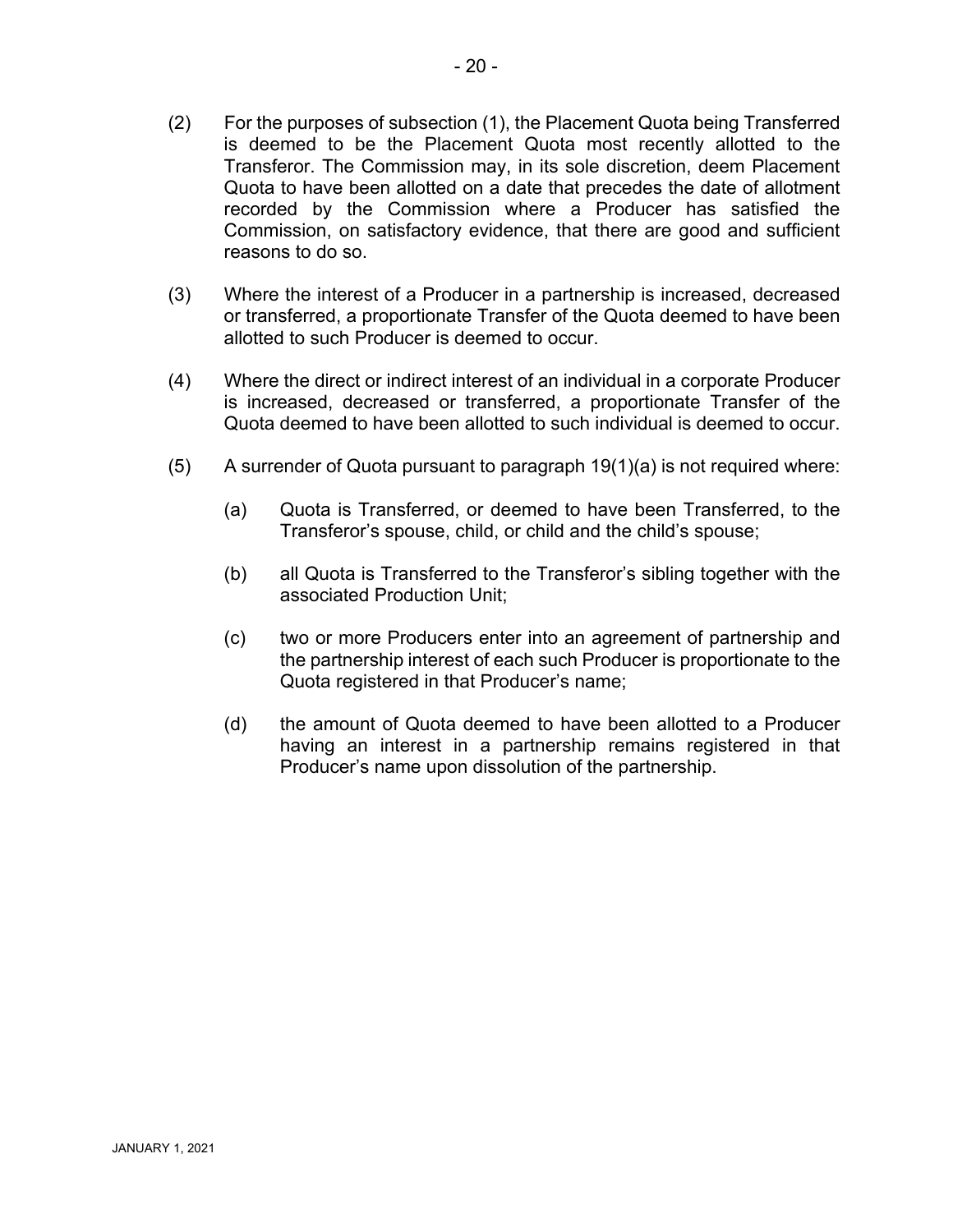# **PART V – FLOCK PLACEMENT**

#### **Official Flock Schedule**

20. The Official Flock Schedule is available for inspection at the Office of the Commission during regular business hours, provided that the Commission may withhold information from the Official Flock Schedule that does not pertain to the Person requesting inspection.

#### **Placement of Flocks by Hatcheries and Payment by Producers**

- 21. (1) Each Hatchery must:
	- (a) order and arrange for the placement of flocks of day-old broiler breeder pullets in accordance with the Official Flock Schedule, except with respect to a Regularized Producer;
	- (b) pick up Marketable Eggs produced by each Producer assigned to that Hatchery pursuant to the Official Flock Schedule, except with respect to a Regularized Producer; and
	- (c) place Marketable Eggs into its incubators in a timely fashion and as soon after such Marketable Eggs are laid as is reasonably possible.
	- (2) Each Hatchery shall inform the Commission in writing of its chosen strain or strains of broiler breeders to be ordered and placed in accordance with the Official Flock Schedule or otherwise.
	- (3) Unless otherwise agreed in writing, every Producer, , other than a Regularized Producer, shall pay for day-old broiler breeders ordered and arranged by a Hatchery within 30 days from the date of placement of such day-old broiler breeders.
	- (4) Where a Producer has failed or refused to pay the full amount due (without deduction, set-off or abatement) for a flock of day-old broiler breeders ordered and arranged by a Hatchery on behalf of that Producer:
		- (a) within 30 days from the date of placement of that flock; or
		- (b) within such other time as may have been agreed in writing between that Hatchery and that Producer with respect to that flock;

the Hatchery may:

(c) forthwith deduct and withhold from the total payable to such Producer amounts sufficient to pay for that flock; and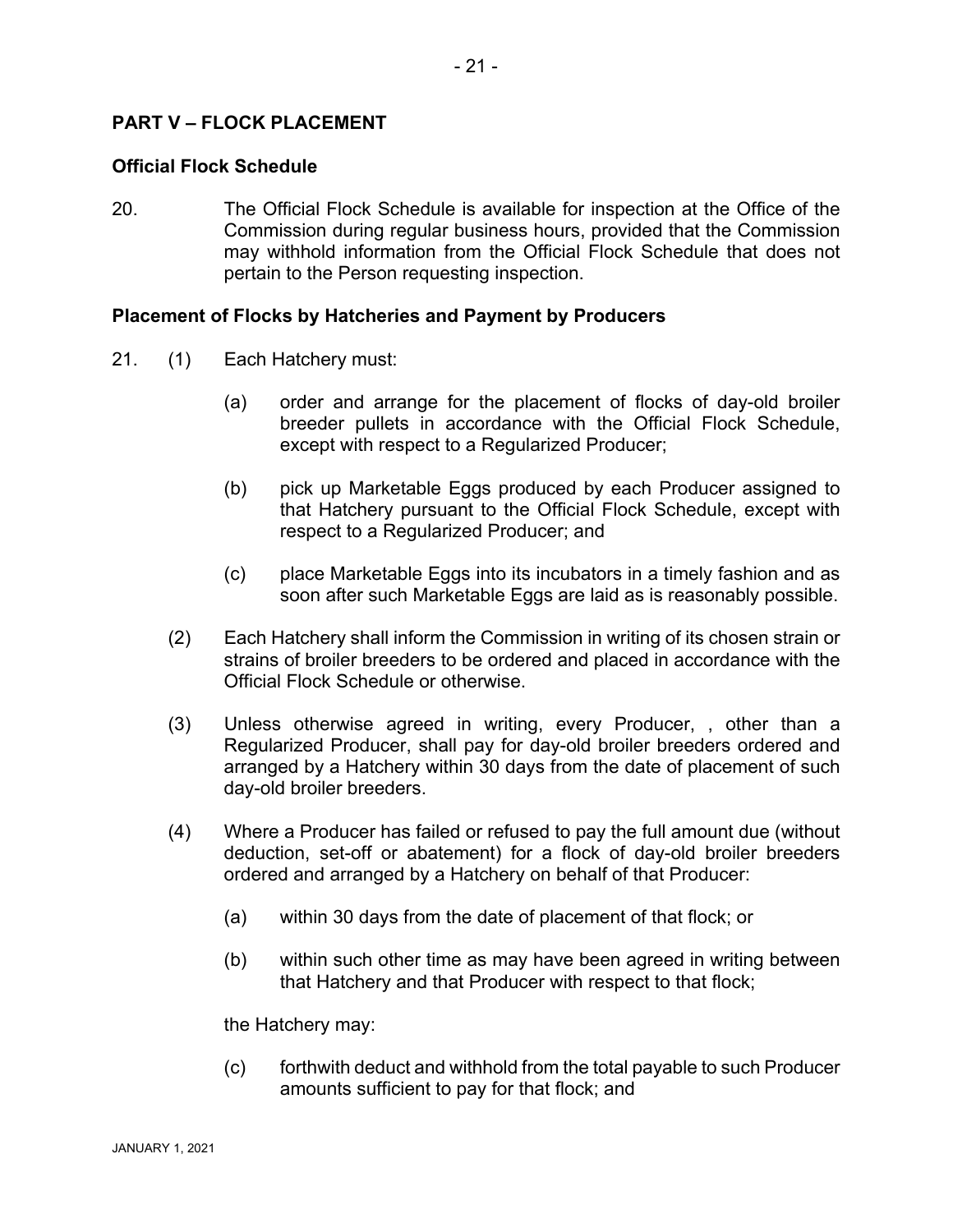(d) commencing 30 days prior to the date of placement of the next flock of day-old broiler breeders, deduct and withhold from the total payable to such Producer amounts sufficient to pay for that next flock.

# **Growing of Pullets**

- 22. (1) All Producers must grow their own broiler breeder pullets on their own Independent Production Unit unless the Commission otherwise approves in writing.
	- (2) Every Producer who grows their own broiler breeder pullets at a location other than their own Independent Production Unit must ensure that the growing of those broiler breeder pullets is consistent with all applicable standards.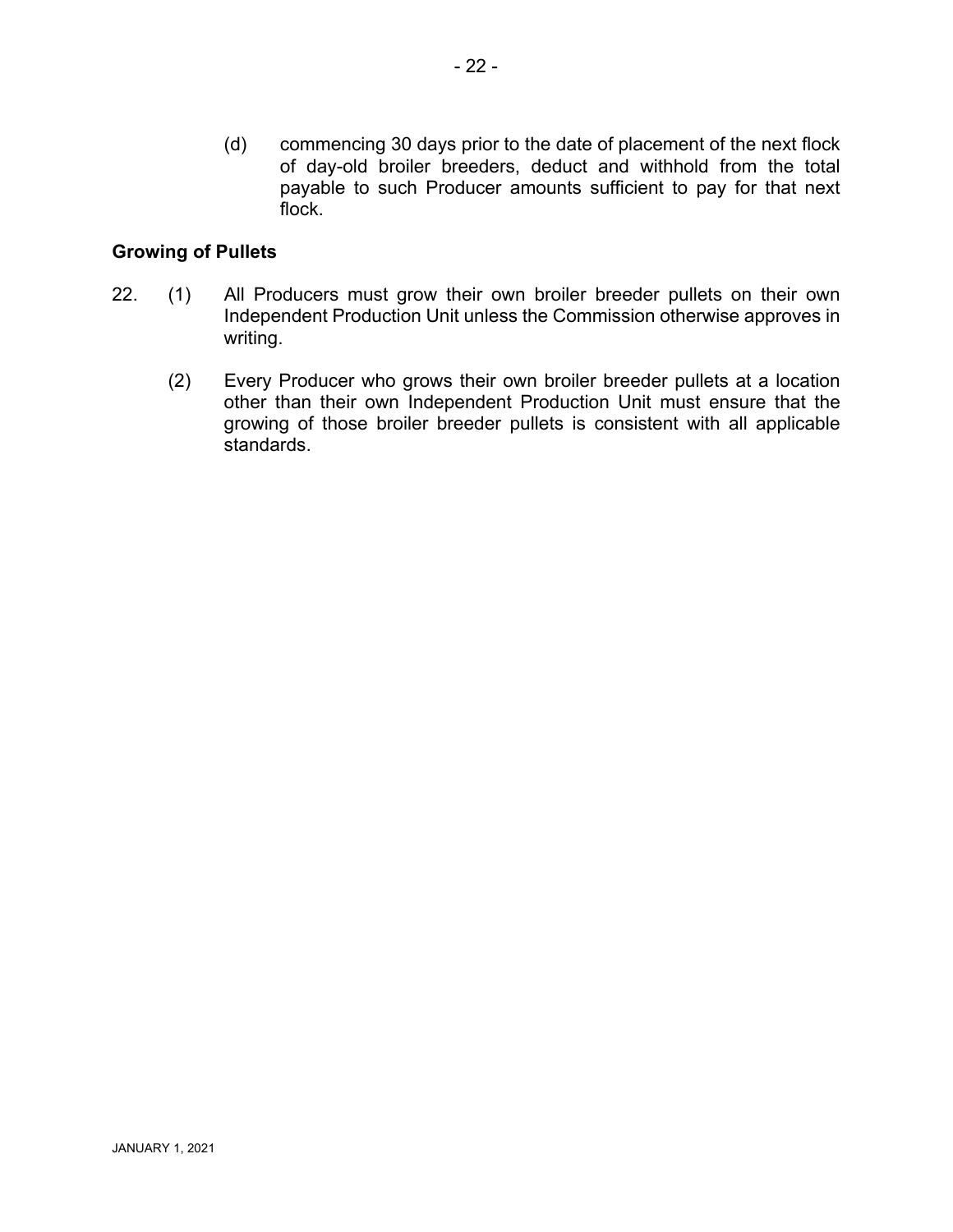# **PART VI - PRODUCTION REQUIREMENTS AND LIMITATIONS**

## **Over Placement Quota Placements**

23. Where a Producer has placed a quantity of broiler breeders pullets in a Quota Period in excess of the Placement Quota allotted to that Producer, the Producer is liable to pay to the Commission an over placement levy as may be fixed and imposed by the Commission from time to time.

#### **Under Placement Quota Placements**

24. Where the Placement Quota allotted to a Producer exceeds the quantity of broiler breeders pullets placed by that Producer in a Quota Period, the Producer is liable to pay to the Commission an under placement levy as may be fixed and imposed by the Commission from time to time.

#### **Operational Standards**

25. Every Hatchery, Producer and Transporter shall carry on operations in accordance with the Supplemental Standards set out in Schedule 6.

## **Acceptance of First Broiler Hatching Eggs Produced by a Flock**

- 26. No Hatchery shall refuse to accept the first Broiler Hatching Eggs produced by a breeder flock provided that:
	- (a) such first Broiler Hatching Eggs are not more than 7 days old and are available in quantities of not less than 720 Broiler Hatching Eggs;
	- (b) all such Broiler Hatching Eggs (other than Silkie or Taiwanese Broiler Hatching Eggs) weigh at least 52 grams each; and
	- (c) each flock's eggs are packaged and labeled separately.

#### **Marketing of Broiler Hatching Eggs**

- 27. (1) Subject to subsections (2) and (3), no Producer shall market Broiler Hatching Eggs other than:
	- (a) through the Commission;
	- (b) to a Hatchery;
	- (c) to a breaker; or
	- (d) as may otherwise be directed by the Commission.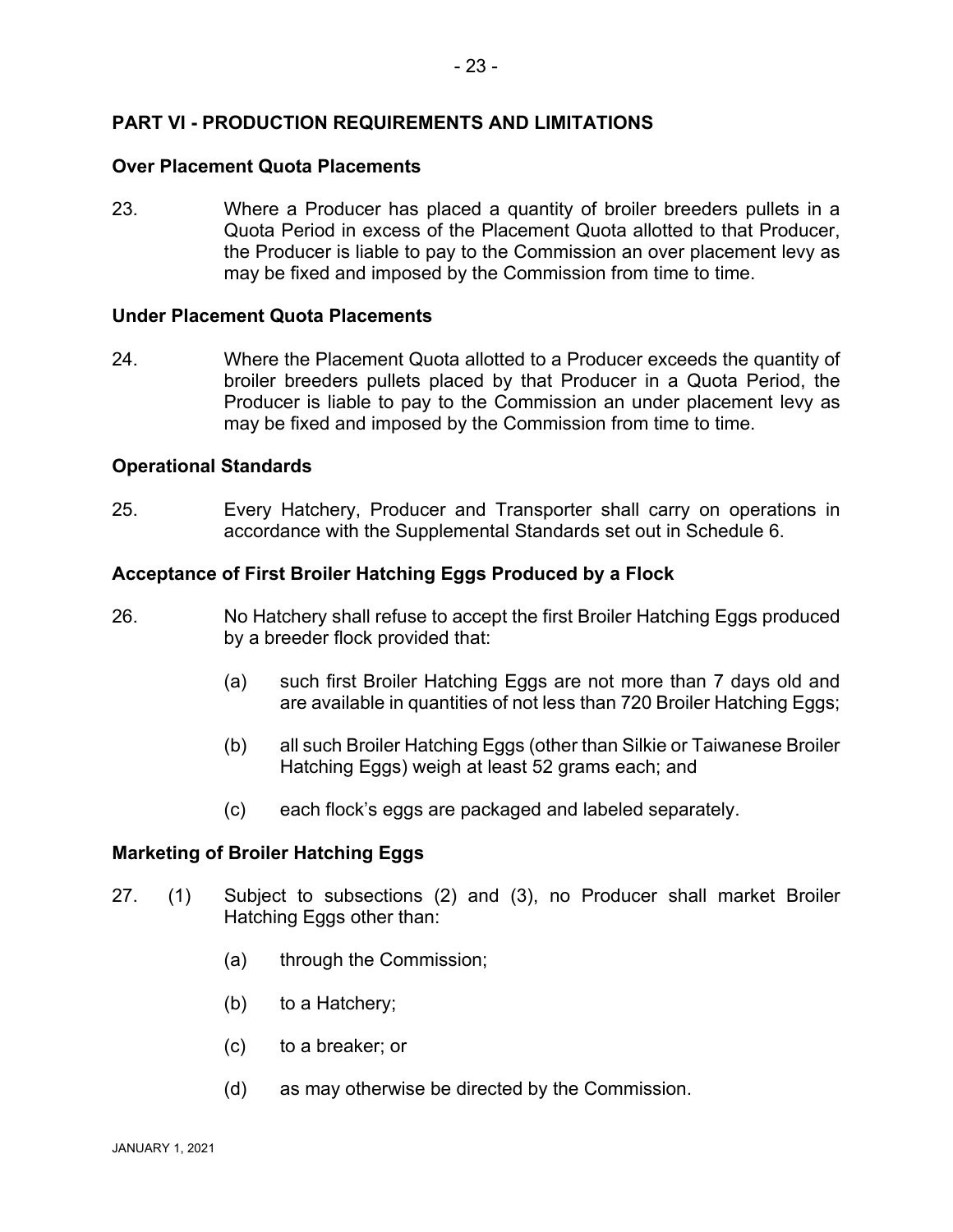- (2) Every Producer must market through the Commission all Breaker Quality Eggs.
- (3) Every Producer must destroy all Unmarketable Eggs. No such Unmarketable Eggs shall be marketed, through the Commission or otherwise.
- (4) After giving a Person an opportunity to be heard, the Commission may impose terms and conditions with respect to the marketing of a regulated product and may suspend or cancel the licence held by, or Quota allotted to, a Person if that Person has failed to comply with subsections (1), (2) or (3).
- (5) Where a licence and/or Quota has been suspended for a definite period by reason of a failure to comply with subsections (1), (2) or (3), and that failure to comply has not been rectified within the period of suspension and continues, the Commission may forthwith cancel the licence and/or all or any part of the Quota allotted to that Person.
- (6) Before the Commission imposes terms and conditions with respect to the marketing of a regulated product or suspends or cancels the licence held by, or Quota allotted to, a Person, the Commission shall consider the following:
	- (a) previous enforcement actions for contraventions of a similar nature by the Person;
	- (b) the gravity and magnitude of the contravention;
	- (c) the extent of the harm to others resulting from the contravention;
	- (d) whether the contravention was repeated or continuous;
	- (e) whether the contravention was deliberate;
	- (f) any economic benefit derived by the Person from the contravention; and
	- (g) the Person's efforts to correct the contravention.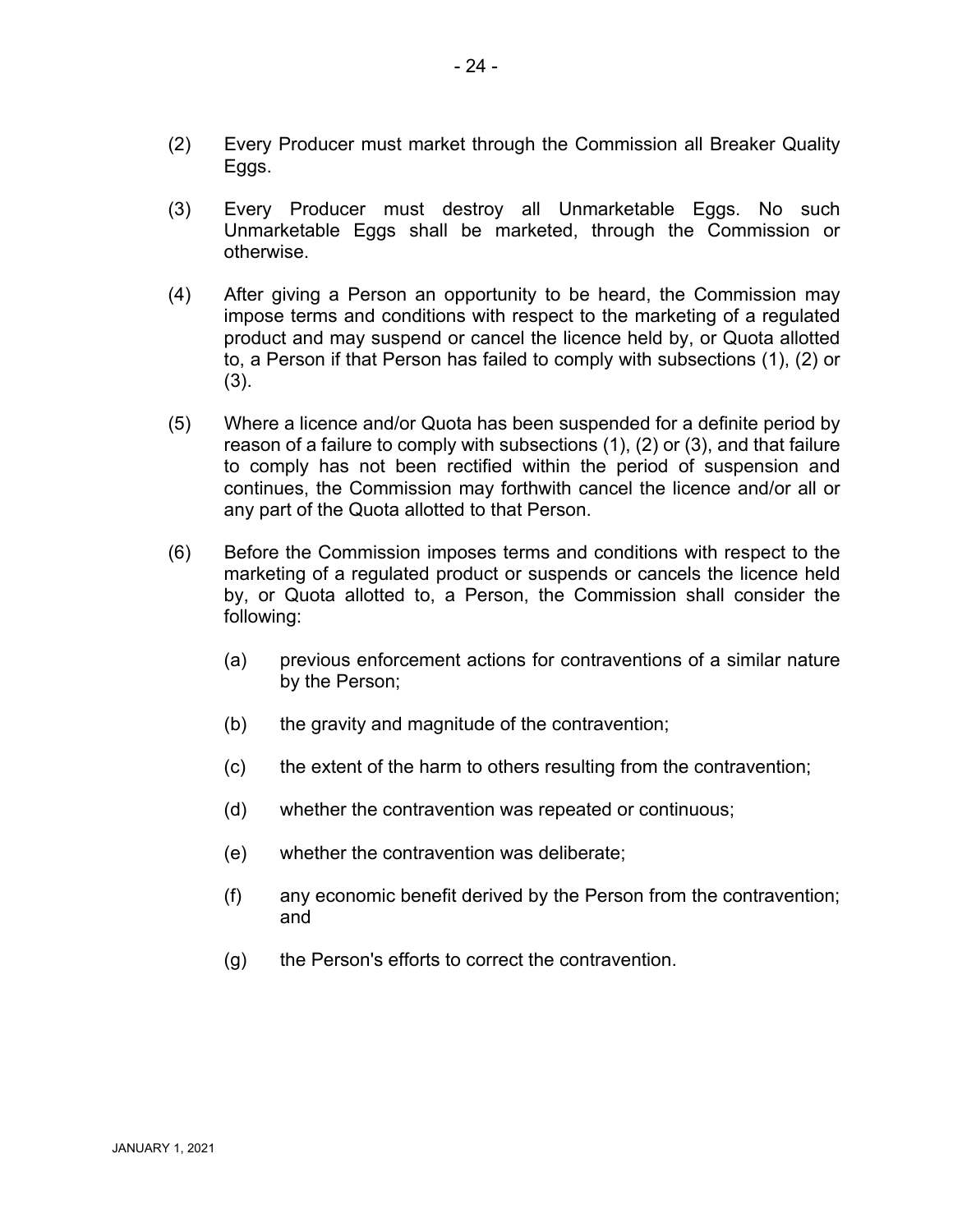## **Inadequate Loading Dock or Loading Apparatus**

- 28. Where a Producer's Egg Storage Room is not accessible by way of a loading dock or other loading apparatus suitable for the loading of Broiler Hatching Eggs, and the Hatchery designated to that Producer is for that reason unable or unwilling to pick up Broiler Hatching Eggs:
	- (a) the Commission may direct that all such Broiler Hatching Eggs be shipped to the breaker at the Producer's own cost and in accordance with a delivery schedule approved and administered by the Commission; and
	- (b) the Producer shall receive only the price payable by the breaker for such Broiler Hatching Eggs marketed to the breaker.

#### **Fowl**

- 29. (1) Every Producer other than a Regularized Producer shall market their broiler breeder flocks as directed by the Commission, and subject to:
	- (a) any extraordinary kill age as may be directed by the Commission, after consultation with the Hatchery, where:
		- (i) a broiler breeder flock has failed to produce Broiler Hatching Eggs with a consistent Hatchability of 70%; or
		- (ii) there are other extraordinary circumstances warranting an extraordinary kill age.
	- (b) any extraordinary kill age as may be directed by the Producer, after consultation with the Hatchery, where a broiler breeder flock has failed to produce at levels acceptable to that Producer.
	- $(2)$  In exercising its discretion under paragraph  $(1)(a)$ , the Commission will have regard to:
		- (a) the extent to which Hatchability has fallen below 70%;
		- (b) the Hatchability trend;
		- (c) whether or not there is a reasonable prospect that the broiler breeder flock will produce Broiler Hatching Eggs with a consistent Hatchability of 70% in the future; and
		- (d) the presence of any other extraordinary circumstances warranting an extraordinary kill age.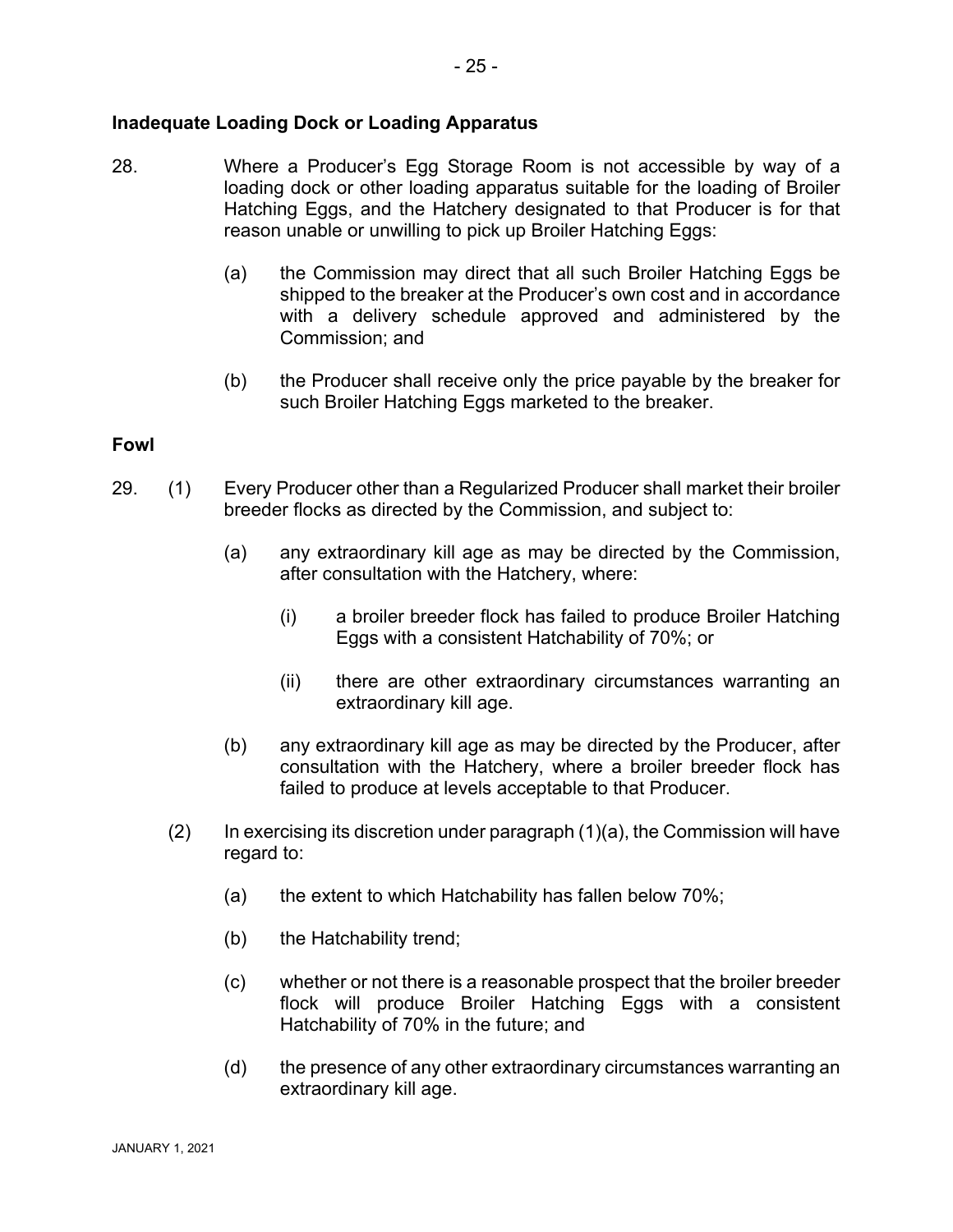- (3) All Fowl shipped from a Producer's Farm to a Processor shall be weighed by the Processor before 10:00 a.m. on the date of delivery.
- (4) Every Hatchery or Processor, as the case may be, shall provide to the affected Producer a minimum of two weeks' advance notice of any kill of Fowl.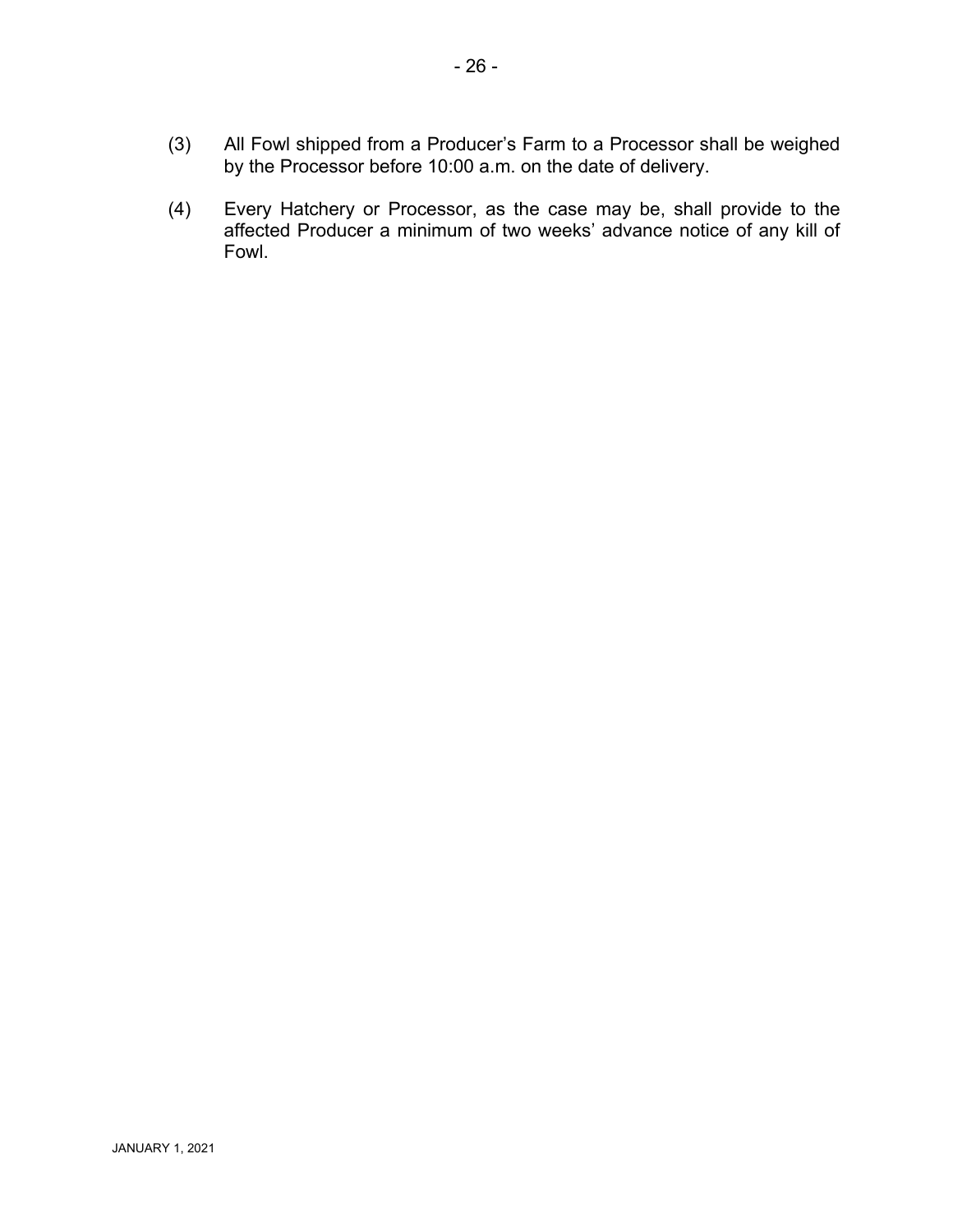# **PART VII - PRICES AND METHOD OF PAYMENT**

# **Payment of Base Price for Broiler Hatching Eggs**

30. Every Hatchery shall pay for Broiler Hatching Eggs at the base price set out in Schedule 2, provided that a reasonable surcharge may be imposed by a Hatchery to recover additional costs actually incurred by the Hatchery as a direct consequence of having to pick up Broiler Hatching Eggs from a Producer (other than a Regularized Producer) who keeps less than 12,000 broiler breeders per Quota Period.

## **Time of Payment for Broiler Hatching Eggs**

- 31. (1) Every Hatchery shall pick up Broiler Hatching Eggs from each Producer designated to it at least twice weekly.
	- (2) Payment shall be made to each Producer by each Hatchery within 30 days from the date that such Broiler Hatching Eggs are picked up by the Hatchery.

## **Authorized Withholdings**

32. Where a Producer has failed or refused to pay for a flock of day-old broiler breeders ordered and arranged by a Hatchery on behalf of that Producer within 30 days from the date of placement of that previous flock, or within such other time as may have been agreed in writing between that Hatchery and that Producer with respect to that flock, the Hatchery may withhold the amount so due from any payments due to that Producer by that Hatchery.

#### **Payment of Base Price for Chicks Under 2 Days Old**

33. Every Grower shall pay for Chicks under 2 days old hatched from Broiler Hatching Eggs at the base price set out in Schedule 2.

#### **Payment of Base Price for Fowl**

34. Every Processor shall pay for Fowl at the base price set out in Schedule 2 within 10 days from the date of kill.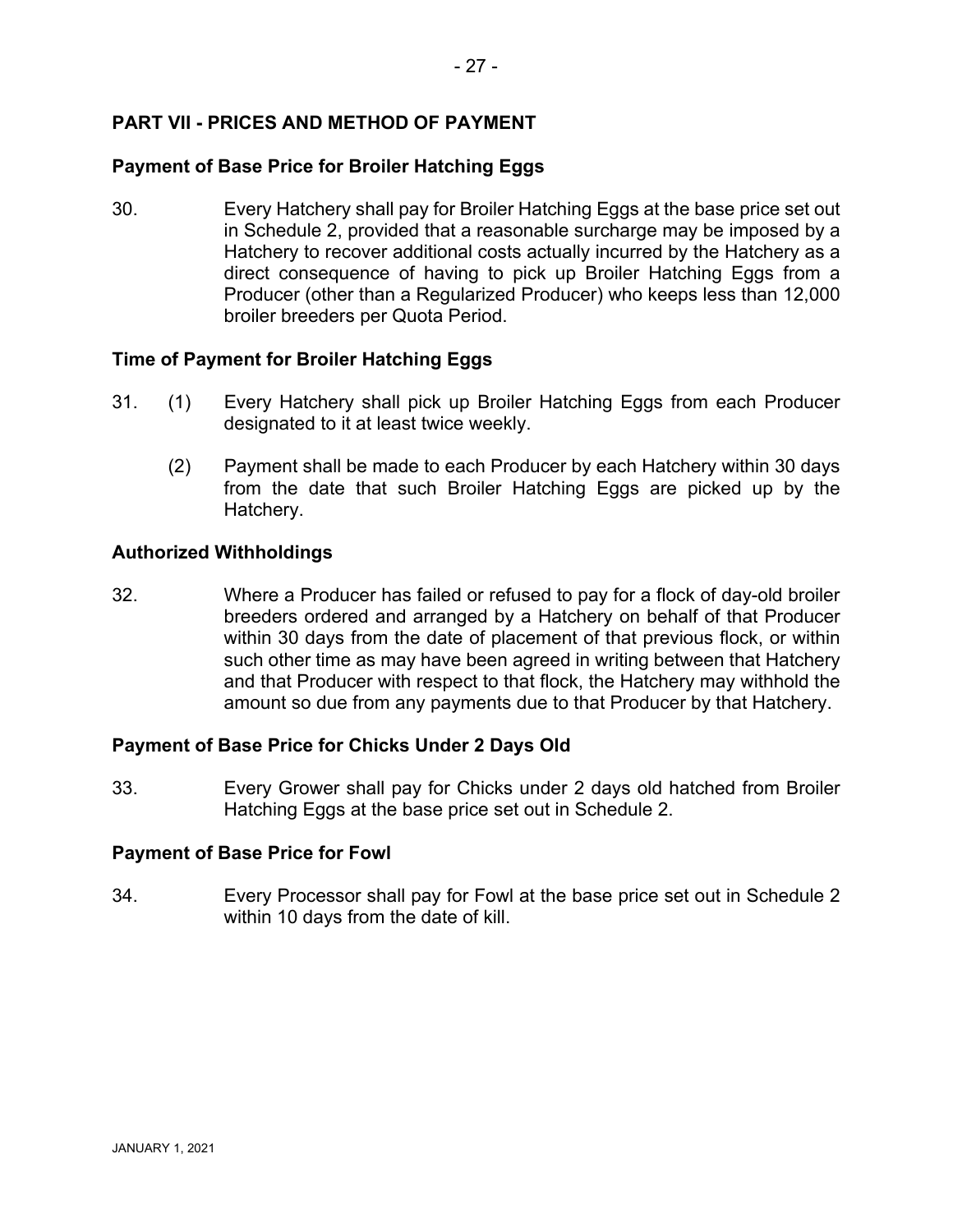[This page is intentionally left blank.]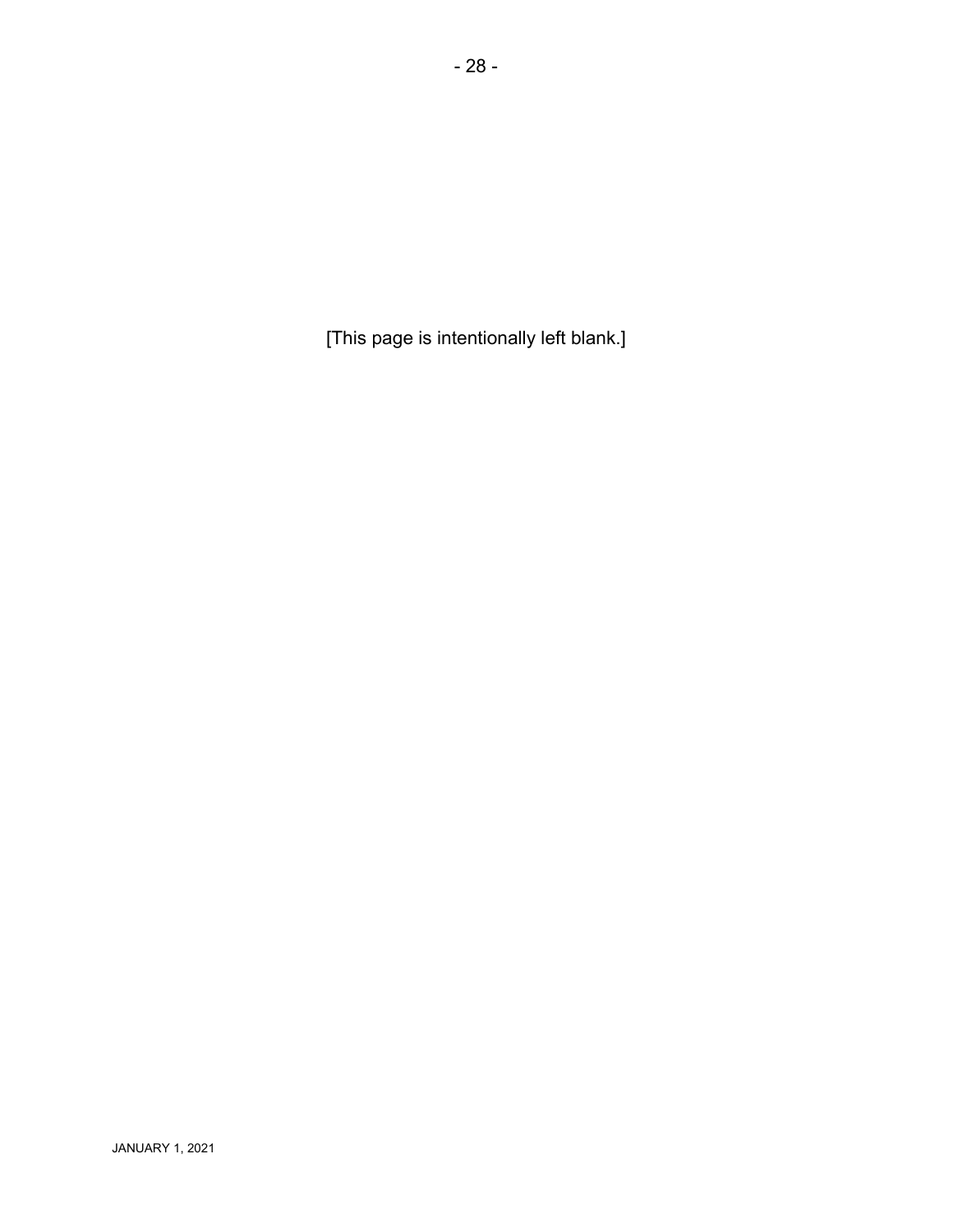## **PART VIII - LEVIES**

### **Producer Levies**

35. Levies are fixed and imposed on each Producer as set out in Schedule 3, irrespective of whether any such Producer has been allotted Quota or is the holder of a valid licence issued by the Commission.

### **Hatchery Responsibility Regarding Producer Levies**

- 36. (1) Each Hatchery, before making payments to a Producer, shall deduct from the total payable to such Producer the amount of levies assessed against the Producer under Schedule 3, and shall within 30 days of receipt of Broiler Hatching Eggs from that Producer, remit the amount so deducted to the **Commission** 
	- (2) In the event levies so assessed against a Producer are greater than the total amount payable to the Producer by the Hatchery, the deficient levy amount shall be added to subsequent levy assessments, and the Hatchery shall deduct from subsequent payments to that Producer the aggregate amount of such levies assessed against that Producer, and shall forthwith thereafter remit the amount so deducted to the Commission.
	- (3) Should any Hatchery:
		- (a) fail to deduct from amounts payable to a Producer the levies assessed against that Producer under Schedule 3; or
		- (b) fail to remit such levies to the Commission;

 then at the Commission's direction, any other Hatchery who has received regulated product from the defaulting Hatchery shall deduct from the payment due to the defaulting Hatchery the levies due to the Commission and shall immediately remit such levies to the Commission.

#### **Hatchery Levies**

37. Levies are fixed and imposed on each Hatchery as set out in Schedule 3.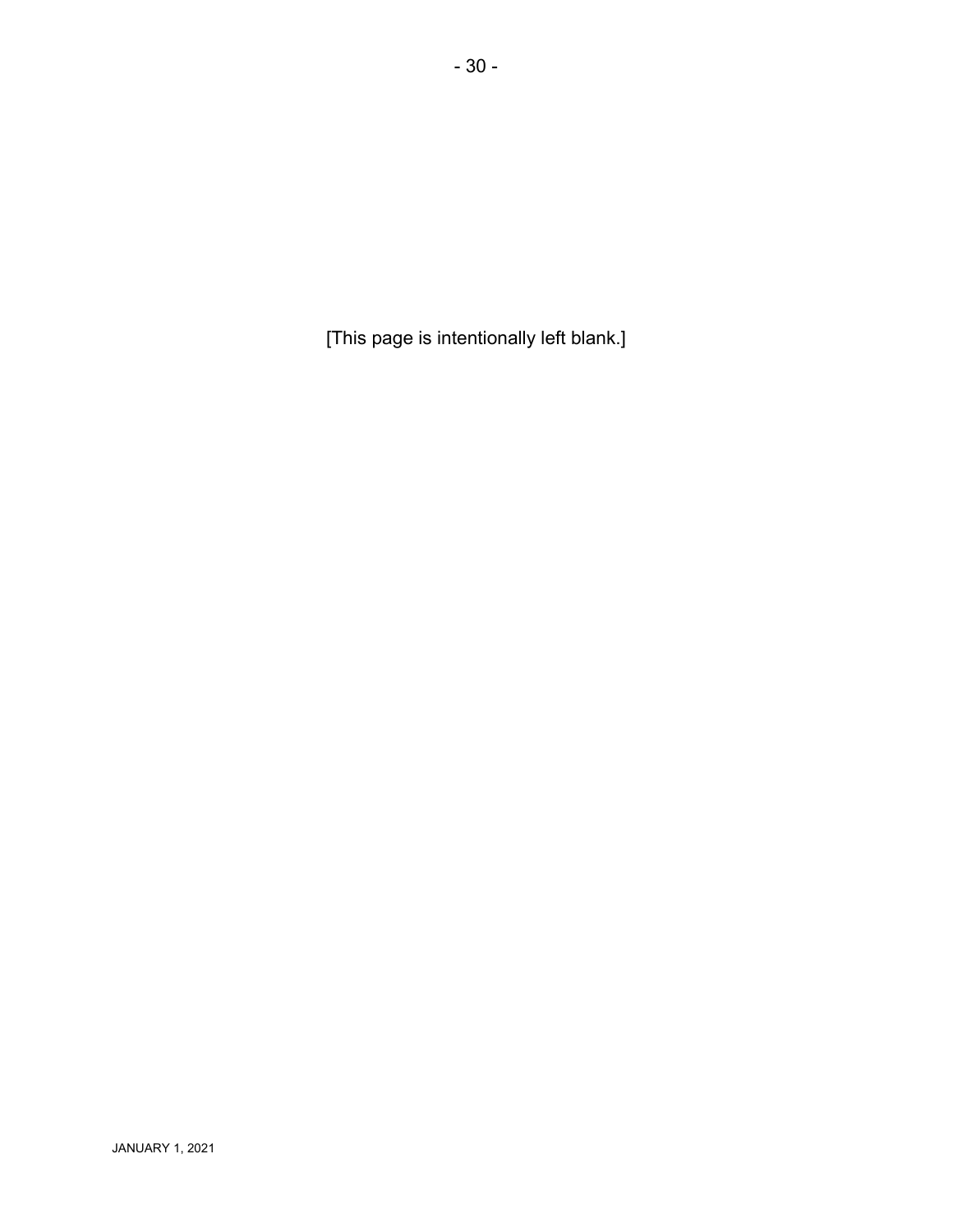# **PART IX - REPORTING AND INSPECTION**

#### **Hatchery Reporting to Commission**

- 38. (1) Every Hatchery shall, on or before the 4:00 p.m. on the  $4<sup>th</sup>$  day of the next Reporting Period, furnish the Commission with a true and detailed report disclosing:
	- (a) the name and address of each Producer from whom the Hatchery received Broiler Hatching Eggs;
	- (b) the number of Broiler Hatching Eggs received from each Producer;
	- (c) the date that Broiler Hatching Eggs were first picked up by the Hatchery;
	- (d) the number of Saleable Chicks derived from Broiler Hatching Eggs received from each Producer;
	- (e) the number of Broiler Hatching Eggs received from other than Registered Producers;
	- (f) the number of Saleable Chicks derived from Broiler Hatching Eggs received from other than Registered Producers;
	- (g) the amount of levies deducted from amounts payable by the Hatchery to each Producer;
	- (h) the amount of levies remitted by the Hatchery with respect to Broiler Hatching Eggs received from other than Registered Producers;
	- (2) The true and detailed report described in subsection (1) shall be submitted in the manner, and using such systems, as the Commission may direct from time to time.
	- (3) Every Hatchery shall complete and submit weekly to the Commission the "Weekly Hatchery Report". The "Weekly Hatchery Report" shall be completed and submitted in the manner, and using such systems, as the Commission may direct from time to time.
	- (4) Every Hatchery shall complete and submit to each Producer, at the conclusion of each hatch, a hatch report for each individual flock in a form approved by the Commission. The hatch report shall be completed and submitted in the manner, and using such systems, as the Commission may direct from time to time.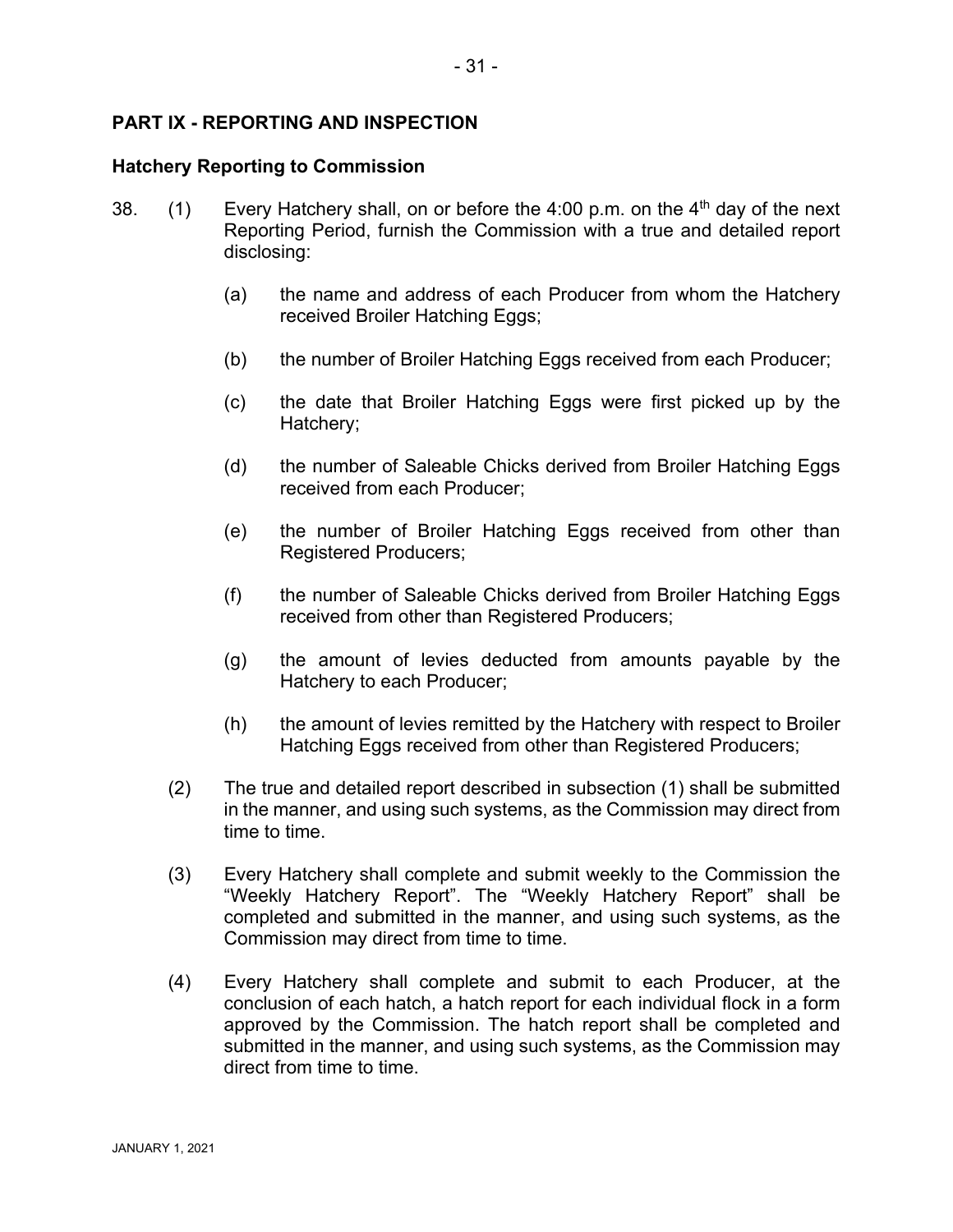(5) Every Hatchery shall notify the Commission of its intention to sell Chicks to a Grower not then purchasing Chicks from that Hatchery at least 16 weeks before commencing selling Chicks to that Grower, and shall thereupon provide to the Commission particulars including the name of the Grower, the placement cycle, and the number of Chicks per cycle.

## **Processor Reporting to Commission**

- 39. Every Processor shall, on or before  $4:00$  p.m. on the  $4<sup>th</sup>$  day of the next Reporting Period, furnish the Commission with a true and detailed report disclosing:
	- (a) the name and address of each Producer from whom the Processor received Fowl; and
	- (b) the number of Fowl received from each Producer, including:
		- (i) the number of such Fowl processed, the date that such Fowl was processed, the weight of such Fowl, and the amount paid for such Fowl; and
		- (iii) the number of such Fowl condemned, the date that such Fowl was rendered, and the weight of such Fowl.

# **Books, Records and Accounts**

- 40. (1) Every Hatchery, Processor and Producer shall keep complete and accurate books, records and accounts of all matters relating to the production, transportation, packing, storage and marketing of Broiler Hatching Eggs, Saleable Chicks or broiler breeders.
	- (2) All books, records and accounts required to be kept under subsection (1) must be retained for a period of three years and shall be available for inspection by:
		- (a) the Commission;
		- (b) any officer or auditor of the Commission; and
		- (c) any other Person as may be authorized by the Commission from time to time to make an inquiry, report or corrective action request.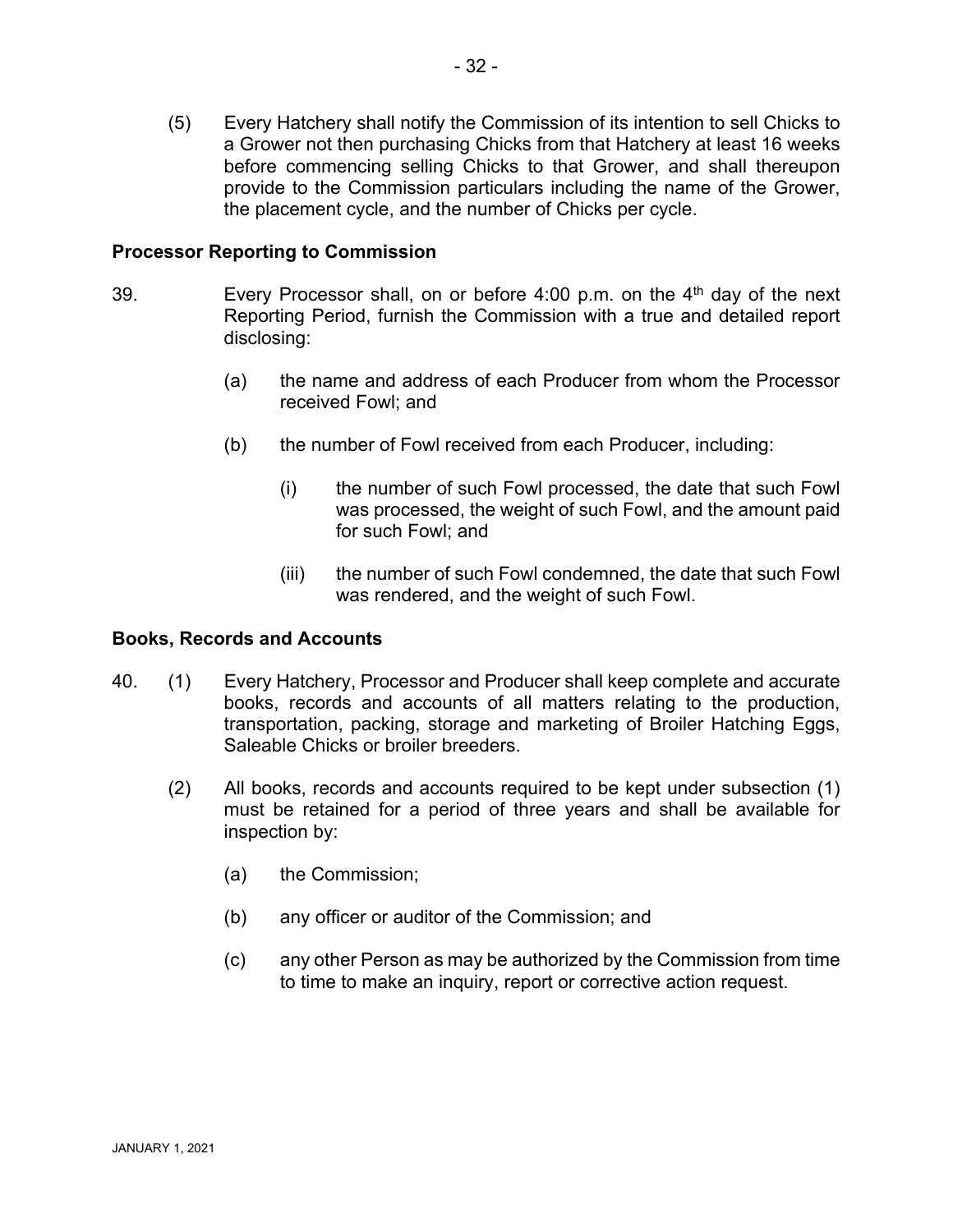# **Licensees to Furnish Information and Permit Inspection**

- 41. (1) Every Person licensed by the Commission shall, upon request, furnish to the Commission, or to any officer or auditor of the Commission, or to any other Person as may be authorized by the Commission from time to time to make an inquiry, report or corrective action request, any information or documentation relating to the production, transportation, packing, storage and marketing of Broiler Hatching Eggs, Saleable Chicks or broiler breeders.
	- (2) Every Person licensed by the Commission shall make specific answers to any questions submitted to that Person by the Commission, or by any officer or auditor of the Commission, or by any other Person as may be authorized by the Commission from time to time to make an inquiry, report or corrective action request.
	- (3) Every Person licensed by the Commission shall permit the Commission, or any officer or auditor of the Commission, or any other Person as may be authorized by the Commission from time to time to make an inquiry, report or corrective action request, to search vehicles in which the regulated product is transported, and to inspect all Farm or business premises owned, occupied or controlled by such licensed Person.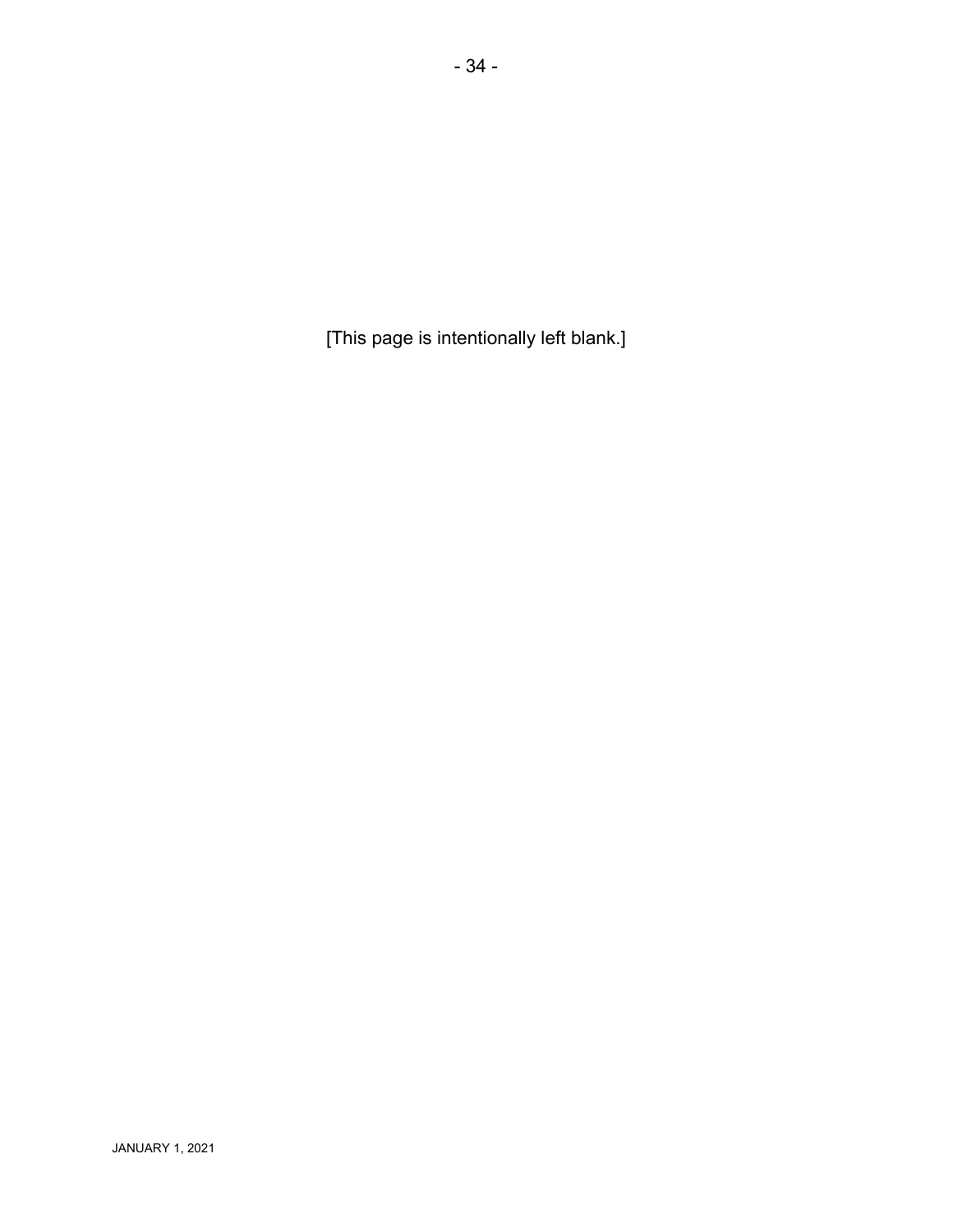# **PART X - PROHIBITIONS**

### **Producer**

- 42. No Producer shall engage in the production, transportation, packing, storage and marketing of Broiler Hatching Eggs, Saleable Chicks or broiler breeders unless the Producer:
	- (a) is the holder of a valid and subsisting licence issued by the Commission; and
	- (b) has an allotment of Quota in accordance with the Orders of the Commission.

#### **Hatchery**

- 43. (1) No Hatchery shall receive regulated product from a Producer:
	- (a) who is not the holder of a valid and subsisting licence issued by the Commission; and
	- (b) who does not have an allotment of Quota in accordance with the Orders of the Commission.
	- (2) No Hatchery shall receive regulated product from a Transporter or a Processor who is not the holder of a valid and subsisting licence of the appropriate class issued by the Commission.

#### **Processor**

- 44. (1) No Processor shall receive regulated product from a Producer:
	- (a) who is not the holder of a valid and subsisting licence issued by the Commission; and
	- (b) who does not have an allotment of Quota in accordance with the Orders of the Commission.
	- (2) No Processor shall receive regulated product from a Transporter or a Hatchery who is not the holder of a valid and subsisting licence of the appropriate class issued by the Commission.

### **Transporter**

45. (1) No Transporter shall receive regulated product from a Producer: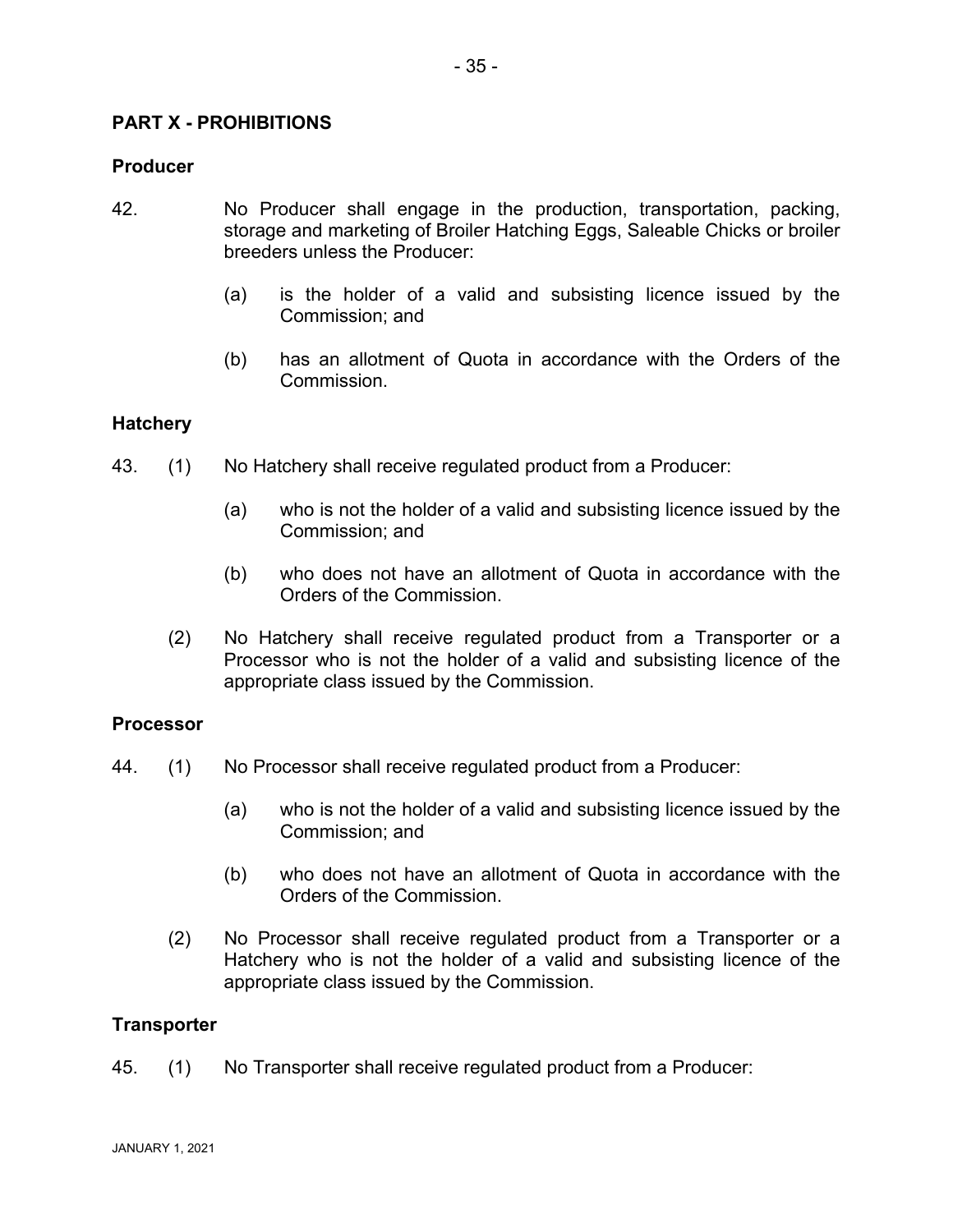- (a) who is not the holder of a valid and subsisting licence issued by the Commission; and
- (b) who does not have an allotment of Quota in accordance with the Orders of the Commission.
- (2) No Transporter shall receive regulated product from a Hatchery or a Processor who is not the holder of a valid and subsisting licence of the appropriate class issued by the Commission.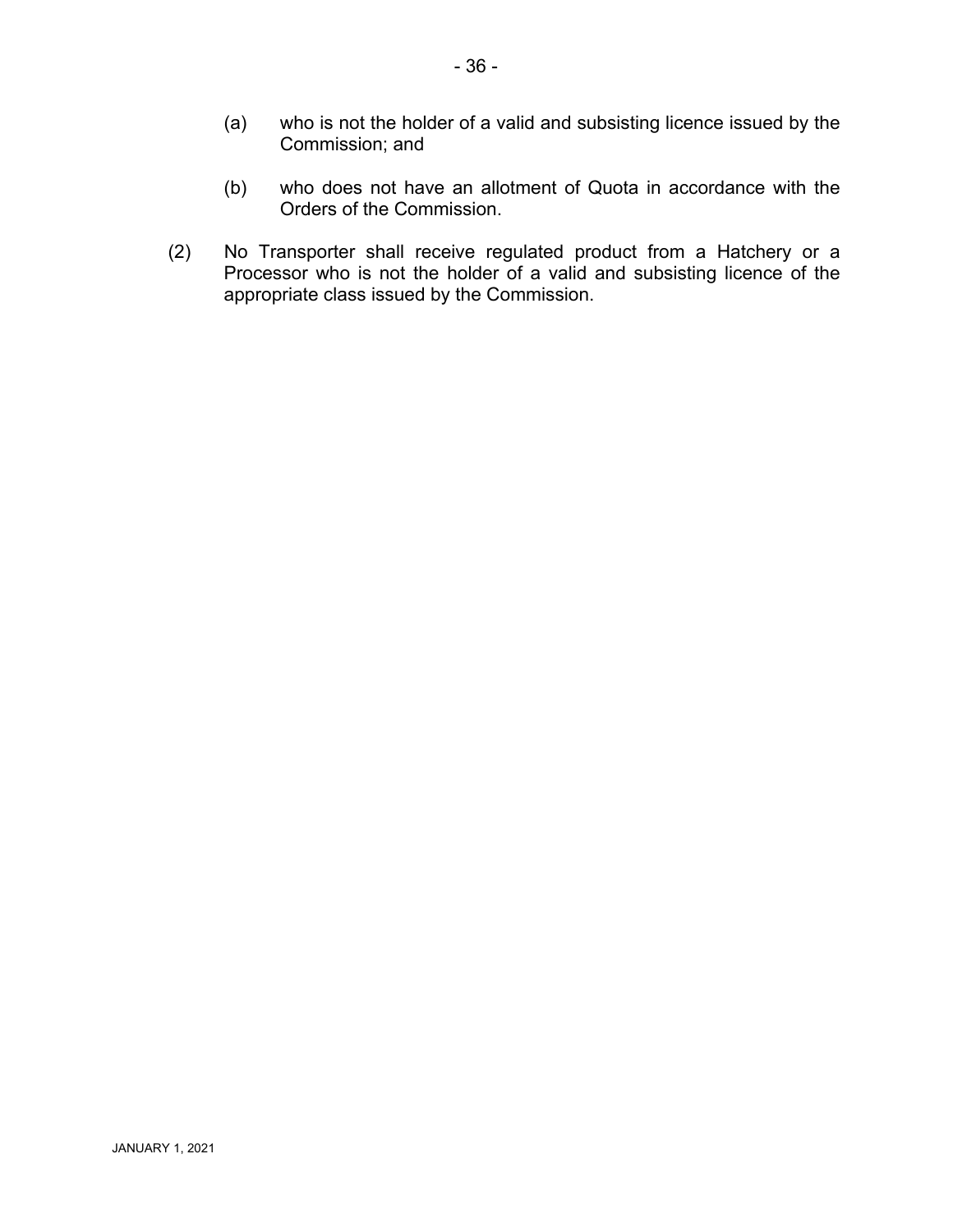# **PART XI - COMPLIANCE**

### **Suspension or Cancellation**

- 46. (1) In addition to any other remedies available to the Commission in respect of a contravention of an Order of the Commission, the *Natural Products Marketing (BC) Act*, R.S.B.C. 1996, c. 330, the *British Columbia Broiler Hatching Egg Scheme* (B.C. Reg. 432/88), or other applicable legislation and regulations, the Commission may suspend or cancel the licence held by, or Quota allotted to, a Person determined by the Commission to be in contravention.
	- (2) Where a licence has been suspended for a definite period for a contravention and that contravention has not been rectified within the period of suspension and the contravention continues, the Commission may forthwith cancel the licence.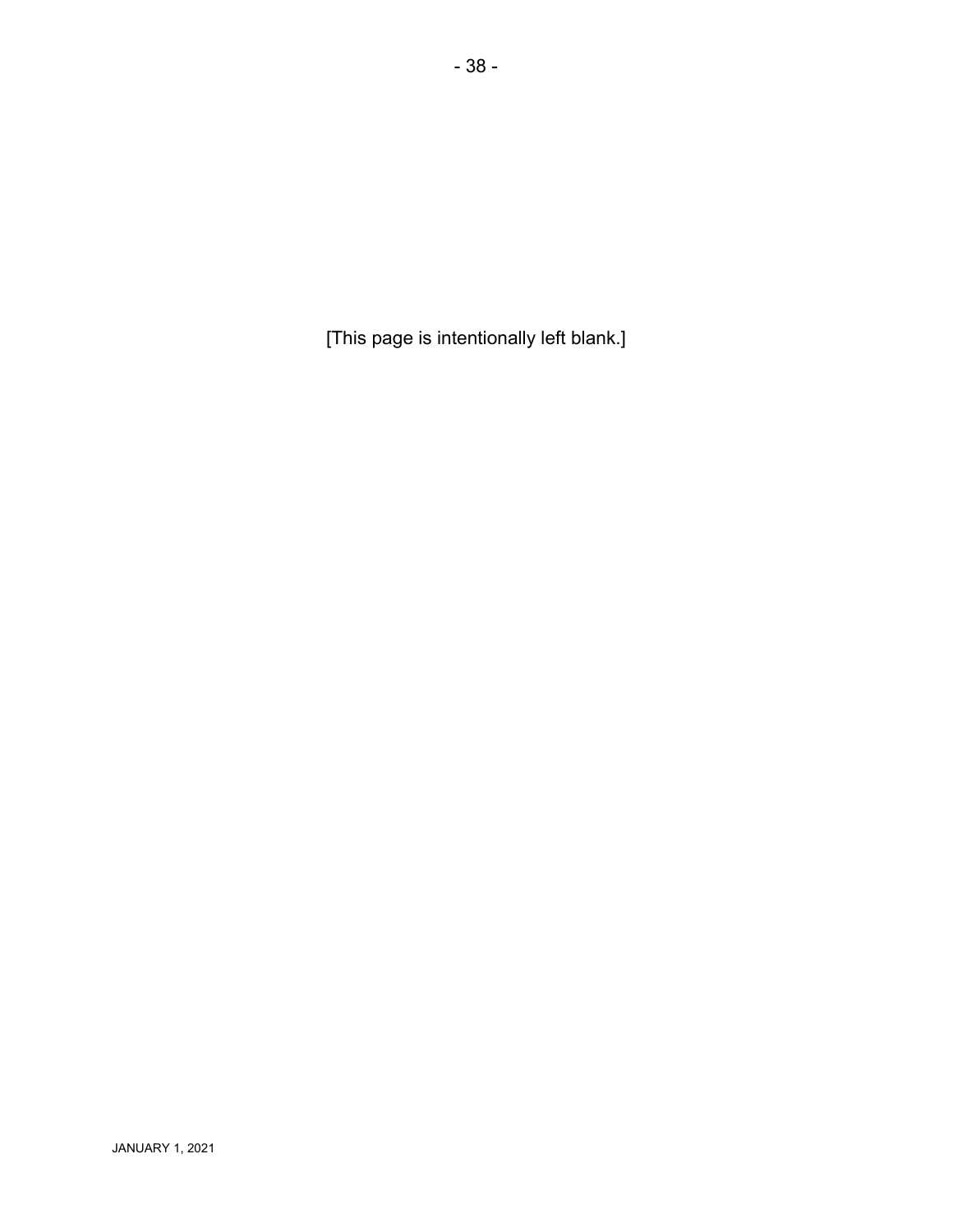# **PART XII - PRICING AND PRODUCTION ADVISORY COMMITTEE**

# **Committee**

- 47. The Pricing and Production Advisory Committee is hereby continued and is composed of:
	- (a) 3 voting Registered Producer representatives (who are not Members of the Commission) appointed by the Commission after consultation with the British Columbia Broiler Hatching Egg Producers Association;
	- (b) 3 voting Hatchery representatives appointed by the Commission after consultation with the British Columbia Egg Hatchery Association;
	- (c) 1 voting member (who is not a Registered Producer, a Hatchery representative, a Grower representative or a Member of the Commission) appointed by the Commission to serve as the Chairperson of the Committee;
	- (d) 1 non-voting observer (who is a Member of the Commission) appointed by the Commission; and
	- (e) 1 ad hoc, voting Grower representative appointed by the Commission after consultation with the British Columbia Chicken Marketing Board, who:
		- (i) shall attend at, be privy to, and participate in, only those portions of Committee meetings that concern pricing decisions that the Commission has made or may make and which relate specifically to:
			- A. the base price for Broiler Hatching Eggs set out in Schedule 2; or
			- B. the mechanism by which the base price for Broiler Hatching Eggs is established;
		- (ii) shall not attend at, be privy to, or participate in, any portion of Committee meetings that concern a dispute between a Hatchery and a Producer that has been referred to the Committee in accordance with Schedule 6 to the Consolidated Order.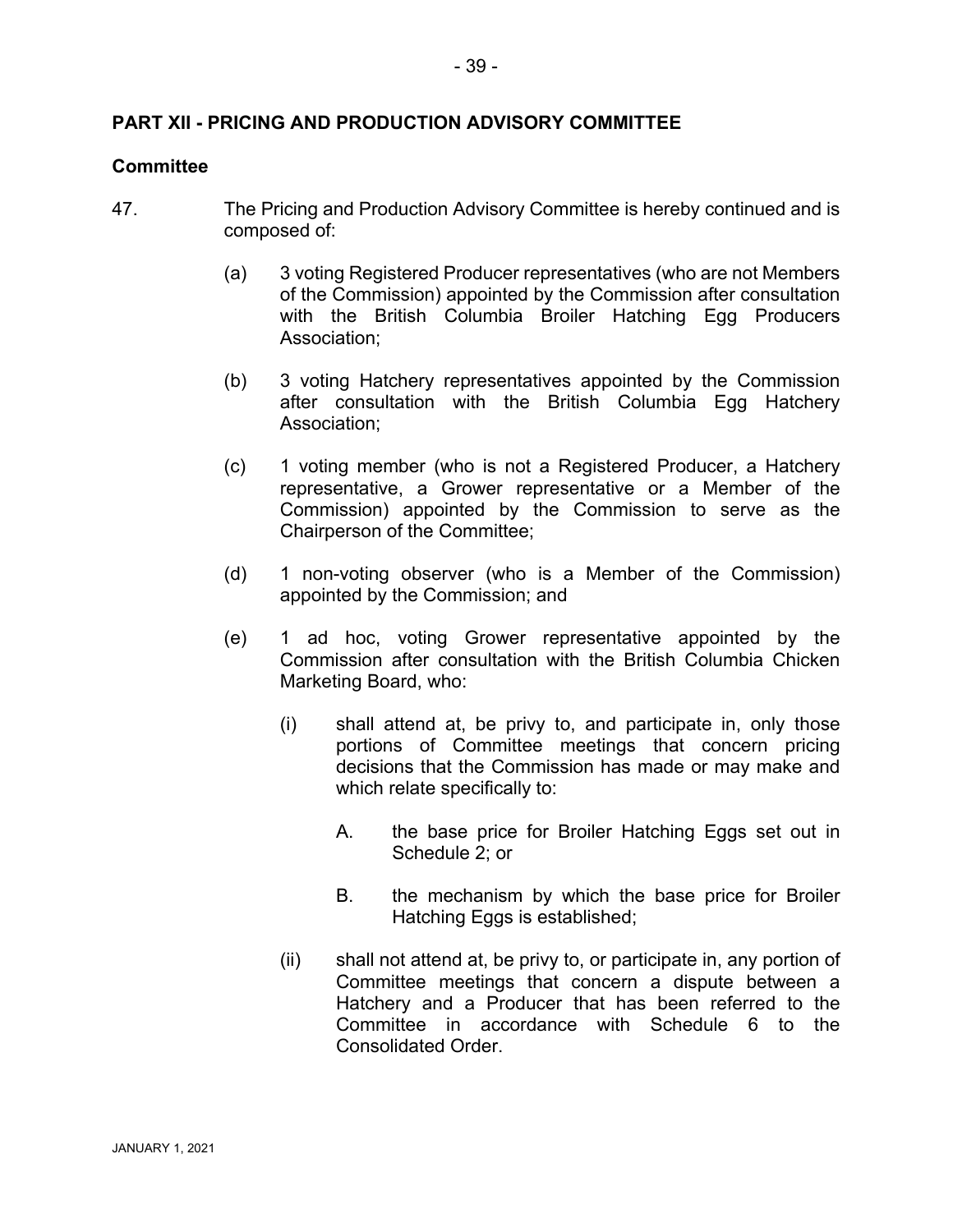(f) such further persons as may be appointed by the Commission to broaden the scope of experience available to the Committee in its deliberations

## **Appointment of Members**

- 48. All appointments to the Committee:
	- (a) shall be communicated by the Commission in writing to the Person or representative so appointed; and
	- (b) shall be held at the pleasure of the Commission.

### **Duties of the Committee**

- 49. (1) The Committee shall advise the Commission, upon the request of the Commission, or upon the initiative of the Committee, concerning any matter relating to the pricing or production decisions the Commission has made or may make.
	- (2) Without limiting the generality of subsection (1), the Committee shall provide a recommendation to the Commission where it has considered a dispute between a Hatchery and a Producer that has been referred to it in accordance with Schedule 6 to the Consolidated Order.

### **Manner of Providing Advice**

- 50. (1) The Committee shall endeavour to provide advice to the Commission in the form of a written unanimous recommendation.
	- (2) Where the Committee is unable to formulate a unanimous recommendation, the Chairperson of the Committee shall provide to the Commission a written position report detailing the majority and minority positions of the Committee members, and the number of votes cast in favour of each such position.

### **Time**

51. Where the Commission has requested the advice of the Committee, the Committee shall provide its advice, whether by way of a written unanimous recommendation or by way of a written position report, within such period of time as the Commission may request.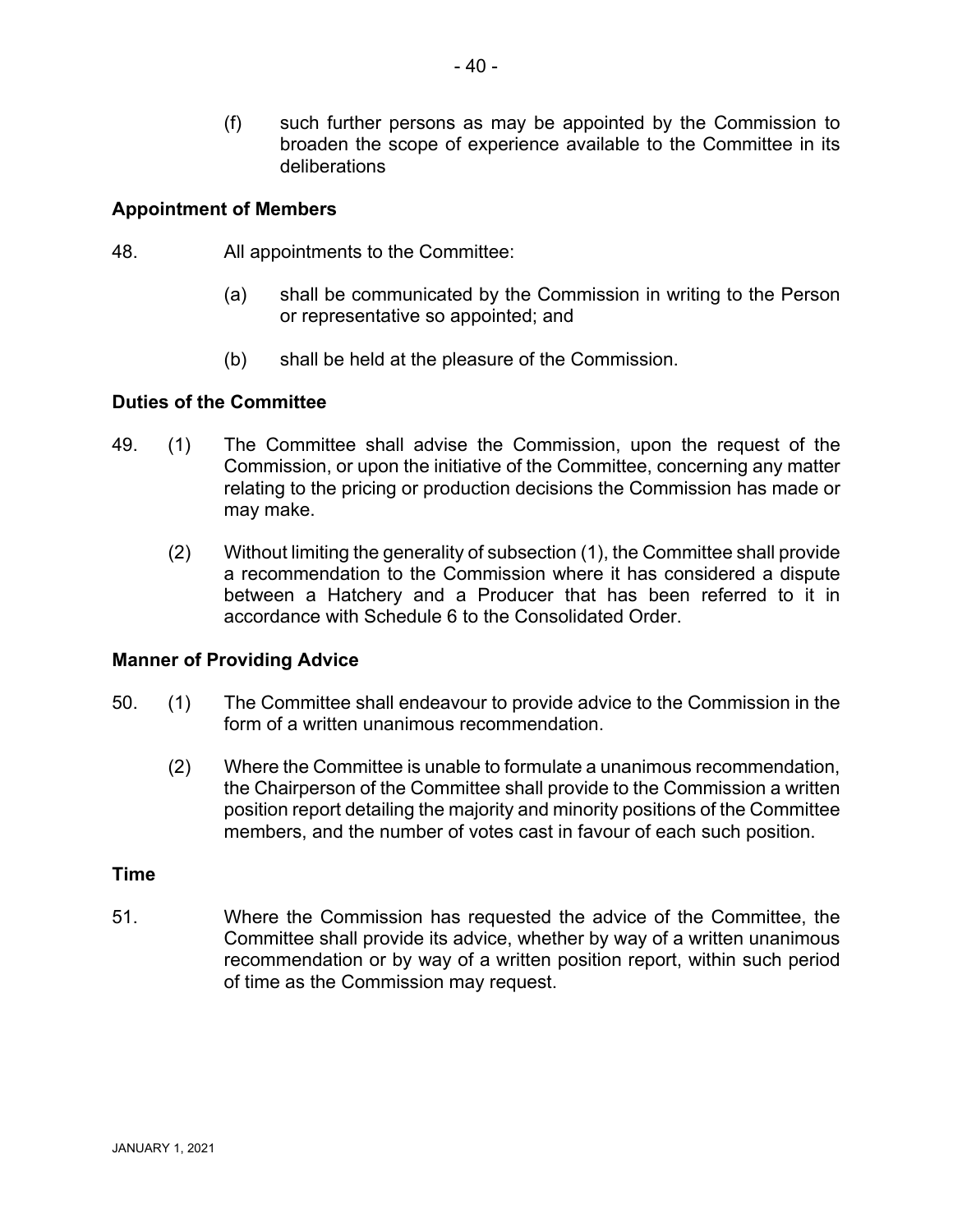# **PART XIII - MISCELLANEOUS**

#### **Conflict of Interest**

52. Members of the Commission shall conduct themselves in a manner consistent with the Conflict of Interest Rules set out in Schedule 4.

#### **Revocation and Transition**

53. This Consolidated Order supersedes and replaces all Orders made by the Commission prior to the effective date hereof and all such prior Orders are hereby revoked, but such revocation shall not affect any contraventions committed or any penalties incurred under the Orders so revoked.

#### **Commencement**

54. This Consolidated Order comes into effect on January 1, 2021.

DATED AT ABBOTSFORD, BRITISH COLUMBIA, THIS 17TH DAY OF DECEMBER, 2020.

BRITISH COLUMBIA BROILER HATCHING EGG COMMISSION

 $1 - \kappa$ ,  $1 - \kappa$ 

Jim Collins - Chair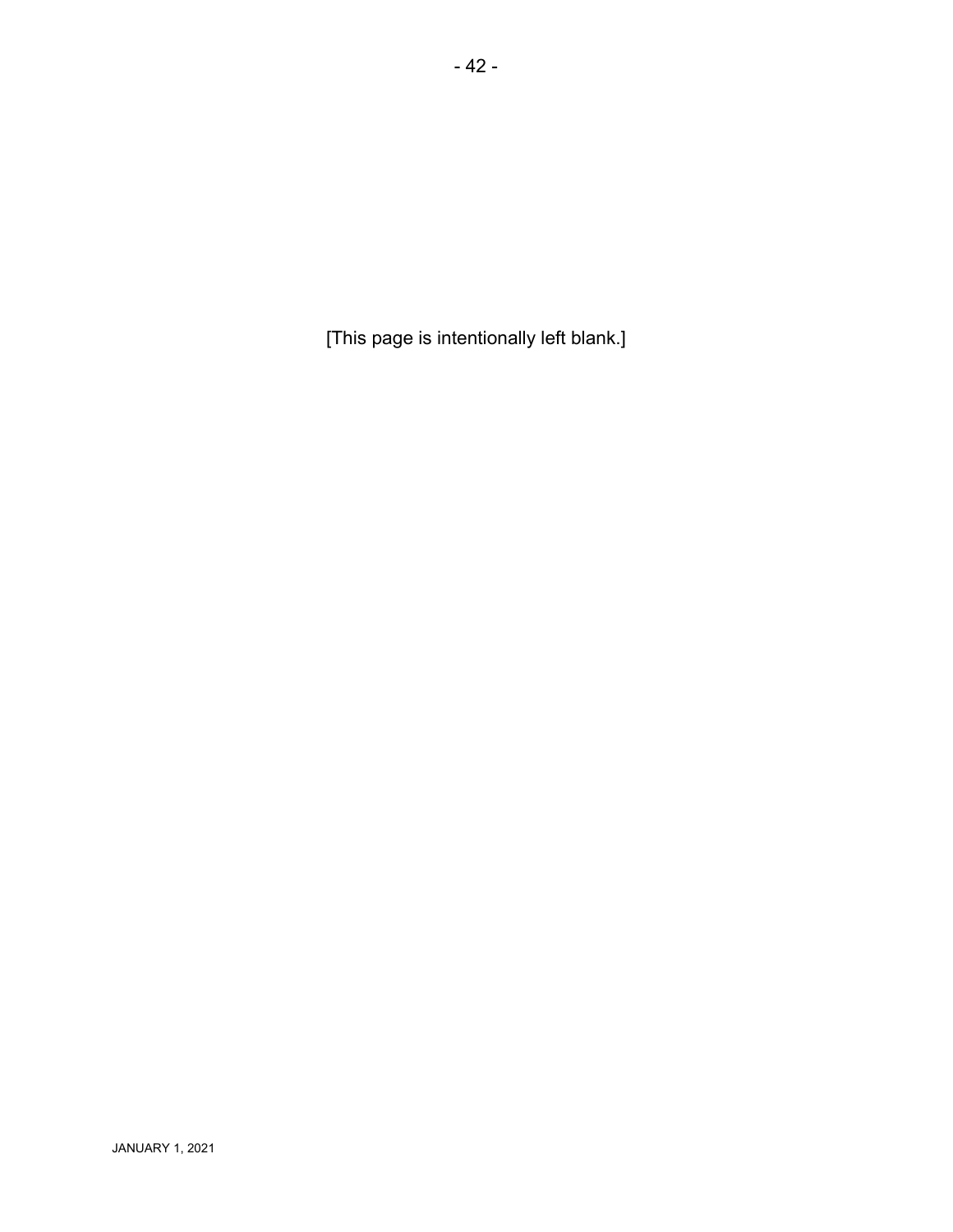# **SCHEDULE 1 – NEW PRODUCER PROGRAM RULES**

### **Definitions**

1. In these Rules:

"**Spouse**" means a partner in a marriage, or a Person with whom there has been cohabitation in a conjugal relationship, having so cohabitated for a continuous period of at least one year.

### **Application**

- 2. (1) A Person may apply to participate in the New Producer Program only when the Commission has announced on its website that a lottery will be conducted for the purpose of selecting applicants to fill unoccupied places on the prospective producer list hereunder.
	- (2) Applications to participate in the New Producer Program are made by filing with the Commission:
		- (a) an application form, obtainable from the Commission, duly completed by the applicant;
		- (b) a copy of the applicant's birth certificate or other proof of age acceptable to the Commission;
		- (c) proof of Canadian citizenship or permanent resident status;
		- (d) proof of permanent residence status in the Province of British Columbia; and
		- (e) a non-refundable application fee of \$250.00, payable to the Commission by way of cheque.
	- (3) Spouses may submit a joint application, but no more than one application may be submitted by both Spouses, or either of them.
	- (4) An applicant for the New Producer Program may be a partnership in which case each partner must qualify under subsection (5).
	- (5) A Person seeking to participate in the New Producer Program must have the following qualifications:
		- (a) a genuine intention to be actively engaged in Broiler Hatching Egg production;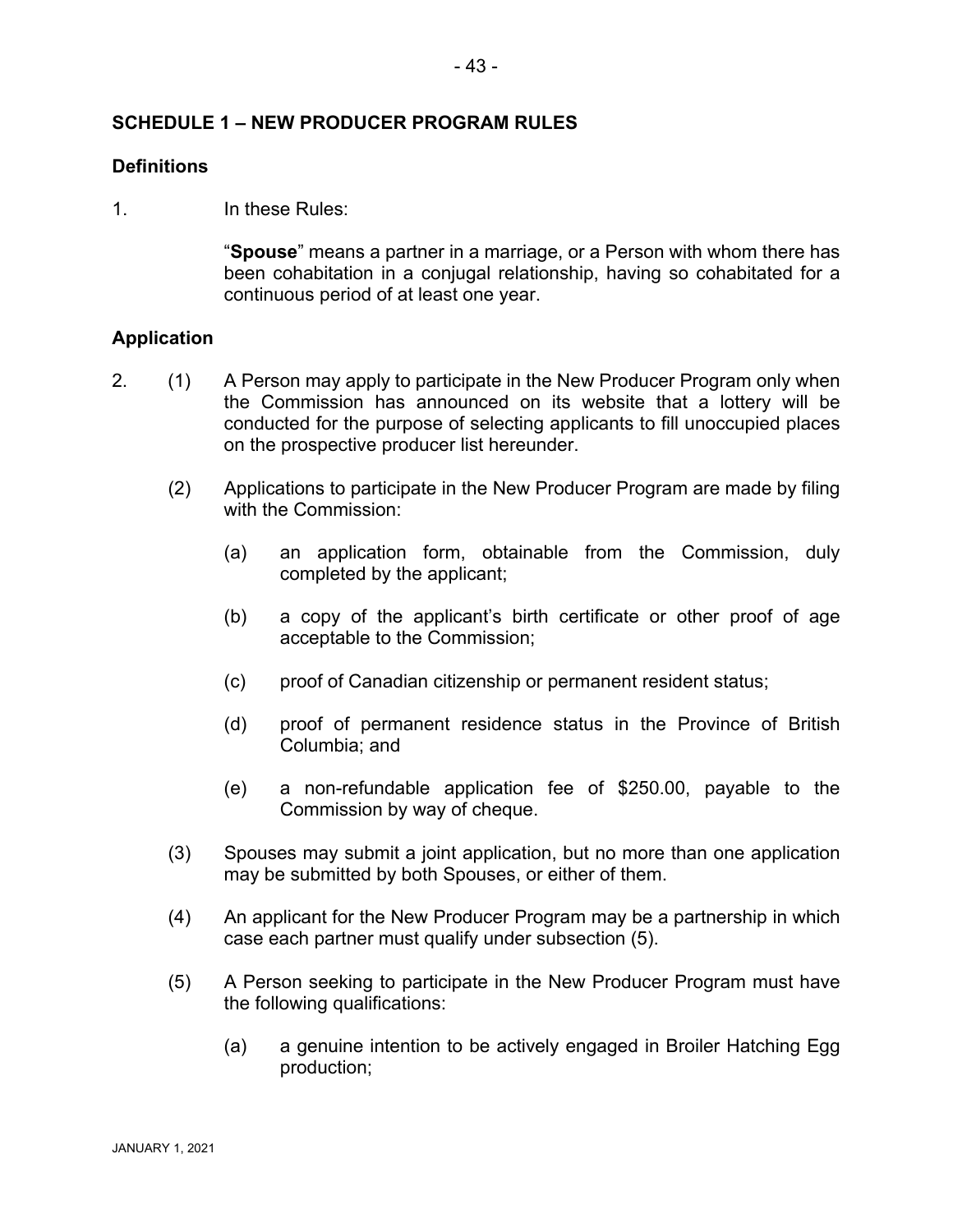- (b) be a Canadian citizen or permanent resident of Canada;
- (c) be a permanent resident in the Province of British Columbia;
- (d) be at least 19 years of age at the time of application; and
- (e) neither the applicant, nor the Spouse of the applicant, nor any coapplicant, may have, or have had at any time, any financial interest in quota or any similar transferable production right issued or allotted by a supply management commodity board or commission in British Columbia, including Quota, whether directly or indirectly, through any organization or entity.

# **Prospective Producer List**

- 3. (1) The Commission will arrange for an independent third party to conduct a lottery for the purpose of establishing a prospective producer list. The prospective producer list, when first established, shall consist of five prospective producers, provided that a sufficient number of persons apply to participate in the New Producer Program.
	- (2) When there are three or less eligible applicants on the prospective producer list, the Commission will arrange for an independent third party to conduct a lottery for the purpose of selecting eligible applicants to fill the unoccupied places on the prospective producer list.
	- (3) Where an applicant is in breach of Commission Orders, or applicable legislation, that applicant will not be eligible to participate in the lottery and will not be placed on the prospective producer list.
	- (4) Positions on the prospective producer list are:
		- (a) non-transferable, under any circumstances; and
		- (b) not available to be pledged as security.
	- (5) Persons on the prospective producer list may have their applications rejected and their prospective producer list position cancelled for any of the following:
		- (a) breach of Commission Orders or applicable legislation;
		- (b) making false statements on the application form;
		- (c) changes in circumstances such that an applicant no longer qualifies under the New Producer Program;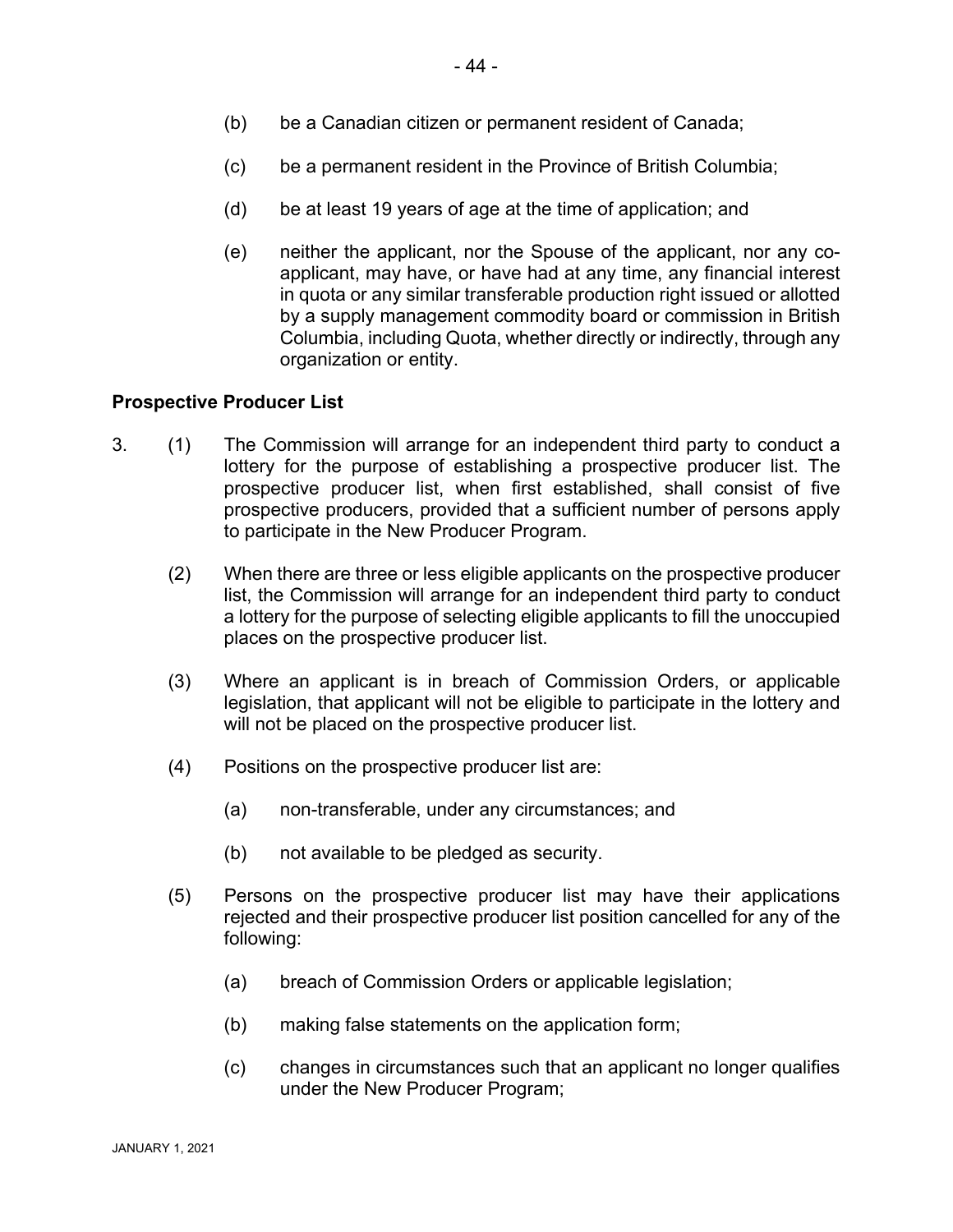- (d) changes in legislation adversely affecting the New Producer Program; or
- (e) an NSF cheque for the application fee.

### **Entry in Program**

- 4. (1) The Commission will maintain a new producer allocation pool. All Placement Quota surrendered pursuant to the transfer assessment provisions of the Commission's Consolidated Order will be allocated to that pool by the Commission for the purpose of issuing Placement Quota under the New Producer Program.
	- (2) When the new producer allocation pool contains 5,000 broiler breeder pullets of Placement Quota not already assigned by the Commission for the allotment of Placement Quota under the New Producer Program, and where market conditions permit, the Commission will invite one applicant to enter the New Producer Program.
	- (3) Where an applicant from the prospective producer list is invited by the Commission to become an entrant to the New Producer Program, the applicant shall submit to the Commission, within 60 days from the date of such invitation:
		- (a) proof, in a form satisfactory to the Commission, of the applicant's financial ability to establish an acceptable Independent Production Unit for the production of Broiler Hatching Eggs; and
		- (b) proof, in a form satisfactory to the Commission, that the applicant has economically viable plans to sustain the production of Broiler Hatching Eggs;
		- (c) proof, in a form satisfactory to the Commission, that the applicant will be able to establish an acceptable Independent Production Unit for the production of Broiler Hatching Eggs within one year from the date of the invitation to become an entrant to the New Producer Program;
		- (d) proof, in a form satisfactory to the Commission, that the applicant's Independent Production Unit will be within economic access of a licensed Hatchery; and
		- (e) any other information deemed necessary by the Commission.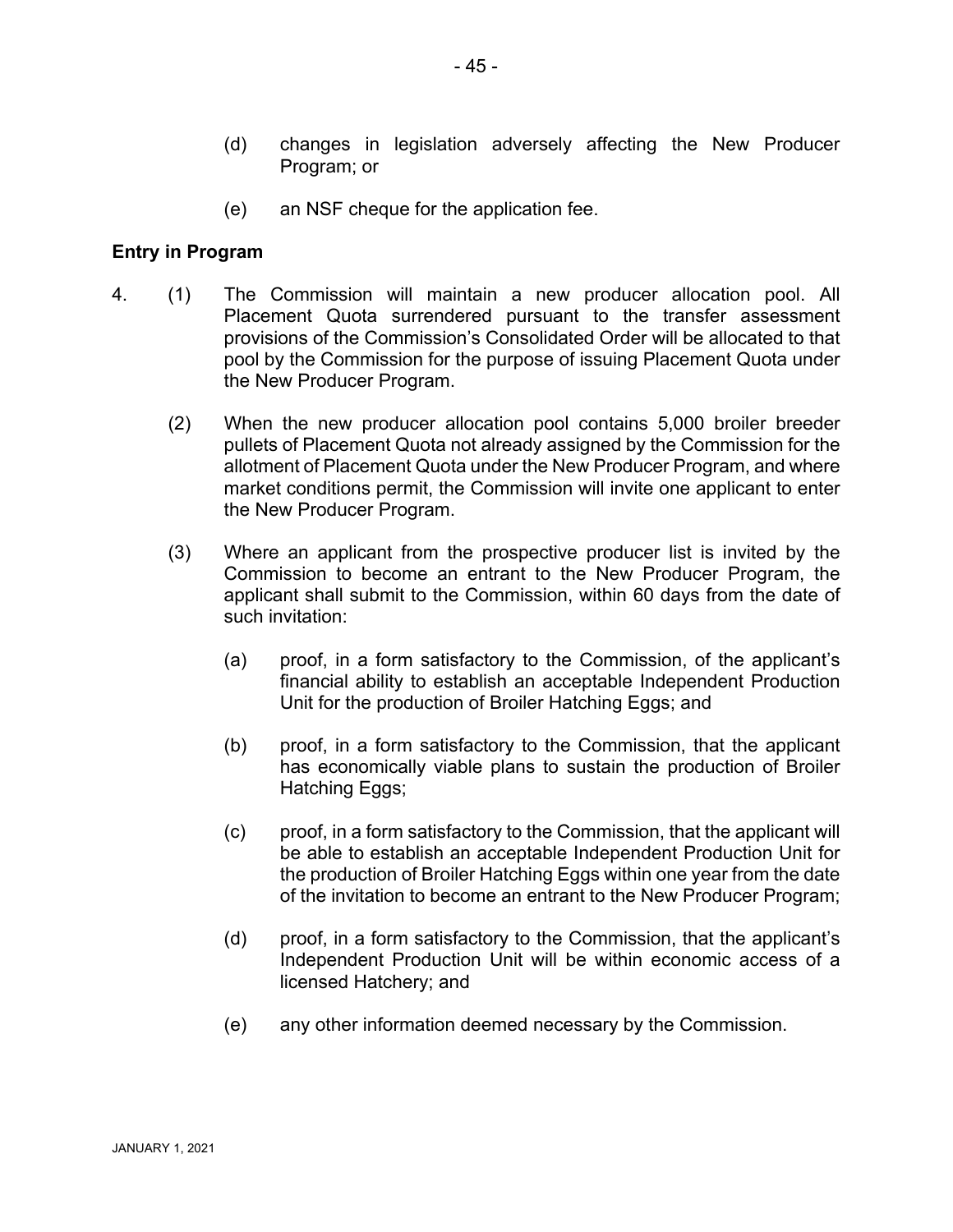(4) An applicant who has complied with subsection (3) to the satisfaction of the Commission will be allotted 5,000 broiler breeder pullets of Placement Quota when the acceptable Independent Production Unit has been established.

## **Special Restrictions on Placement Quota Alloted Under the Program**

- 5. (1) Placement Quota allotted under the New Producer Program may be held for production by the entrant only for so long as the entrant:
	- (a) permits Commission audits of the Farm operation to ensure compliance with Commission orders and all applicable legislation, including all terms and conditions of the New Producer Program;
	- (b) is in good standing with all applicable Commission orders and all applicable legislation, including all terms and conditions of the New Producer Program; and
	- (c) is actively engaged in Broiler Hatching Egg production;

 failing which the Placement Quota so allotted shall thereupon be subject to immediate cancellation on notice by the Commission to the entrant.

### **Purchase or Acquisition of Additional Placement Quota**

- 6. (1) An entrant may purchase or acquire Placement Quota.
	- (2) Entrants under the New Producer Program are eligible to receive general allotments of new Placement Quota and are subject to general adjustments or reductions of Placement Quota, and for that purpose, such receipts, adjustments or reductions shall be calculated against the Placement Quota then allotted to the entrant.

## **Determination as to Whether the Entrant is Actively Engaged in Broiler Hatching Egg Production**

- 7. (1) The Commission will determine, in its sole discretion, whether an entrant is actively engaged in Broiler Hatching Egg production for the purposes of the New Producer Program. Without limiting the generality of the foregoing, the Commission will have regard to the following factors:
	- (a) whether the Placement Quota allotted under the New Producer Program is being used for the benefit of the entrant;
	- (b) whether the entrant is active in the day-to-day affairs of the Independent Production Unit, including matters of animal husbandry;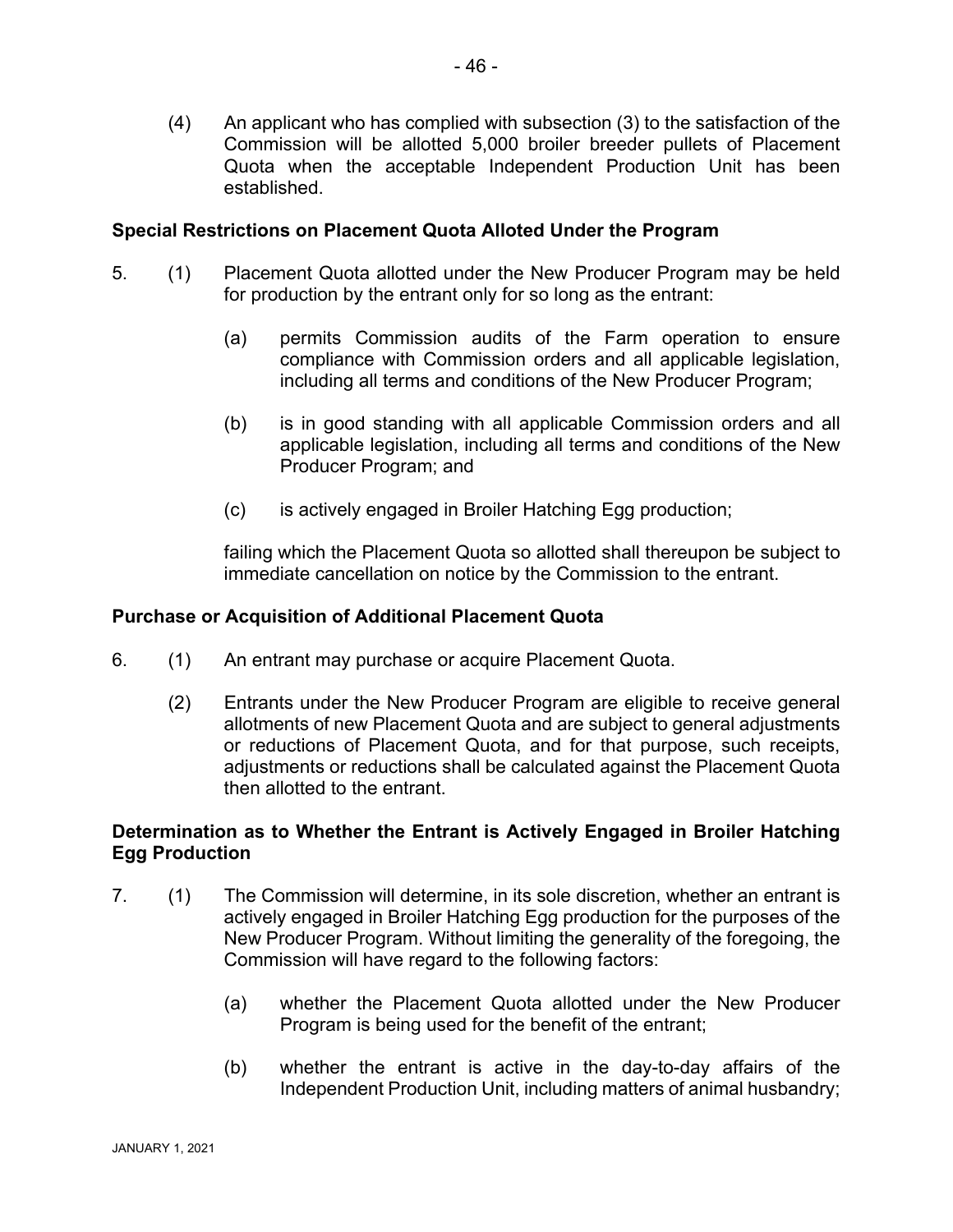- (c) whether the entrant operates and controls the Independent Production Unit;
- (d) whether the entrant owns, leases or rents the Independent Production Unit;
- (e) whether the entrant pays for feed and other Farm supplies utilized on the Independent Production Unit; and
- (f) whether the entrant enjoys the chance of profit and bears the risk of loss in relation to the operations of the Independent Production Unit.
- (2) For the purpose of determining whether the entrant is actively engaged in the production of Broiler Hatching Eggs, the Commission shall have regard to the substance and effect of any arrangement made between the entrant and any other Person, irrespective of the form of that arrangement.
- (3) Where it appears to the Commission that the entrant is primarily engaged in the business of administering Placement Quota allotted under the New Producer Program, and that some other Person is primarily engaged in the business of Broiler Hatching Egg production associated with that Placement Quota, the entrant shall be deemed not to be actively engaged in Broiler Hatching Egg production.

# **Changes to the New Producer Program**

- 8. (1) Applicants on the prospective producer list and entrants under the New Producer Program are subject to all changes that the Commission may make from time to time to the terms and conditions of the New Producer Program.
	- (2) Notwithstanding subsection (1), the Commission may, in its sole discretion, provide to an entrant a written exemption from any term or condition of the New Producer Program that has come into effect after the entrant's entry into the New Producer Program, in which event the entrant shall continue to be governed by the terms and conditions of the New Producer Program as they existed at the time of the entrant's entry into the New Producer Program except insofar as those terms and conditions may conflict with any subsequent term or condition for which a written exemption had not been granted.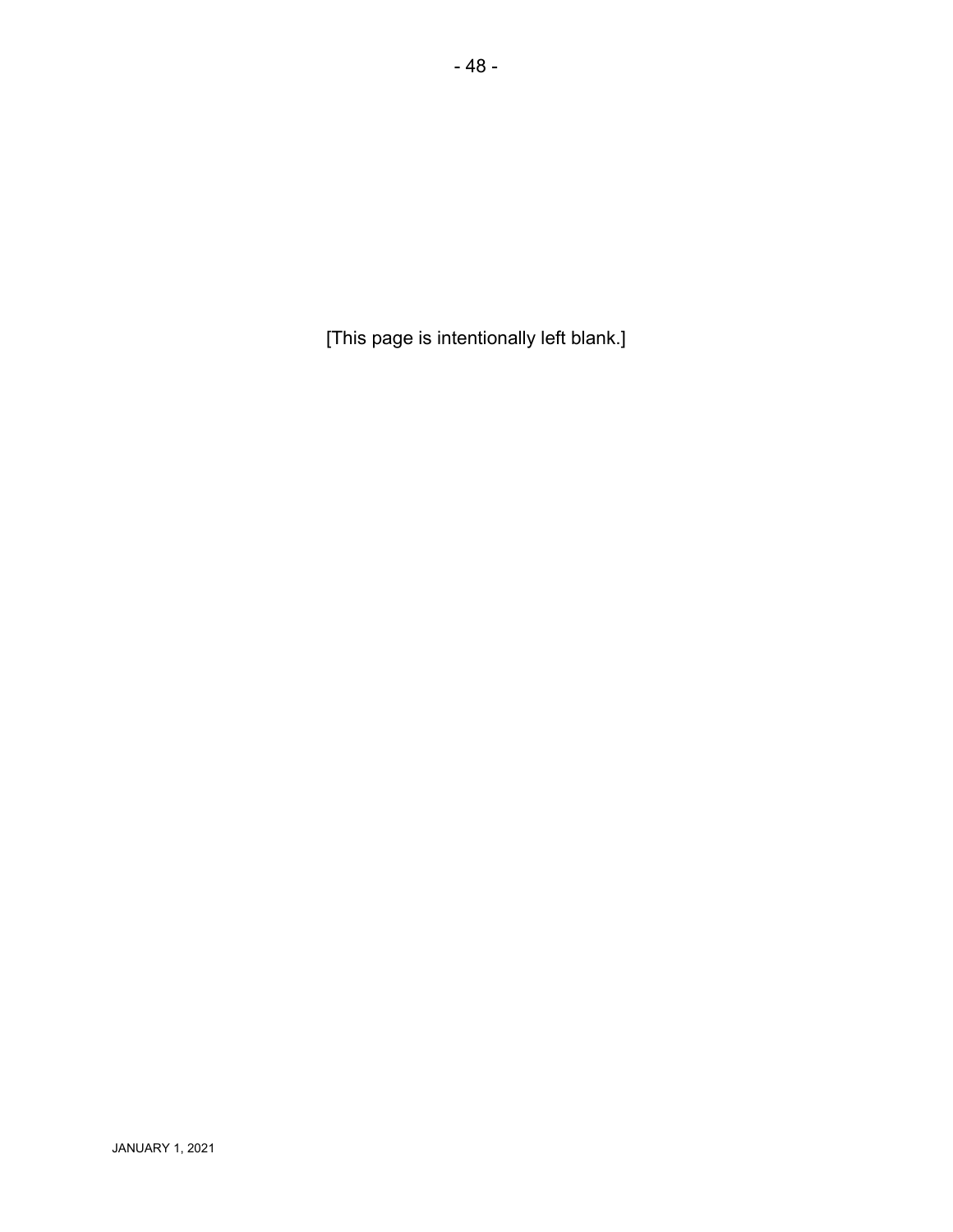# **SCHEDULE 2 - PRICES**

# **Broiler Hatching Eggs (Producers)**

- 1. (1) For Period A167, and effective January 10, 2021, the base price to be paid by Hatcheries to Producers (other than Regularized Producers) for Broiler Hatching Eggs is \$0.6633 per Saleable Chick.
	- (2) For Period A167, and effective December 20, 2020, the listed price for Broiler Hatching Eggs described in subsection (1) is \$6.3762 per dozen.
	- (3) The base price for Broiler Hatching Eggs described in subsection (1) is F.A.S. the Producer's Farm.

### **Chicks Under 2 Days Old (Producers)**

- 2. (1) For Period A167, and effective January 10, 2021, the base price to be paid by Growers to Hatcheries for day-old Saleable Chicks hatched from Broiler Hatching Eggs produced by Producers other than Regularized Producers (exclusive of any charges that may be imposed by the Hatchery for vaccination or sexing services requested by the Grower) is \$0.8527 per dayold Saleable Chick.
	- (2) Notwithstanding subsection (1), Hatcheries may, at their discretion, provide to Growers Chicks under 2 days old at no cost in addition to the number of Chicks under 2 days old invoiced per flock placement.
	- (3) The base price for Chicks described in subsection (1) is F.A.S. the Grower's Farm.

### **Broiler Hatching Eggs (Regularized Producers)**

- 3. (1) For Period A167, and effective January 10, 2021, the base price to be paid by Hatcheries to Regularized Producers for Broiler Hatching Eggs is \$0.9417 per Saleable Chick.
	- (2) For Period A167, and effective December 20, 2020, the listed price for Broiler Hatching Eggs described in subsection (1) is \$9.0400 per dozen.
	- (3) The base price for Broiler Hatching Eggs described in subsection (1) is F.A.S. the Producer's Farm.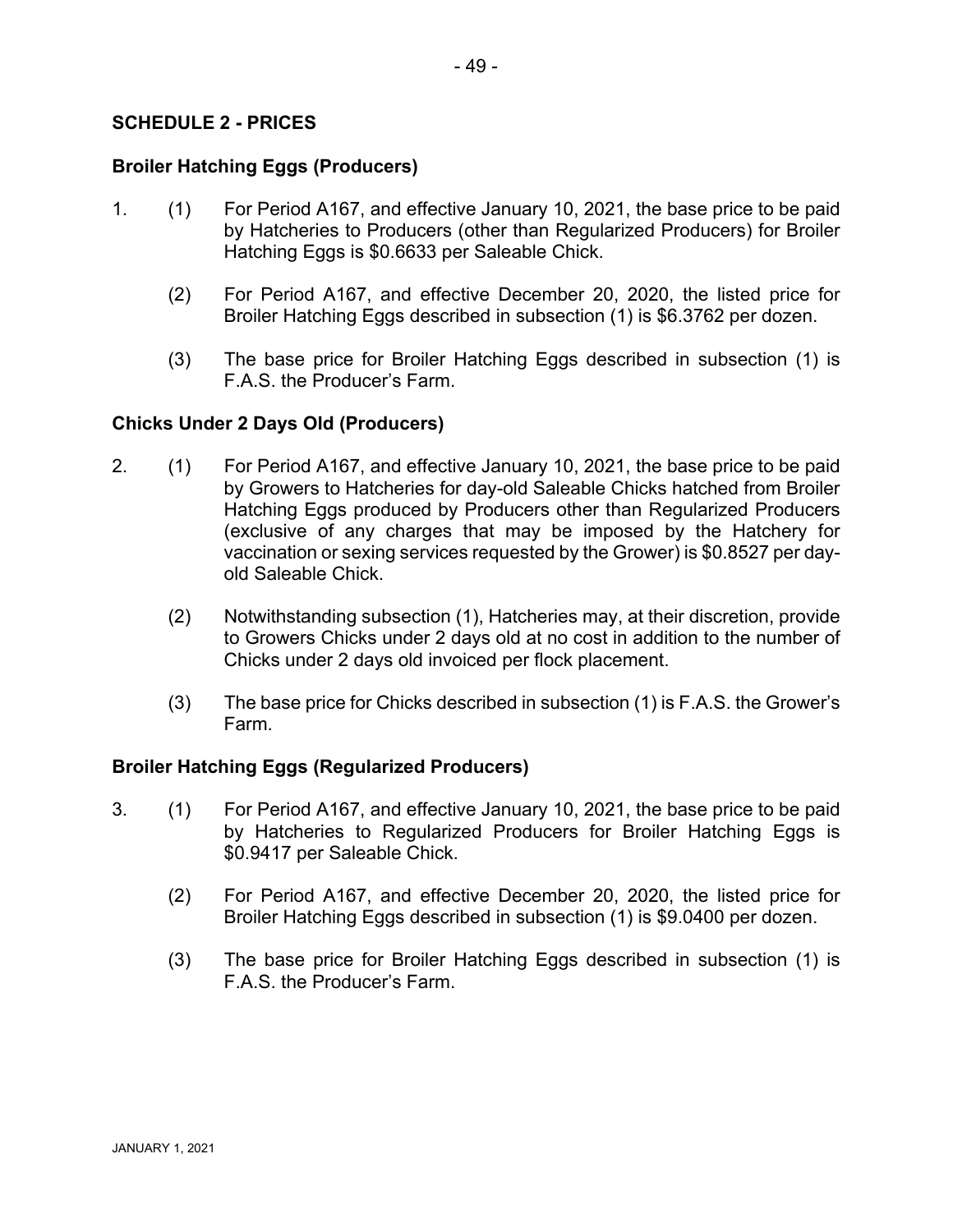# **Chicks Under 2 Days Old (Regularized Producers)**

- 4. (1) For Period A167, and effective January 10, 2021, the base price to be paid by Growers to Hatcheries for day-old Saleable Chicks hatched from Broiler Hatching Eggs produced by Regularized Producers (exclusive of any charges that may be imposed by the Hatchery for vaccination or sexing services requested by the Grower) is \$1.1500 per day-old Saleable Chick.
	- (2) Notwithstanding subsection (1), Hatcheries may, at their discretion, provide to Growers Chicks under 2 days old at no cost in addition to the number of Chicks under 2 days old invoiced per flock placement.
	- (3) The base price for Chicks described in subsection (1) is F.A.S. the Grower's Farm.

## **Fowl**

- 5. (1) The base price to be paid by Processors to Producers for Fowl is:
	- (a) \$0.20 per kilogram live weight for broiler breeder hens; and
	- (b) \$0.00 per kilogram live weight for broiler breeder stags.
	- (2) For Fowl not weighed by the Processor before 10:00 a.m. on the date of delivery, the amount of \$0.02 per kilogram live weight shall be added to the base price for each of broiler breeder hens and broiler breeder stags.
	- (3) The base price for Fowl is F.A.S. the Producer's Farm.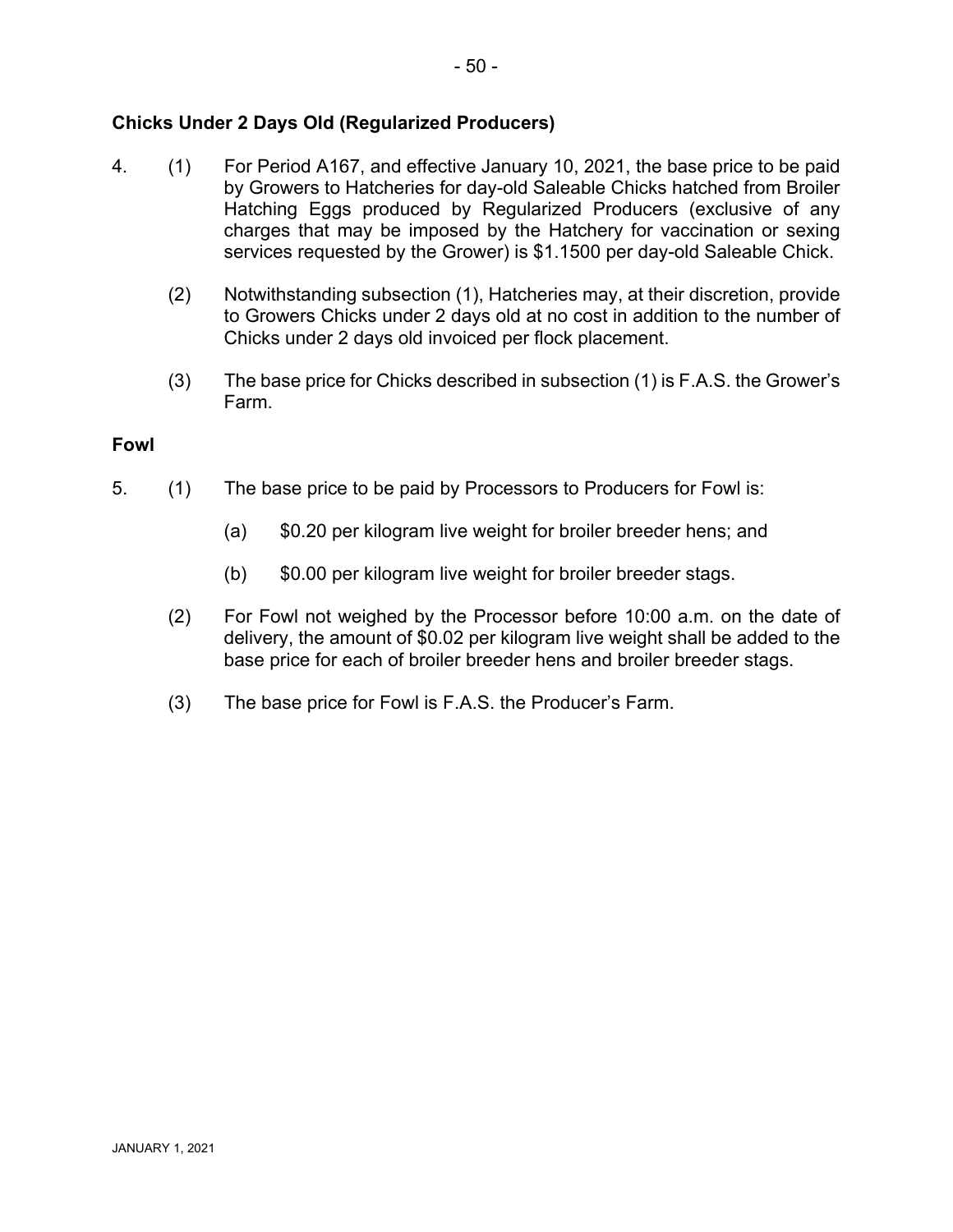# **SCHEDULE 3 - LEVIES**

# **Producer Levies**

- 1. (1) Subject to subsections (2) and (3), levies are fixed and imposed upon each Producer at a rate of \$0.019 per Saleable Chick.
	- (2) Notwithstanding subsection (1), levies are fixed and imposed upon each Producer engaged in Broiler Hatching Egg production under the Small-Lot Innovative Self-Marketer Program at a rate of \$0.015 per Saleable Chick.
	- (3) Notwithstanding subsection (1), levies are fixed and imposed upon each Regularized Producer at a rate of \$0.015 per Saleable Chick.

# **Hatchery Levies**

- 2. (1) Subject to subsections (2), (3) and (4), a Marketing Costs and Losses Levy is fixed and imposed upon each Hatchery at a rate of \$4.50231<sup>1</sup> per dozen Squandered Eggs derived from Marketable Eggs available to that Hatchery in accordance with the Official Flock Schedule.
	- (2) Where in any preceding month a Hatchery has placed Marketable Eggs into its incubators in excess of the Marketable Eggs available to that Hatchery in accordance with the Official Flock Schedule, the Hatchery shall be entitled to a credit, calculated at a rate of \$4.50232<sup>2</sup> per dozen of such excess Marketable Eggs, which may be applied against any Marketing Costs and Losses Levy payable by that Hatchery.
	- (3) Subject to subsections (4) and (5), a credit may be assigned by a Hatchery to another Hatchery on application to, and with the approval of, the Commission.
	- (4) Once used, a credit available to a Hatchery under subsection (2) cannot be re-used.
	- (5) Every credit available to a Hatchery under subsection (2) expires at midnight on December 31 of the calendar year in which such credit became available.

<sup>&</sup>lt;sup>1</sup> Calculated as the price for Broiler Hatching Eggs expressed as an amount per dozen as published by the Commission from time to time, less the salvage value of Squandered Eggs expressed as an amount per dozen as determined by the Commission from time to time.

 $2^2$  Calculated as the price for Broiler Hatching Eggs expressed as an amount per dozen as published by the Commission from time to time, less the salvage value of Squandered Eggs expressed as an amount per dozen as determined by the Commission from time to time.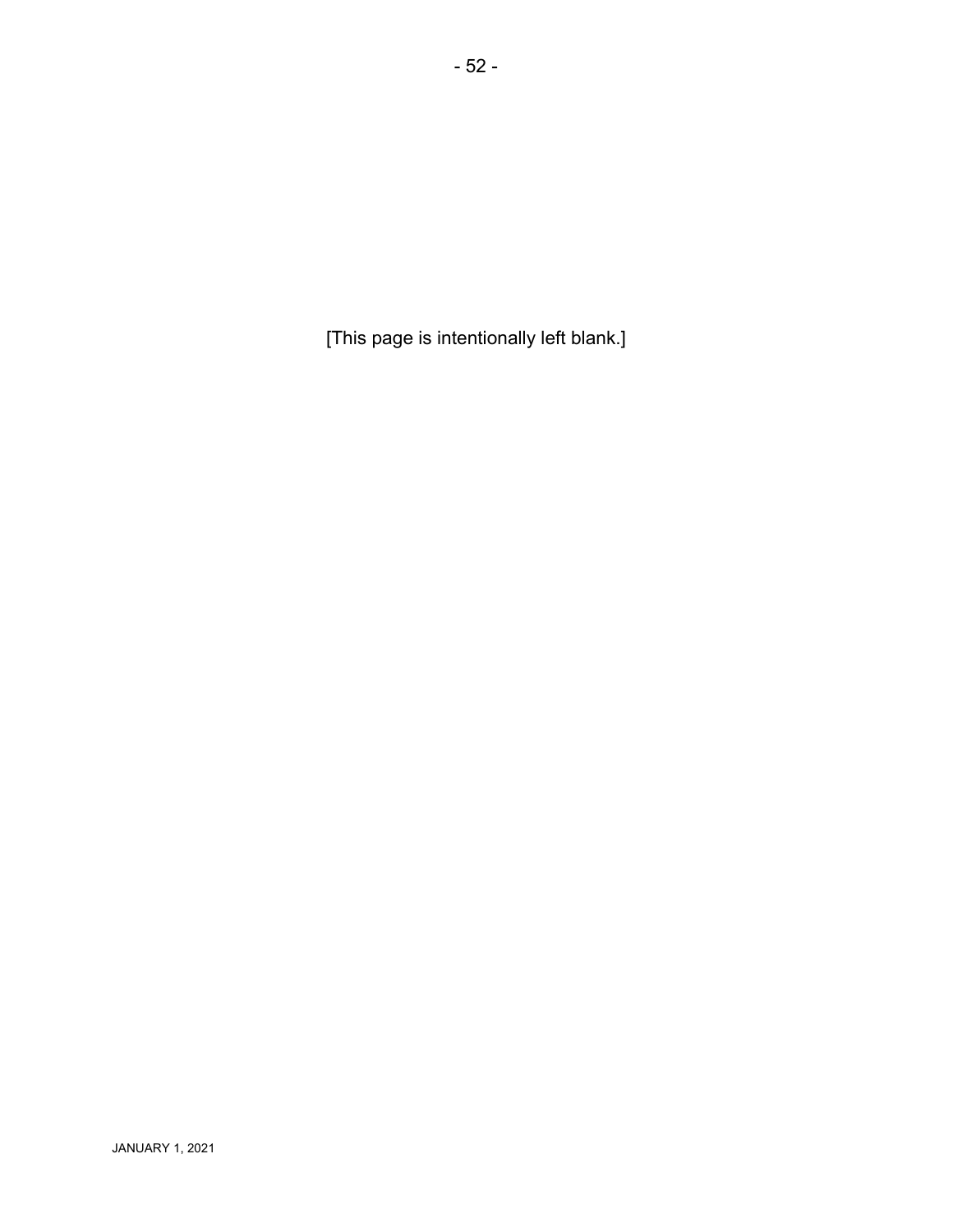# **SCHEDULE 4 – CONFLICT OF INTEREST RULES**

## **Interpretation**

1. In these Rules:

## "**Indirect Interest**" includes:

- (a) an interest held by the Official's parent, spouse, child, child's spouse, or sibling;
- (b) an interest held by a partnership in which the Official is a partner, or a director, officer or shareholder in a corporate partner or a parent corporation thereof (and irrespective of the class of shares); and
- (c) an interest held by a corporation in which the Official is a director, officer or shareholder, or with respect to which the Official has an interest as a director, officer or shareholder in a parent corporation (and irrespective of the class of shares).

"**Official**" includes a Member and the Executive Director of the Commission.

"**Private Interest**" includes a material, direct or Indirect Interest in:

- (a) a contract or transaction, or a proposed contract or transaction, of the Commission; and
- (b) a matter that was, is, or is to be, the subject of consideration by the Commission;

but does not include an interest arising from the exercise of an official power or the performance of an official duty or function that:

- (c) applies to the general public;
- (d) affects an Official as one of a broad class, including Registered Producers generally; or
- (e) concerns the remuneration and benefits of an Official of the Commission.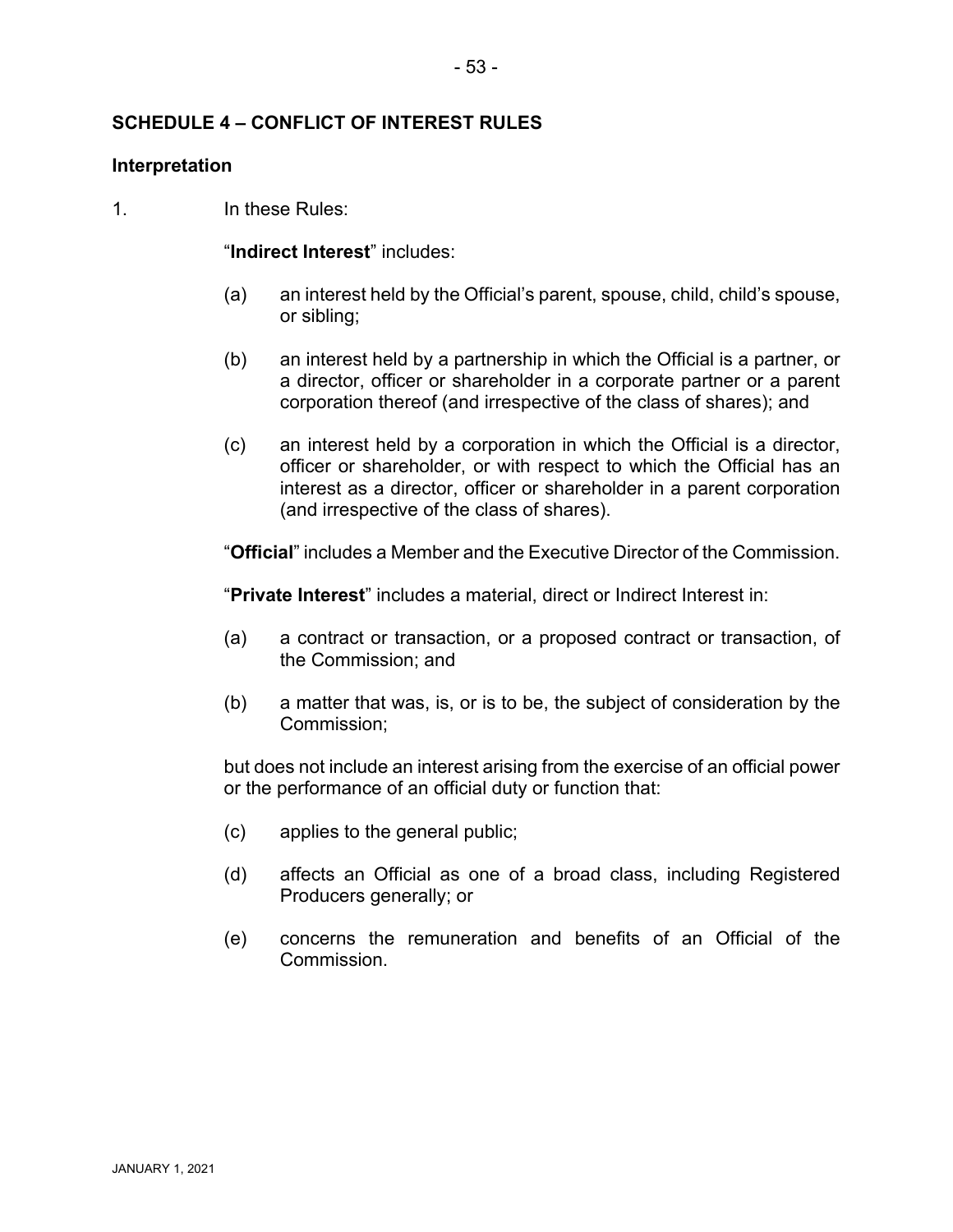# **Conflict of Interest**

2. For the purposes of these Rules, an Official has a conflict of interest when the Official exercises an official power or performs an official duty or function in the execution of his or her office and at the same time knows that in the performance of the duty or function or in the exercise of the power, whether by action or by omission, there is the opportunity to further his or her Private Interest.

## **Apparent Conflict of Interest**

3. For the purposes of these Rules, an Official has an apparent conflict of interest when there is a reasonable perception, which a reasonably well informed person could properly have, that the Official's ability to exercise an official power or perform an official duty or function must have been affected by his or her Private Interest.

## **Conflict of Interest Prohibition**

4. An Official shall not exercise an official power or perform an official duty or function if the Official has or would have a conflict of interest or an apparent conflict of interest.

### **Insider Information**

5. An Official shall not use information that is gained in the execution of his or her office and is not available to the general public to further or seek to further the Official's Private Interest.

### **Influence**

6. An Official shall not use his or her office to seek to influence a decision, to be made by another person, to further the Official's Private Interest.

### **Accepting Extra Benefits**

- 7. (1) An Official shall not accept a gift or personal benefit, except compensation authorized by law, that is connected directly or indirectly with the performance of his or her duties of office.
	- (2) Subsection (1) does not apply to a gift or personal benefit that is received as an incident of the protocol or social obligations that normally accompany the responsibilities of office.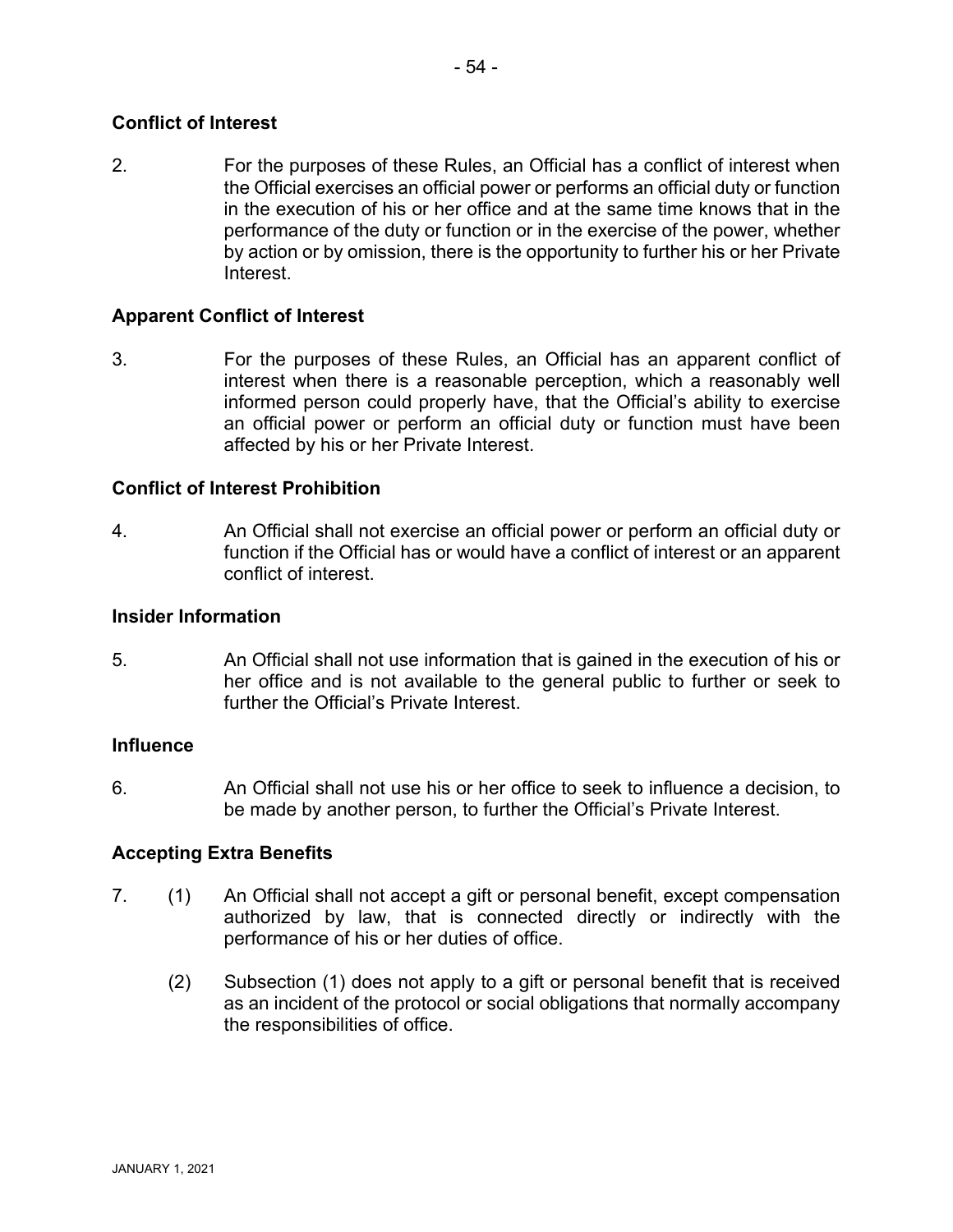- (3) Where a gift or personal benefit referred to in subsection (2) exceeds \$250.00 in value, or where the total value received directly or indirectly from one source in any 12 month period exceeds \$250.00, the Official shall immediately disclose:
	- (a) the nature of the gift or personal benefit;
	- (b) its source; and
	- (c) the circumstances under which it was given and accepted.

### **Pre-emptive Disclosure of Private Interests**

- 8. (1) Every Official must complete annually, and periodically update as necessary, a Private Interest Disclosure Form in order to pre-emptively identify the nature and extent of every Private Interest that might reasonably give rise to a conflict of interest or an apparent conflict of interest during the Official's tenure as a representative of the Commission.
	- (2) The Private Interest Disclosure Forms shall be held by the Chair and by the Executive Director of the Commission.

## **Procedure on Conflict of Interest**

- 9. (1) An Official who has reasonable grounds to believe that he or she has or would have a conflict of interest or an apparent conflict of interest in a matter that is before the Commission shall, if present at a meeting considering the matter:
	- (a) disclose fully and promptly to the Chair and members of the Commission the general nature of the conflict of interest or apparent conflict of interest;
	- (b) withdraw from the meeting without voting or participating in the consideration of the matter; and
	- (c) refrain from any action intended to influence the discussion or vote.
	- (2) If at any time it should appear to the Chair or to the Executive Director of the Commission that an Official has a conflict of interest or an apparent conflict of interest in a matter that is before the Commission, the Chaor or the Executive Director, as the case may be, may disclose fully to the members of the Commission the general nature of the perceived conflict of interest or apparent conflict of interest, whereupon the Commission may decide that the Official should:
		- (a) withdraw from any meeting without voting or participating in the consideration of the matter; and/or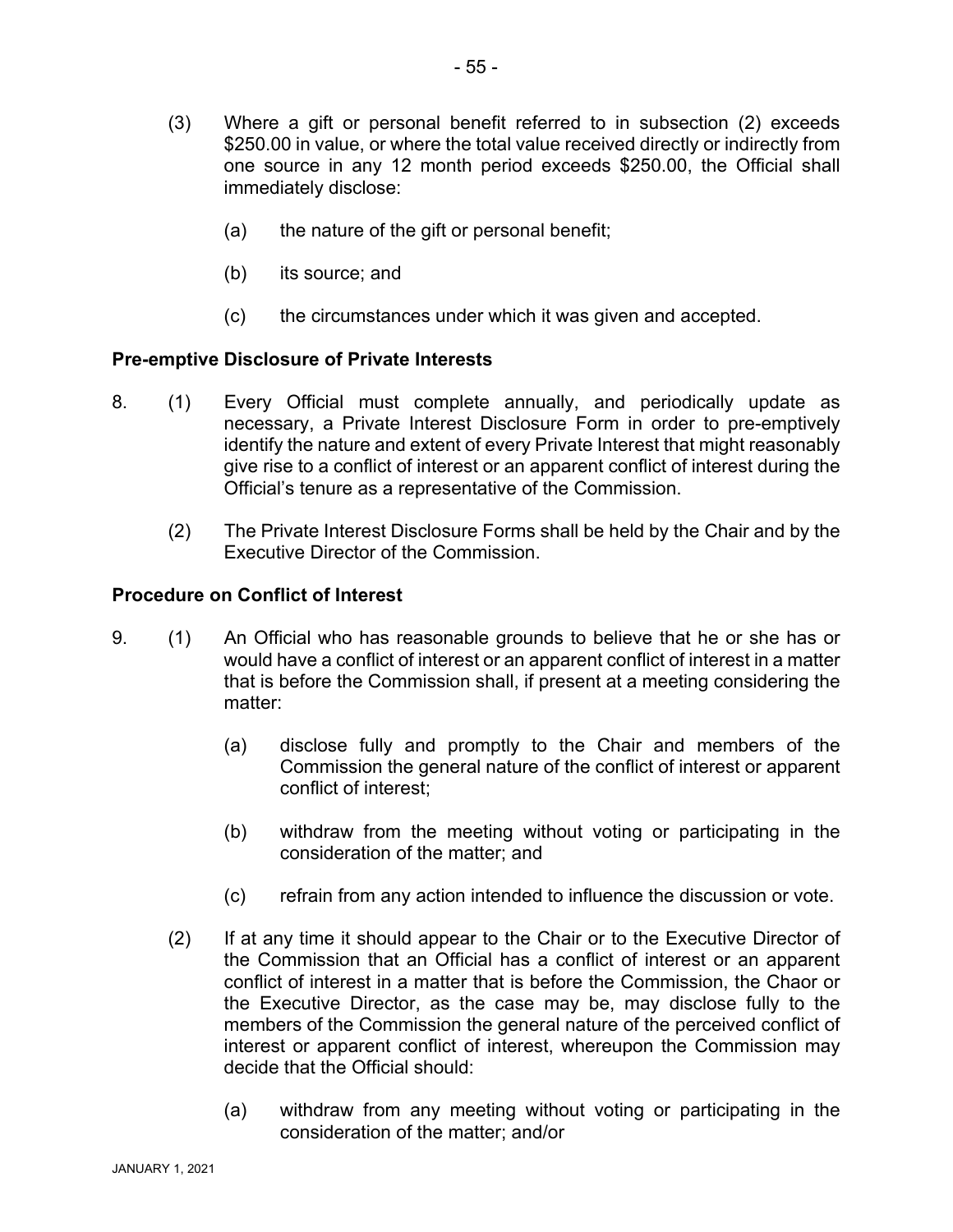- (b) refrain from any action that might influence the discussion or vote.
- (3) Nothing in subsection (2) limits or abrogates any Official's obligations under subsection (1).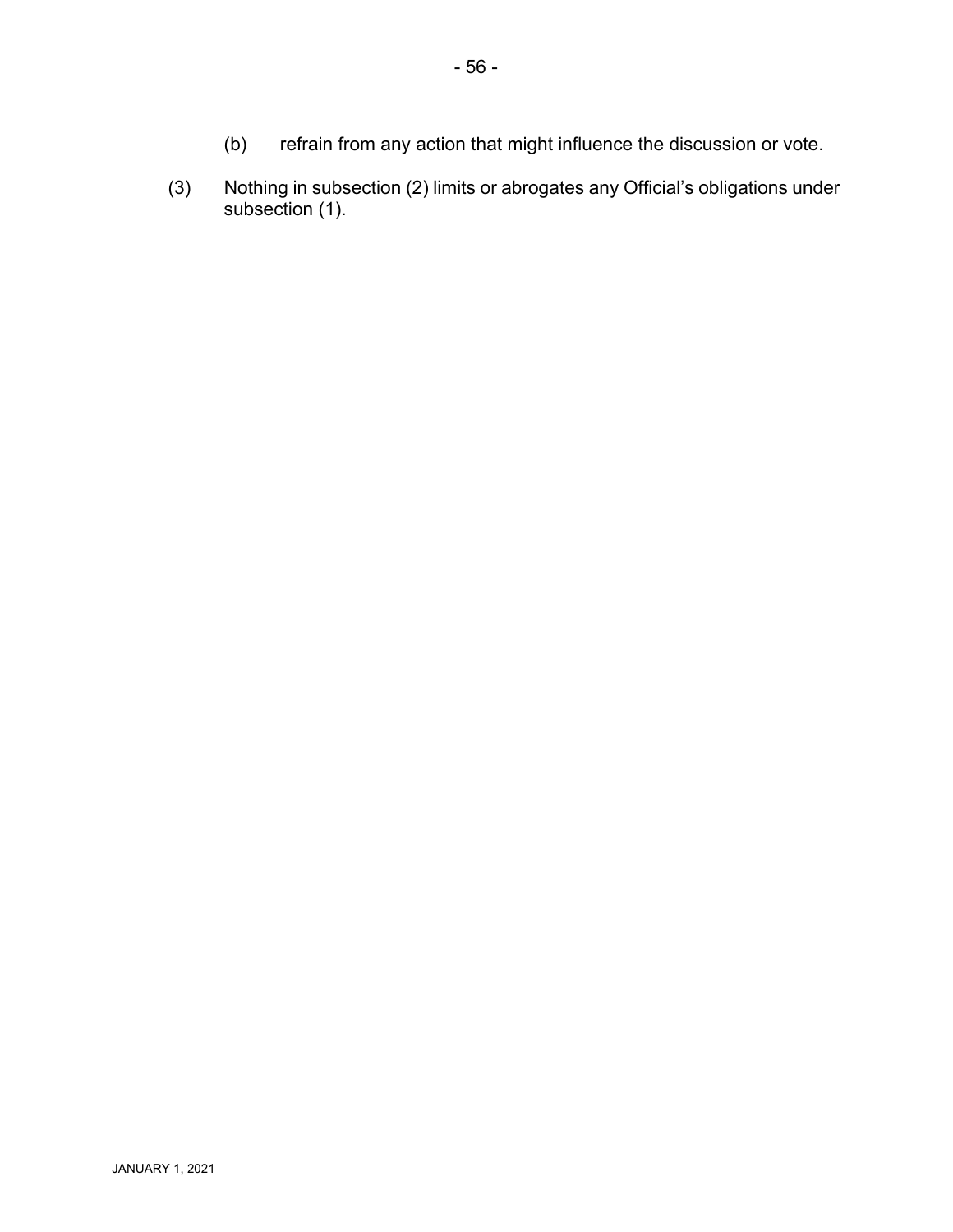# **SCHEDULE 5 – BIOSECURITY, FOOD SAFETY AND CODE OF PRACTICE**

# **Incorporation by Reference**

- 1. The following are adopted and incorporated by reference into this Schedule:
	- (a) The B.C. Poultry Biosecurity Program published by the B.C Poultry Association on April 17, 2007;
	- (b) The Canadian Broiler Hatching Egg Producers Association's *Canadian Hatching Egg QualityTM Producer Manual* (the HACCPbased on-Farm food safety program for hatching egg producers); and
	- (c) The Canadian Agri-Food Research Council's *Recommended code of practice for the care and handling of farm animals – Chickens, Turkeys and Breeders from Hatchery to Processing Plant*;

(collectively, the "Programs").

## **Compliance with Programs and Directions**

2. Every Producer shall comply with the codes, standards, rules and requirements contained in the Programs, and shall further comply with all directions as may be made by the Commission from time to time with respect to biosecurity and/or food safety including, without limiting the generality of the foregoing, directions made by the Commission from time to time with respect to pest control and/or post SE positive cleaning and disinfecting.

# **On Farm Program Coordinator**

- 3. (1) The Commission may designate a Person to act as the On Farm Program Coordinator for the purpose of assisting in the administration of the Programs.
	- (2) A Person designated by the Commission to act as the On Farm Program Coordinator is authorized to exercise the following delegated powers of the Commission:
		- (a) the power to inspect a Producer's books, records and accounts relating to the production, transportation, packing, storage and marketing of Broiler Hatching Eggs, Saleable Chicks or broiler breeders, for the purpose of assessing the degree of compliance with the Programs;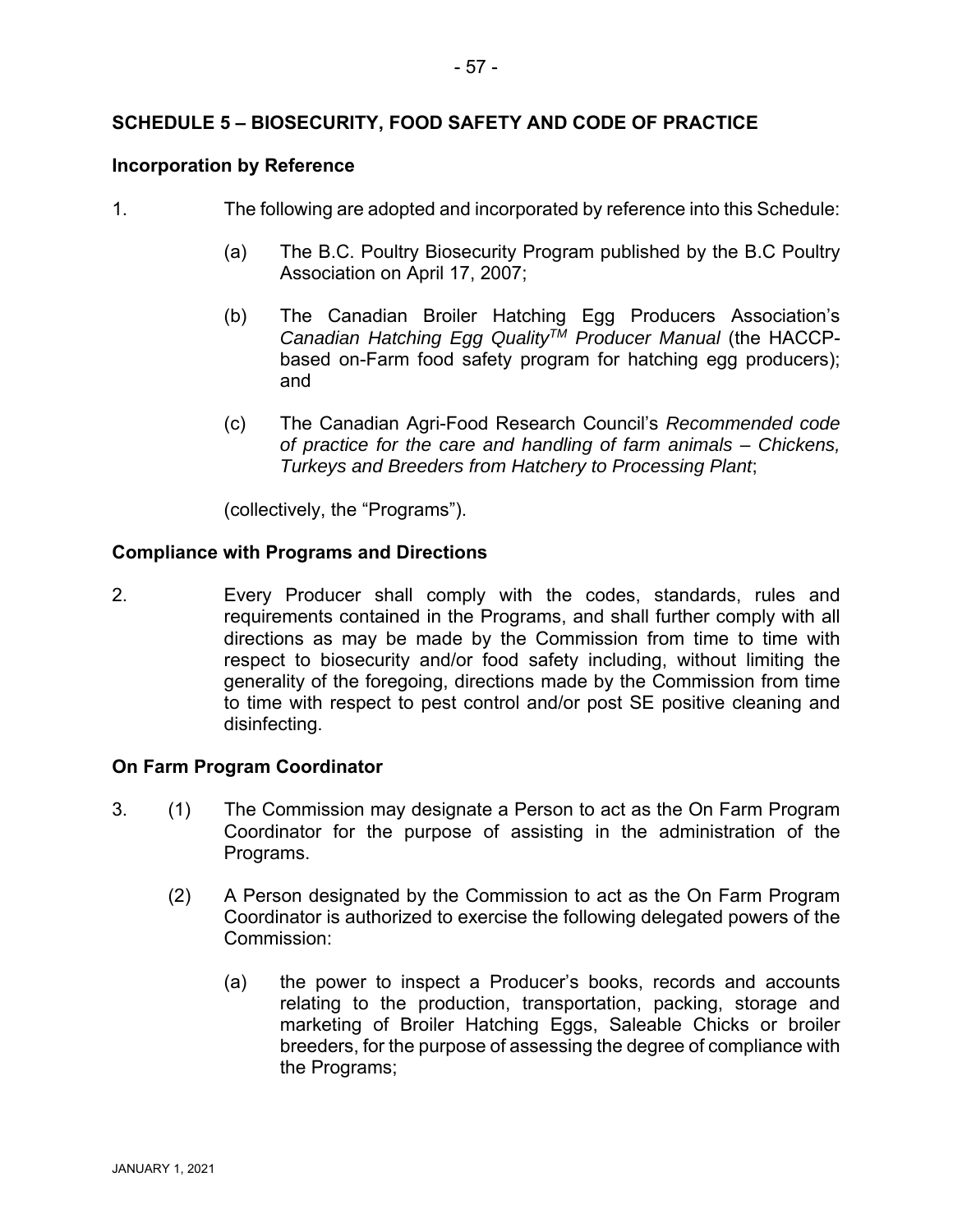- (b) the power to request that any Person licensed by the Commission furnish information or documentation relating to the production, transportation, packing, storage and marketing of Broiler Hatching Eggs, Saleable Chicks or broiler breeders, for the purpose of assessing the degree of compliance with the Programs;
- (c) the power to request that any Person licensed by the Commission make specific answers to any questions submitted to that Person, for the purpose of assessing the degree of compliance with the Programs;
- (d) the power to search vehicles in which the regulated product is transported, and to inspect all Farm or business premises owned, occupied or controlled by any Person licensed by the Commission, for the purpose of assessing the degree of compliance with the Programs; and
- (e) the power to issue a corrective action request in relation to any matter noted by the On Farm Program Coordinator as being noncompliant with the Programs.

# **Referral to B.C. Poultry Biosecurity Committee**

- 4. (1) Where a Person has failed to comply with a corrective action request issued by the On Farm Program Coordinator, the Commission may seek a nonbinding recommendation from the B.C. Poultry Biosecurity Committee.
	- (2) Without limiting the generality of subsection (1), the Commission may seek a non-binding recommendation from the B.C. Poultry Biosecurity Committee concerning any or all of the following matters:
		- (a) the propriety of the On Farm Program Coordinator's interpretation of the Programs; and
		- (b) the reasonableness of a corrective action request issued by the On Farm Program Coordinator.

# **Suspension and Cancellation**

5. (1) After giving a Person an opportunity to be heard, the Commission may impose terms and conditions with respect to the marketing of a regulated product and may suspend or cancel the licence held by, or Quota allotted to, a Person if that Person has failed to comply with a corrective action request issued by the On Farm Program Coordinator.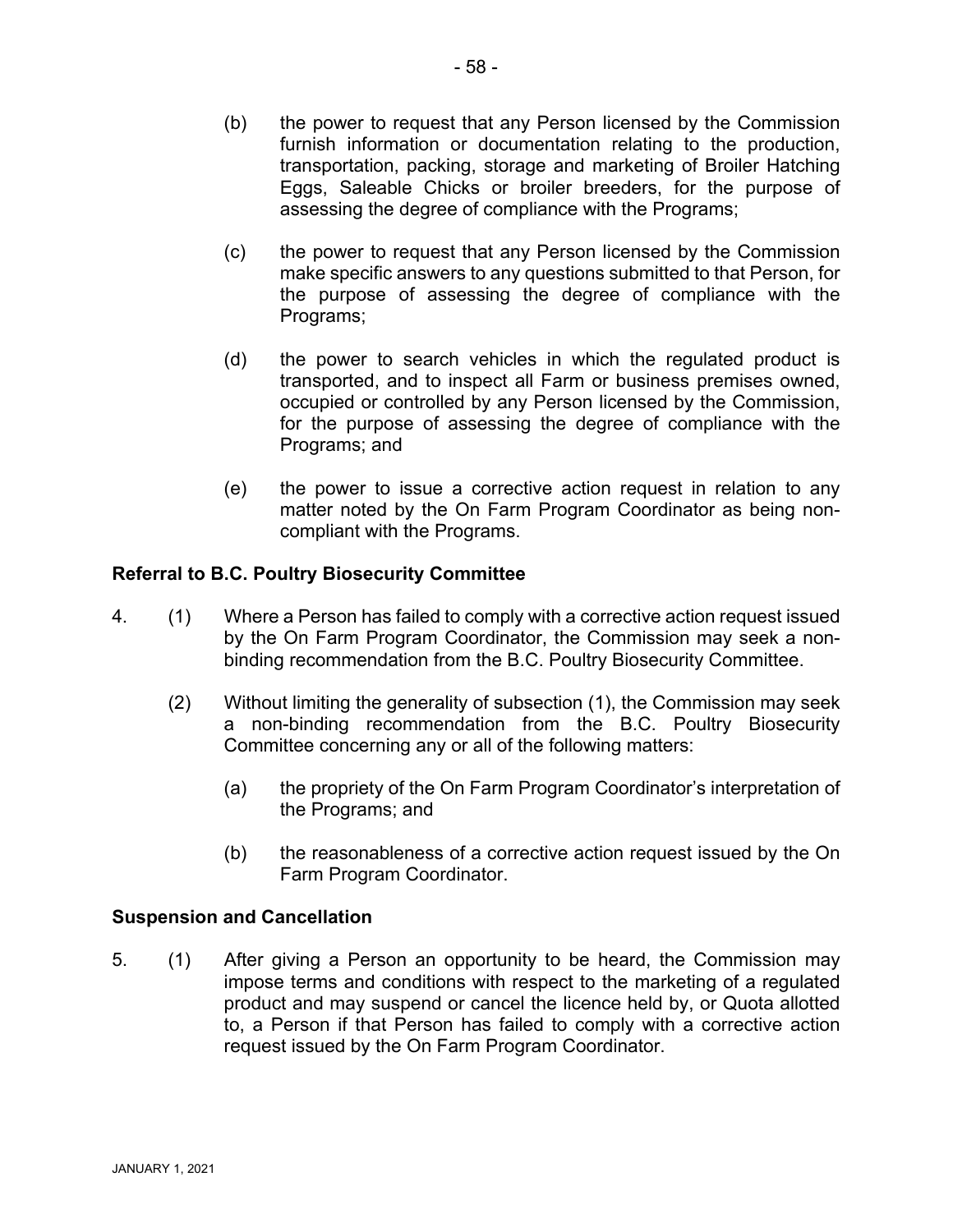- (2) Where a licence and/or Quota has been suspended for a definite period by reason of a failure to comply with a corrective action request issued by the On Farm Program Coordinator, and that failure to comply has not been rectified within the period of suspension and continues, the Commission may forthwith cancel the licence and/or all or any part of the Quota allotted to that Person.
- (3) The Commission may set and collect a charge or series of charges against a Person who has failed to comply with a corrective action request issued by the On Farm Program Coordinator to recover the expenses incurred by the Commission in connection with the imposition of terms and conditions with respect to the marketing of a regulated product, and/or the suspension or cancellation of the licence held by, or Quota allotted to, a Person.
- (4) Before the Commission imposes terms and conditions with respect to the marketing of a regulated product, or suspends or cancels the licence held by, or Quota allotted to, a Person, or sets a charge or series of charges against a Person, the Commission shall consider the following:
	- (a) previous enforcement actions for contraventions of a similar nature by the Person;
	- (b) the gravity and magnitude of the contravention;
	- (c) the extent of the harm to others resulting from the contravention;
	- (d) whether the contravention was repeated or continuous;
	- (e) whether the contravention was deliberate;
	- (f) any economic benefit derived by the Person from the contravention; and
	- (g) the Person's efforts to correct the contravention.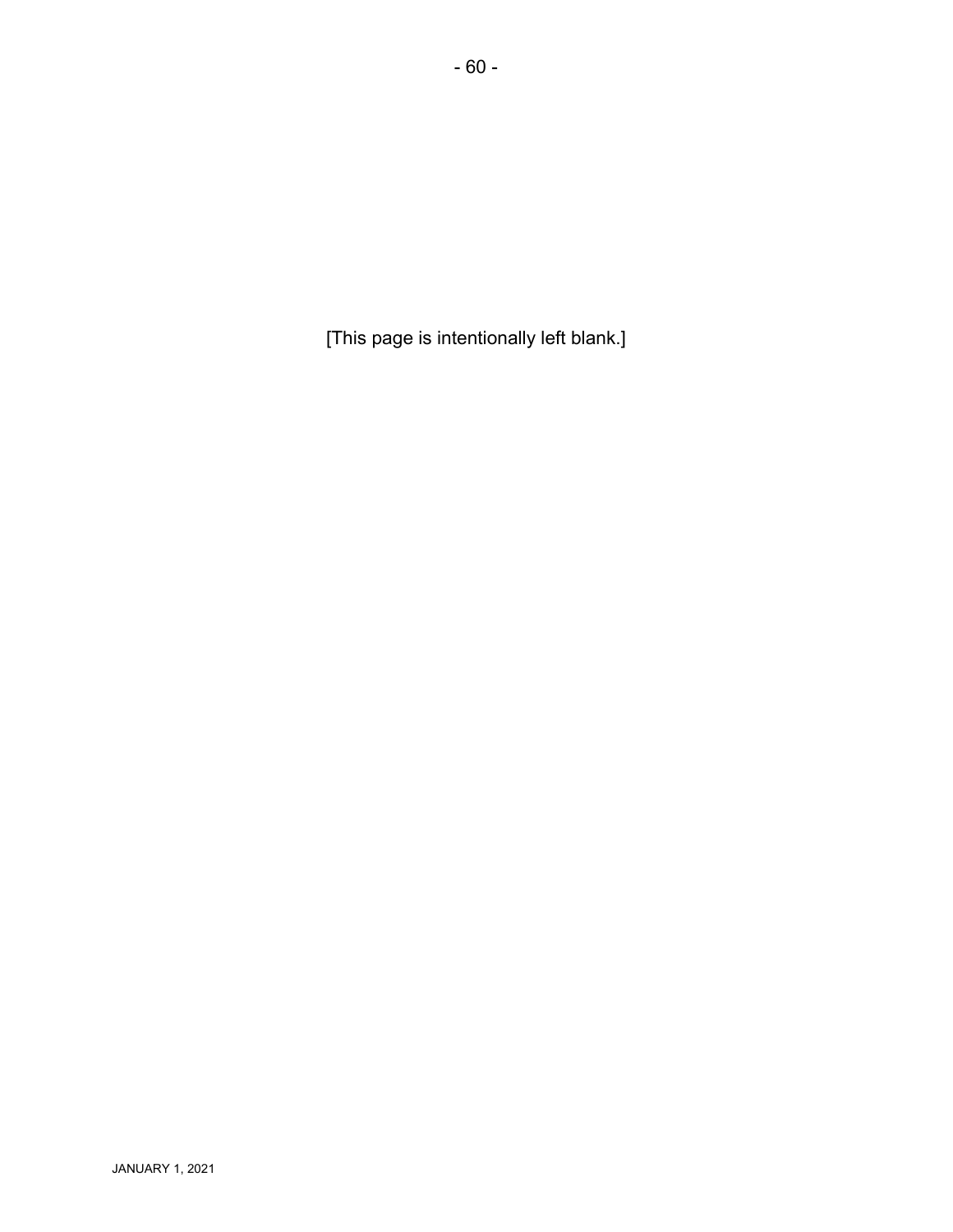# **SCHEDULE 6 – SUPPLEMENTAL STANDARDS**

## **Part I - Production Unit Standards**

#### Egg Service Rooms

1. Every Independent Production Unit shall have an Egg Service Room which shall be equipped with hot and cold running water.

### Egg Storage Rooms

- 2. (1) Egg Storage Rooms shall:
	- (a) be large enough to accommodate one week's production of Broiler Hatching Eggs and:
		- (i) packaging (buggies and trays) for four day's production of Broiler Hatching Eggs; or
		- (ii) be of a minimum area equivalent to 2 square feet for every 100 birds in production.
	- (b) be equipped with an operational calibrated thermometer and humidistat;
	- (c) have a well maintained concrete or paved loading area; and
	- (d) be equipped with cooler doors and load-out doors having a minimum width of 4 feet.
	- (2) Independent Production Units shall have no more than one Hatching Egg Storage Room.
	- (3) Egg Storage Rooms shall be accessible by way of a loading dock or other loading apparatus suitable for the loading of Broiler Hatching Eggs.
	- (4) Independent Production Units constructed after February 2006 shall have a lockable exterior entrance to the Egg Storage Room.

### **Part II - Production Unit Management Standards**

#### **General**

3. (1) Producers shall use a Hatchery's packaging and egg buggies only for the purpose of packaging and storing Broiler Hatching Eggs.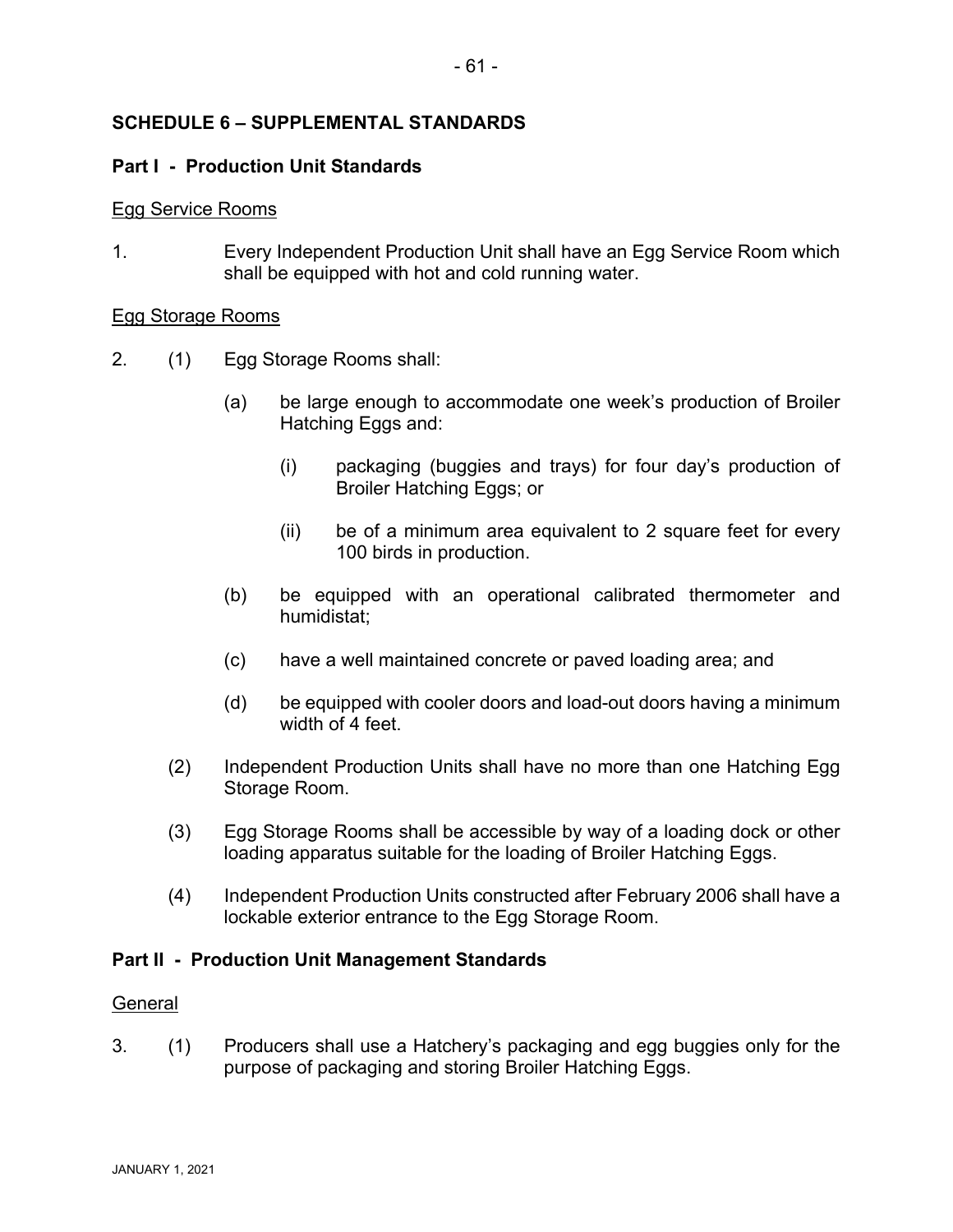- (2) No Producer shall raise or manage on a Production Unit any species of poultry other than chickens (Gallus domesticus).
- (3) Except with prior notice to the Hatchery, no Producer shall place or maintain on an Independent Production Unit broiler breeders originating from another Producer's Independent Production Unit.

#### **Pullets**

- 4. To ensure that:
	- (a) all pullet production facilities are inspected and meeting standards; and
	- (b) all placements are registered with the Commission;

 Producers must apply for a permit from the Commission to place broiler breeder pullets on a production facility other than their own at least 60 days before the projected placement date and prior to the setting of eggs at the hatchery for that parent flock. Changes in pullet flock placement, when necessary, will be accepted with prior notification to the Commission.

### Breeder Flock Management

- 5. (1) Producers:
	- (a) shall administer health and vaccination programs and revaccinations as may be prescribed by the flock veterinarian;
	- (b) shall remove all Cull Chicks when identified and all brother roosters by 25 weeks of age;
	- (c) shall spike broiler breeder flocks with replacement roosters, of the same breed, when necessary to maintain or improve fertility rates;
	- (d) are encouraged to obtain the most recent test results from the Animal Health Monitoring laboratory on any or all replacement roosters;
	- (e) shall immediately report to the Hatchery any indication of disease or any condition that may result in a significant drop in production or fertility;
	- (f) shall provide the Hatchery with copies of any laboratory reports regarding any indication of disease or any significant drop in production or fertility; and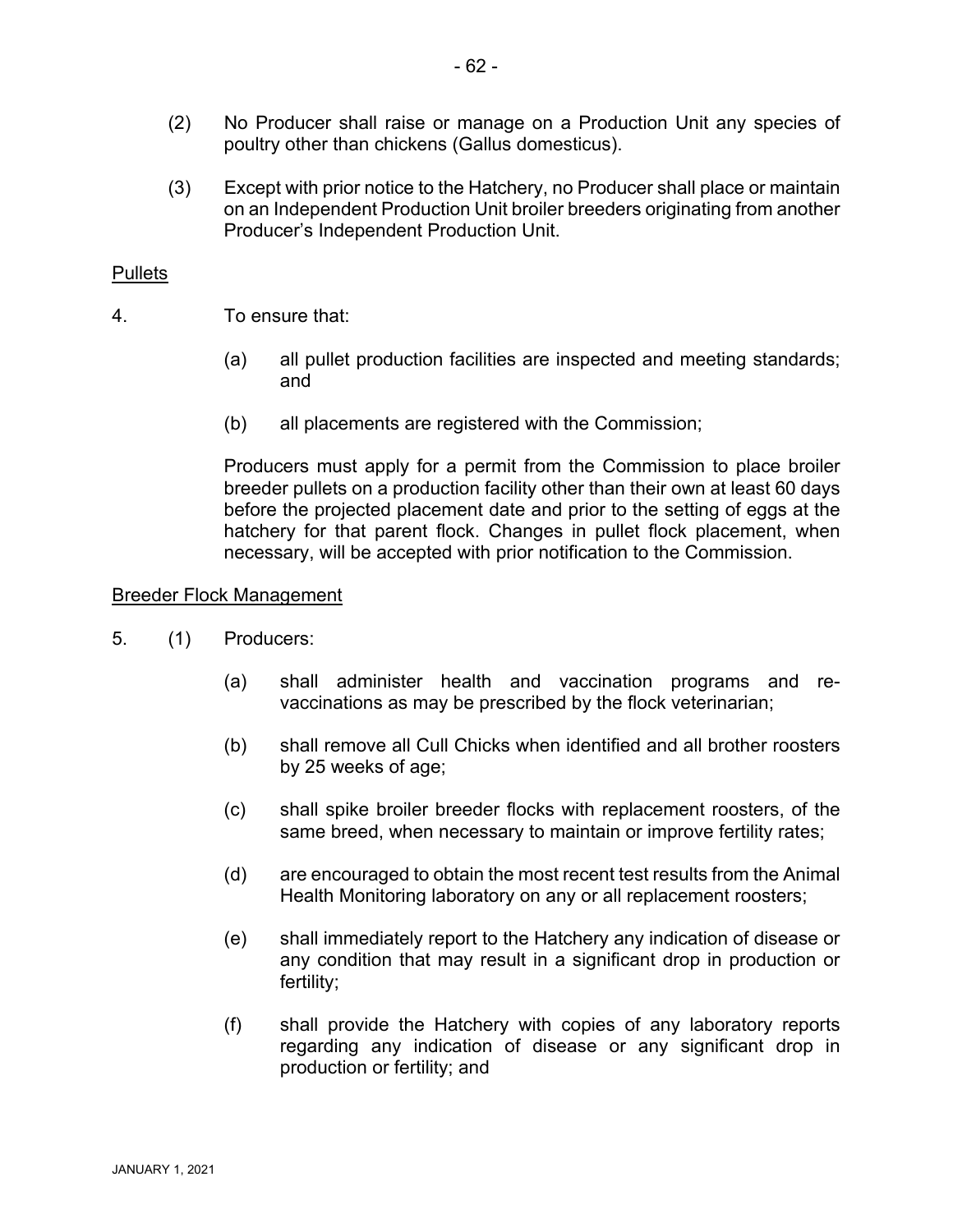- (g) shall properly maintain and keep clean all nest material.
- (2) The Commission may:
	- (a) on its own initiative;
	- (b) upon the written request of a Producer; or
	- (c) upon the written request of a Hatchery;

 take samples of Broiler Hatching Eggs from a Producer, a Hatchery, or both, for the purpose of testing Broiler Hatching Egg fertility.

## Egg Washing and Sanitation

- 6. (1) Where Broiler Hatching Eggs are washed, they shall be washed with clean water of approximately 40.5 degrees Celsius (105 degrees Fahrenheit), with a detergent approved for washing hatching eggs.
	- (2) All floor, slat, and washed Broiler Hatching Eggs shall be marked for identification so as to be distinguishable from unwashed Broiler Hatching Eggs and placed in trays at the bottom of the buggies.

### Egg Gathering, Storage and Packing

- 7. (1) Cull Eggs shall be removed by Producers before packaging, such that no more than 1.0% of the total number of Broiler Hatching Eggs in any Pick-Up shall be Cull Eggs.
	- (2) All Cull Eggs identified by a Hatchery shall be made available to the originating Producer.
	- (3) Where the Commission or its authorized delegate has verified that the number of Cull Eggs exceeds 1.0% of the total number of Broiler Hatching Eggs in a Pick-Up, the receiving Hatchery may return that Pick-Up to the Producer for re-culling, and may forthwith deduct and withhold from the total payable to such Producer a charge fixed at \$500.00.
	- (4) All Broiler Hatching Eggs packaged by a Producer shall be:
		- (a) of a minimum weight of 52 grams, unless they are Silkie or Taiwanese Broiler Hatching Eggs;
		- (b) packaged with the point down; and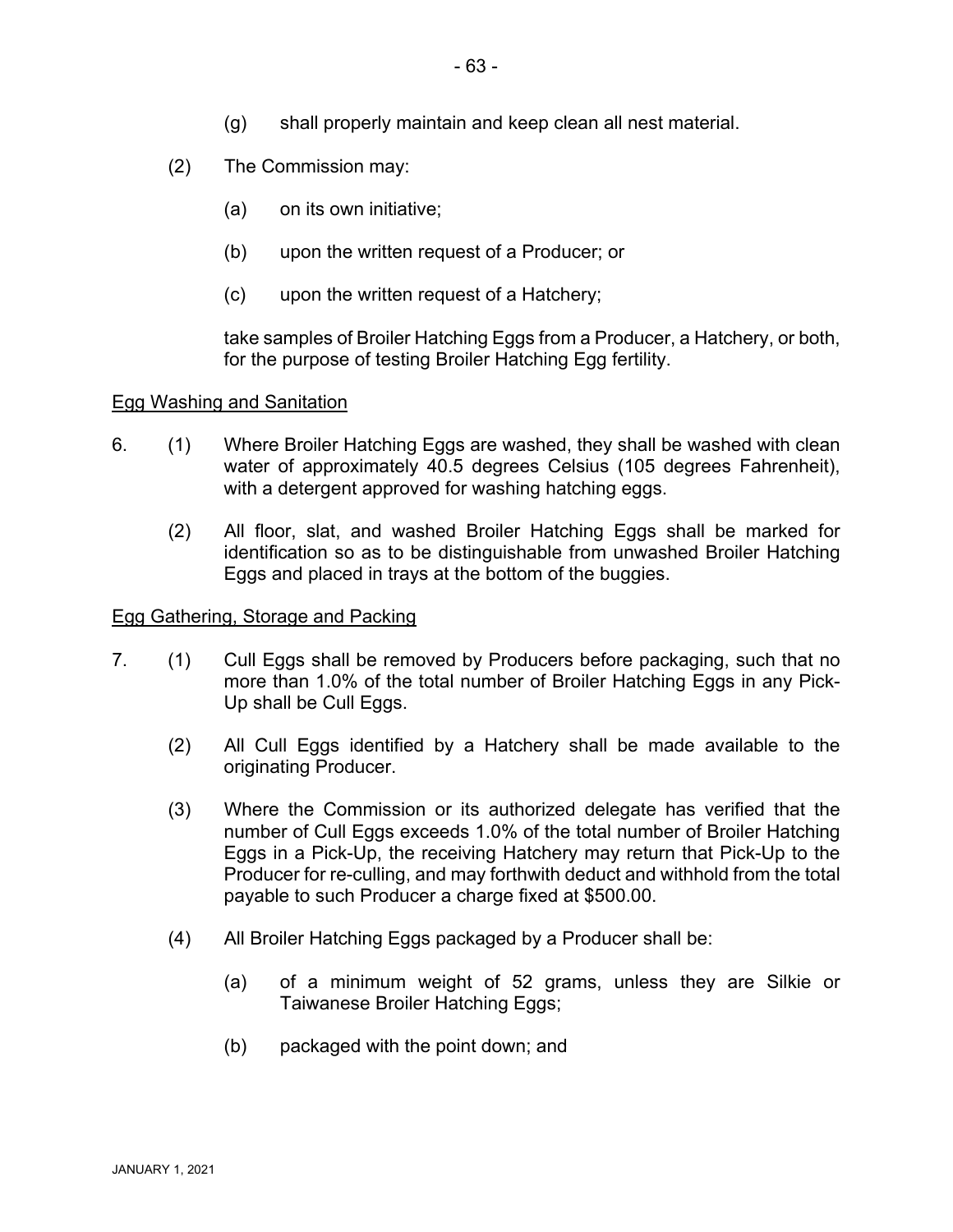- (c) packaged together only with other Broiler Hatching Eggs originating from the same flock (i.e., "blending" flocks is not permitted).
- (5) No Producer shall make eggs available for Pick-Up while such eggs have been directed to be destroyed by the Producer's veterinarian or the Canadian Food Inspection Agency.
- (6) All double-yolked eggs shall be packaged on Commission supplies and sold to the Commission;
- (7) All small eggs (less than 52 grams), shall be packaged on Commission supplies and sold to the Commission, unless they are Silkie or Taiwanese Broiler Hatching Eggs.

# **Part III - Hatchery and Transporter Standards**

### **Transport**

- 8. (1) Transporters shall:
	- (a) maintain all vehicles used for the purpose of transporting Broiler Hatching Eggs at the recommended storage temperatures for hatching eggs;
	- (b) clean and disinfect weekly all vehicles used for the purpose of transporting Broiler Hatching Eggs; and
	- (c) firmly secure all buggies used for transporting Broiler Hatching Eggs so as to minimize any damage to the eggs.

### Pullets

9. Hatcheries shall correctly identify the pullet placement location (if different from the flock owner information) on the Hatchery Supply Flock Registration form.

### Setting

10. Hatcheries shall place Marketable Eggs in their incubators in a timely fashion and as soon after such Marketable Eggs are laid as is reasonably possible.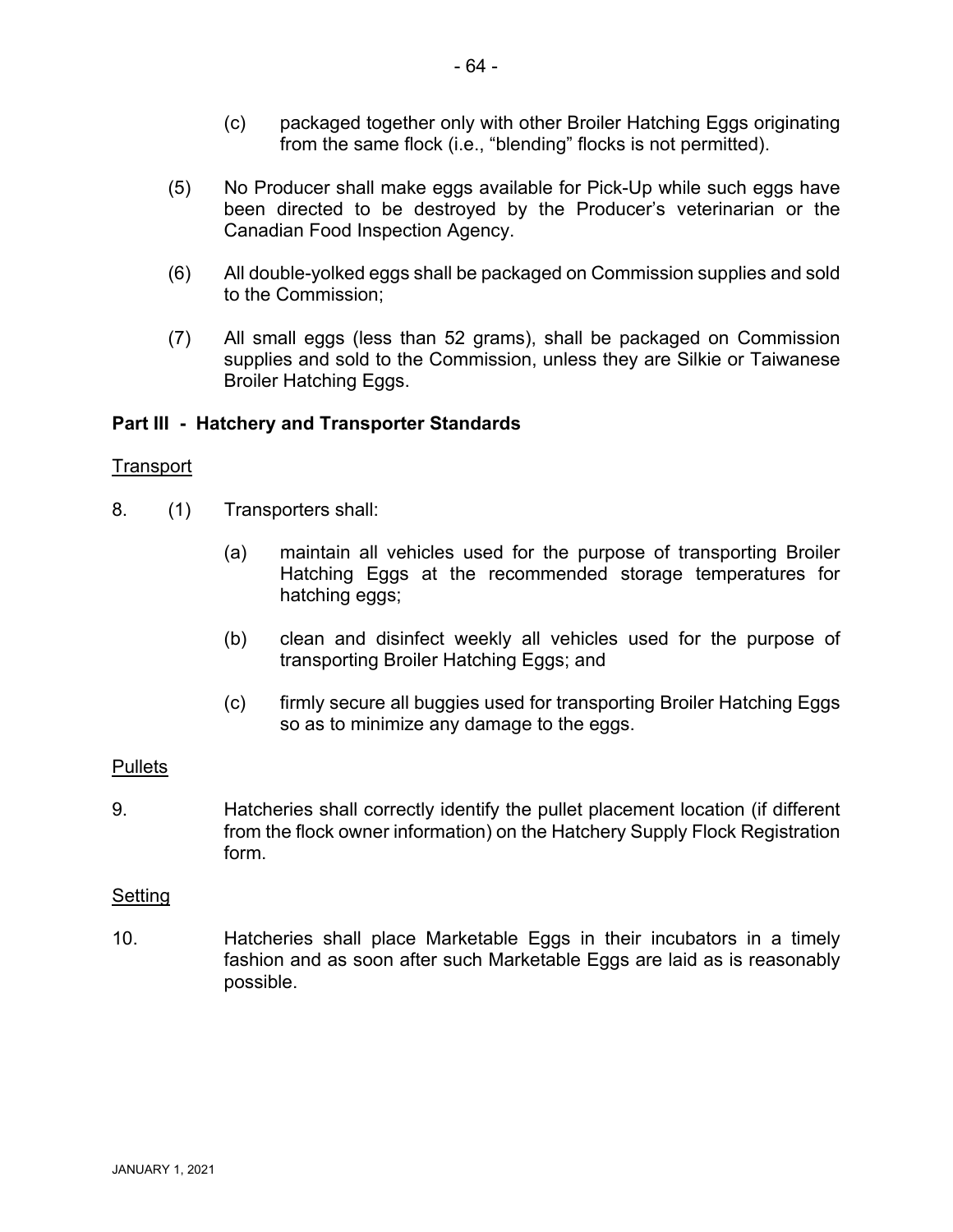# **Part IV – Breeder Standards**

#### Broiler Breeder Hatching Eggs

- 11. (1) Broiler breeder hatching eggs shall either:
	- (a) be produced from a grandparent flock that is not less than 32 weeks of age; or
	- (b) satisfy the weight requirements set out in subsection (2).
	- (2) Where broiler breeder hatching eggs are produced from a grandparent flock that is less than 32 weeks of age:
		- (a) the Hatchery supplying such broiler breeder hatching eggs must individually weigh each broiler breeder hatching egg contained in one random sample flat for every six cases;
		- (b) 100% of the broiler breeder hatching eggs so weighed must weigh at least 52 grams, unless they are Silkie or Taiwanese Broiler Hatching Eggs; and
		- (c) the Hatchery must certify in writing the results of the weighing and provide such certification to the applicable Producer not later than 3 days following the date that the broiler breeder hatching eggs are set in the Hatchery's incubator.
	- (3) Where broiler breeder hatching eggs produced from a grandparent flock that is less than 32 weeks of age do not satisfy the weight requirements set out in subsection (2), the Hatchery and the applicable Producer:
		- (a) must consult with each other with a view to arriving at mutually acceptable terms with respect to those broiler breeder hatching eggs; and
		- (b) may, if they are unable to arrive at mutually acceptable terms with respect to those broiler breeder hatching eggs, refer the resulting dispute to the Pricing and Production Advisory Committee in accordance with Part V of this Schedule.
	- (4) Producers remain obligated to pay the full amount due (without deduction, set-off or abatement) for flocks of day-old broiler breeders ordered and arranged by a Hatchery, unless another arrangement results from: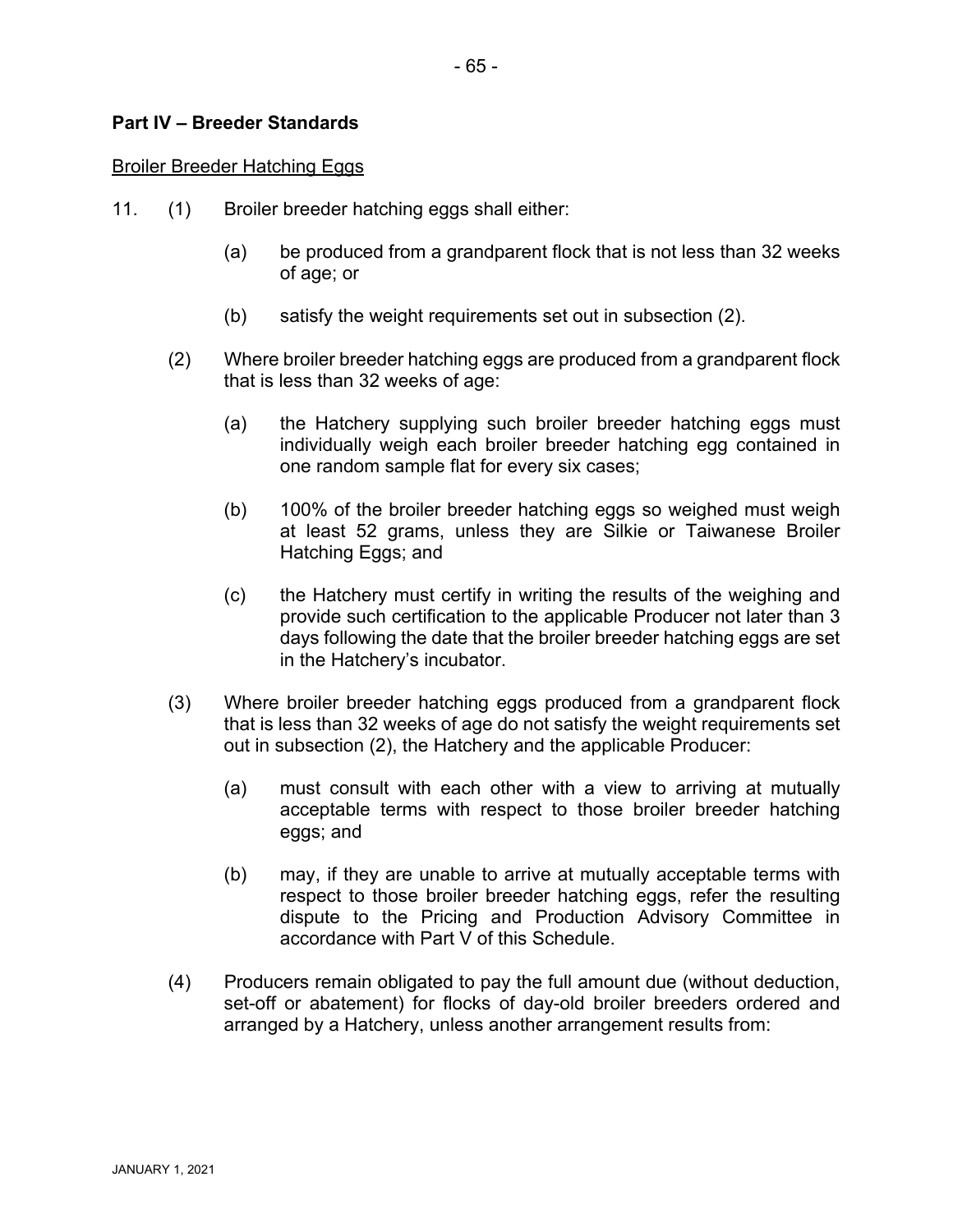- (a) mutually acceptable terms arrived at between a Hatchery and the applicable Producer with respect to broiler breeder hatching eggs that do not satisfy the weight requirements set out in subsection (2);
- (b) a recommendation made by the Pricing and Production Advisory Committee in accordance with Part V of this Schedule with respect to a resulting dispute, which recommendation has been duly accepted by the Commission; or
- (c) any other order, decision or determination that may be made by the Commission with respect to a resulting dispute.

### Broiler Breeder Chicks

12. Day-old broiler breeder pullets should not have any one or more of the following characteristics: poor legs, skin tears, missing eye(s), crossed beak, unhealthy appearance, dirty or matted with hatch material, scabby navel, body lesion(s), or curled toes.

### **Genetics**

- 13. Every Producer must be provided with all available manuals and guidelines applicable to any new strain of day-old broiler breeder pullets provided to that Producer.
- 14. New strains of day-old broiler breeder pullets should not be placed unless there has first been consultation between the applicable Hatchery, the applicable Producer and the Commission.

### **Part V - Dispute Resolution**

### Discussion and Inspection

- 15. Where a dispute arises between a Hatchery and a Producer concerning alleged non-compliance with the Standards:
	- (a) The Hatchery and the Producer shall make bona fide efforts to resolve all disputes by amicable discussions, and to meet, discuss in good faith and try to resolve disputes without litigation, controversy or claim, and to provide frank, candid and timely disclosure of all relevant facts to facilitate those discussions.
	- (b) The Commission may:
		- (i) on its own initiative;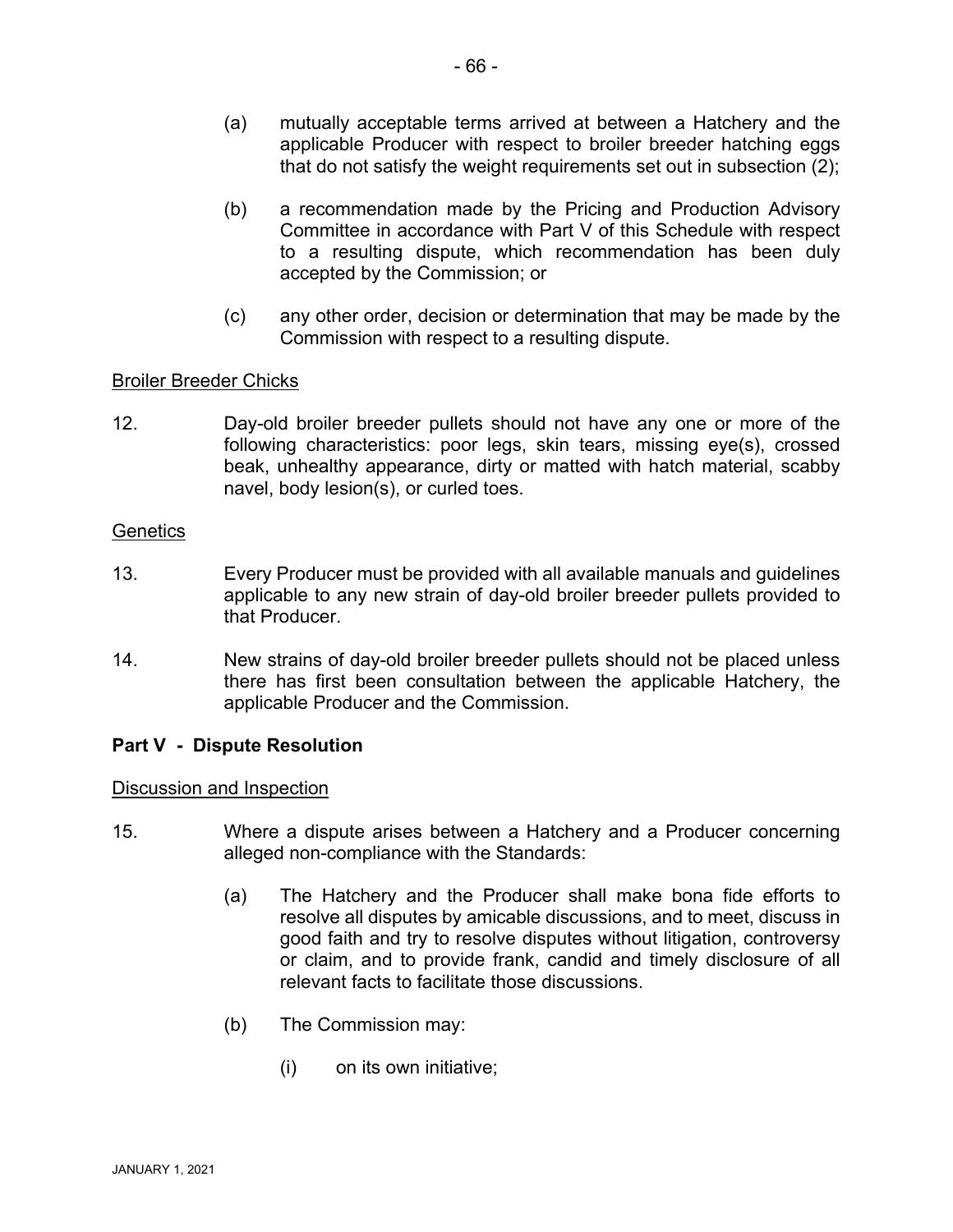- (ii) upon the written request of a Producer; or
- (iii) upon the written request of a Hatchery;

arrange for an inspection to be conducted, with or without notice, for the purpose of assessing the degree of compliance or noncompliance with the Standards.

### Referral to PPAC

- 16. (1) Where a dispute between a Hatchery and a Producer concerning alleged non-compliance with the Standards cannot be resolved by amicable discussions, the Hatchery or the Producer, as the case may be, may refer the dispute to the Pricing and Production Advisory Committee by:
	- (a) delivering to the Commission a written Request for Recommendation addressed to the Pricing and Production Advisory Committee; and
	- (b) delivering a copy of the written Request for Recommendation to all other parties whose interest is or may be affected by the dispute.
	- (2) A written Request for Recommendation shall contain:
		- (a) a detailed description of the alleged non-compliance with the Standards;
		- (b) a detailed description of the efforts made to resolve the dispute by amicable discussions, without revealing any communications of a privileged nature; and
		- (c) the nature of the recommendation sought by the applicant.
	- (3) Within such time as the Pricing and Production Advisory Committee may direct, all other parties whose interest is or may be affected by the dispute may respond to the written Request for Recommendation by:
		- (a) delivering to the Commission a written Response addressed to the Pricing and Production Advisory Committee; and
		- (b) delivering a copy of the written Response to the applicant.
	- (4) A written Response shall contain:
		- (a) a detailed description of the efforts made to resolve the dispute by amicable discussions, without revealing any communications of a privileged nature; and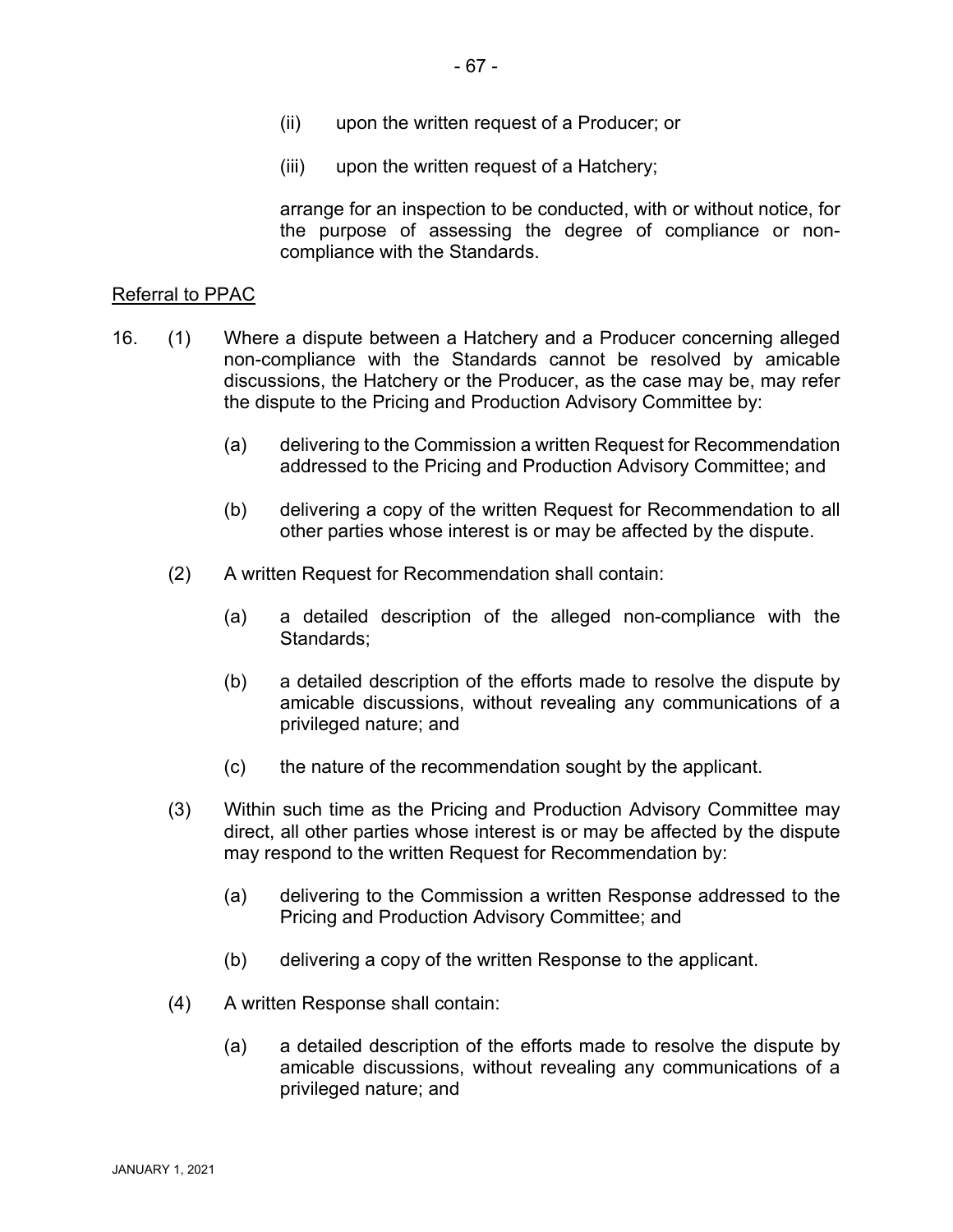- (b) the nature of the recommendation sought by the respondent.
- (5) Within such time as the Pricing and Production Advisory Committee may direct, the applicant may reply to a written response by:
	- (a) delivering to the Commission a written Reply addressed to the Pricing and Production Advisory Committee; and
	- (b) delivering a copy of the written Reply to each Respondent.
- (6) A written Reply shall be as brief as the circumstances may permit and shall address only those matters raised in the Response not already addressed in the written Request for Recommendation.

### Consideration by PPAC

- 17. (1) When considering a dispute concerning alleged non-compliance with the Standards, the Pricing and Production Advisory Committee:
	- (a) shall conduct itself in a manner consistent with the Conflict of Interest Rules contained in Schedule 4 to the Consolidated Order as if those Rules applied, mutatis mutandis, to the Pricing and Production Advisory Committee; and
	- (b) may have regard to any inspection report that had been prepared for the purpose of assessing the degree of compliance or noncompliance with the Standards.
	- (2) In providing advice to the Commission concerning alleged non-compliance with the Standards, the Pricing and Production Advisory Committee may:
		- (a) recommend that no action be taken by the Commission on the basis that there has been no material deviation from the Standards;
		- (b) recommend that no action be taken by Commission on the basis that there has been no material impact from a deviation from the Standards;
		- (c) recommend that the Commission direct the Producer or Hatchery, as the case may be, to rectify any deviation from the Standards within such time as it considers appropriate;
		- (d) recommend that the Commission suspend the next placement until all Standards are met;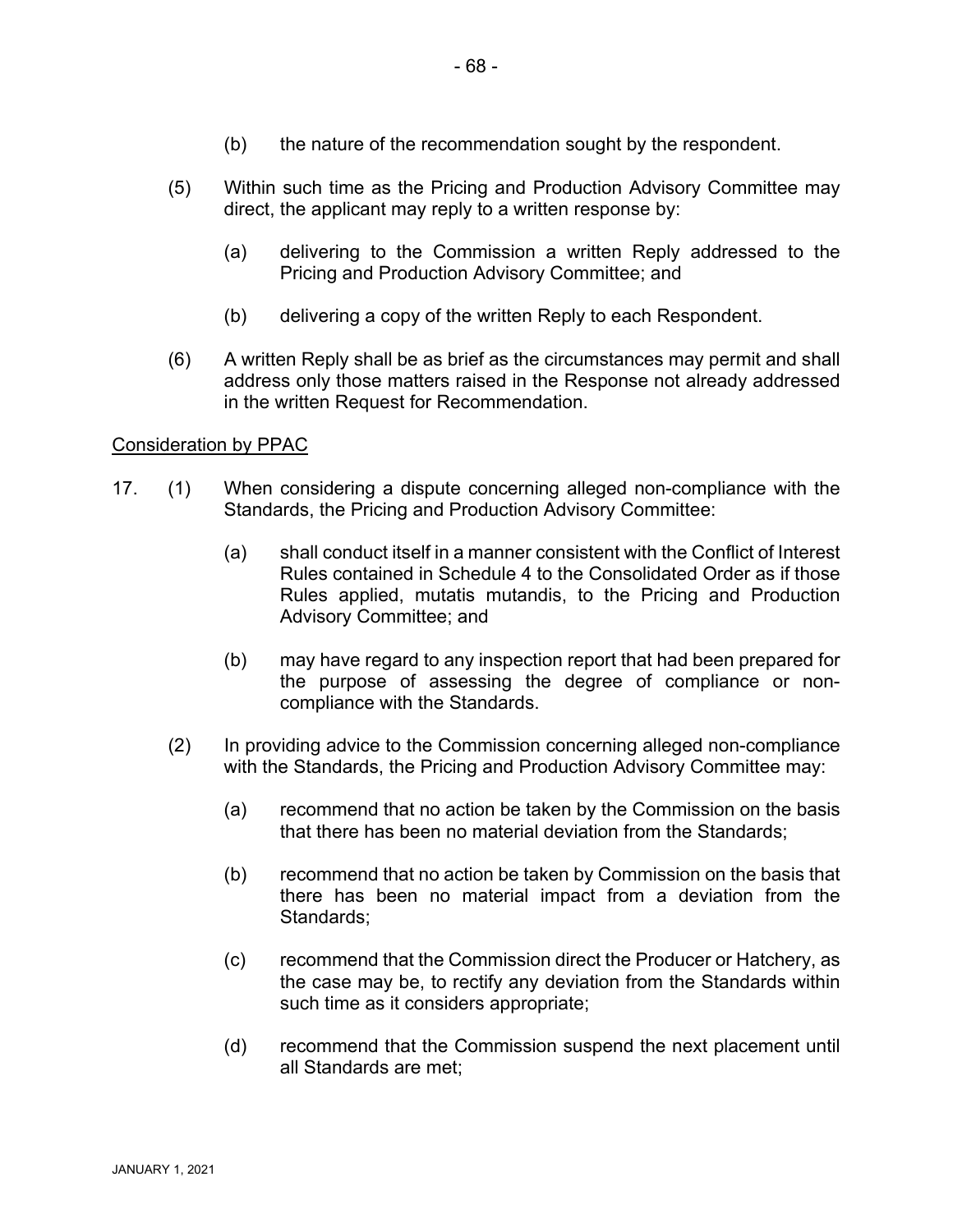- (e) recommend that Commission make an order, decision or determination concerning the pricing of regulated product, including an adjustment to price, as the Pricing and Production Advisory Committee may consider appropriate in the circumstances;
- (f) recommend that Commission make an order, decision or determination concerning the production of regulated product, including a direction with respect to the kill age of any broiler breeder flock, as the Pricing and Production Advisory Committee may consider appropriate in the circumstances;
- (g) make such other recommendations as the Pricing and Production Advisory Committee may consider appropriate in the circumstances.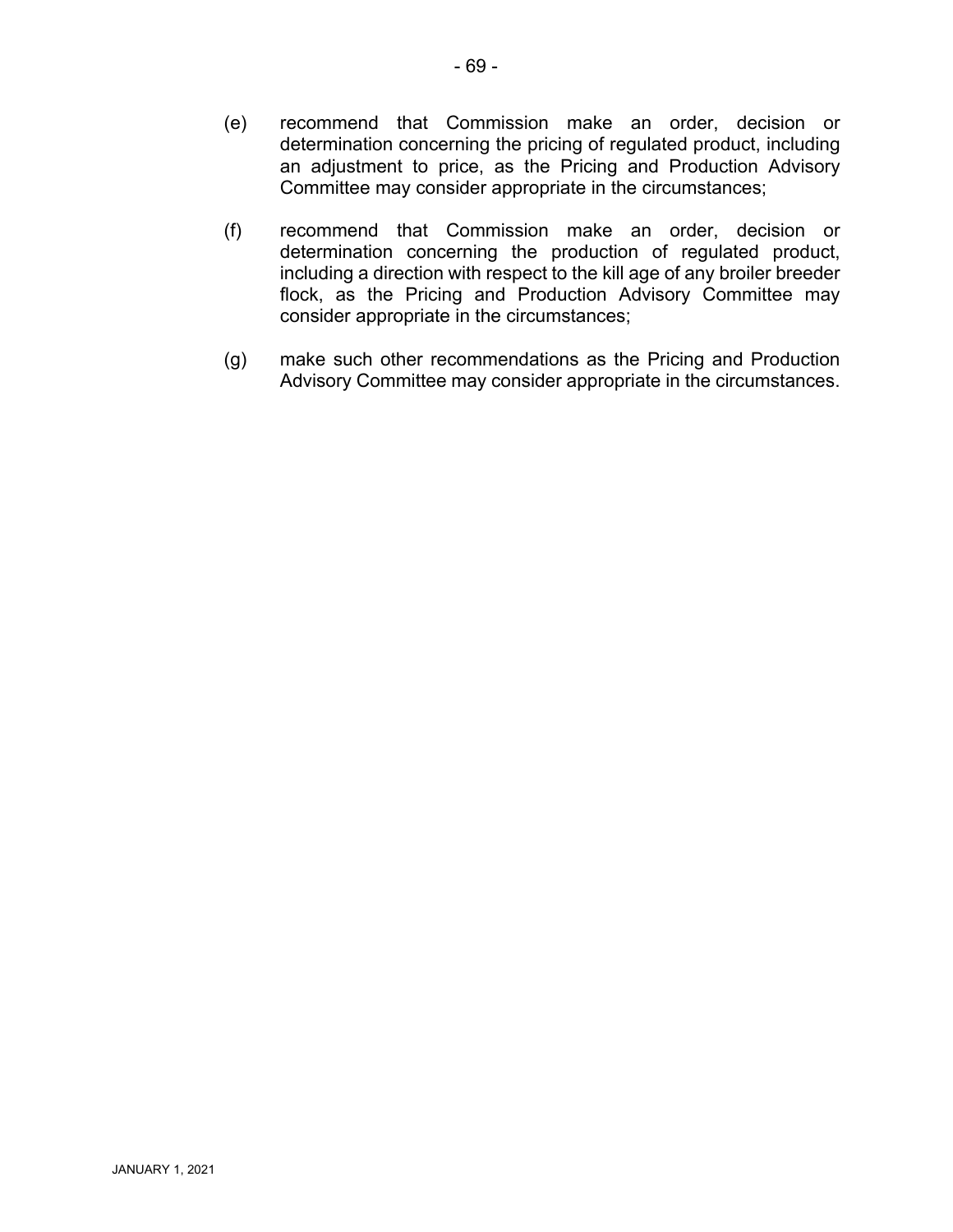[This page is intentionally left blank.]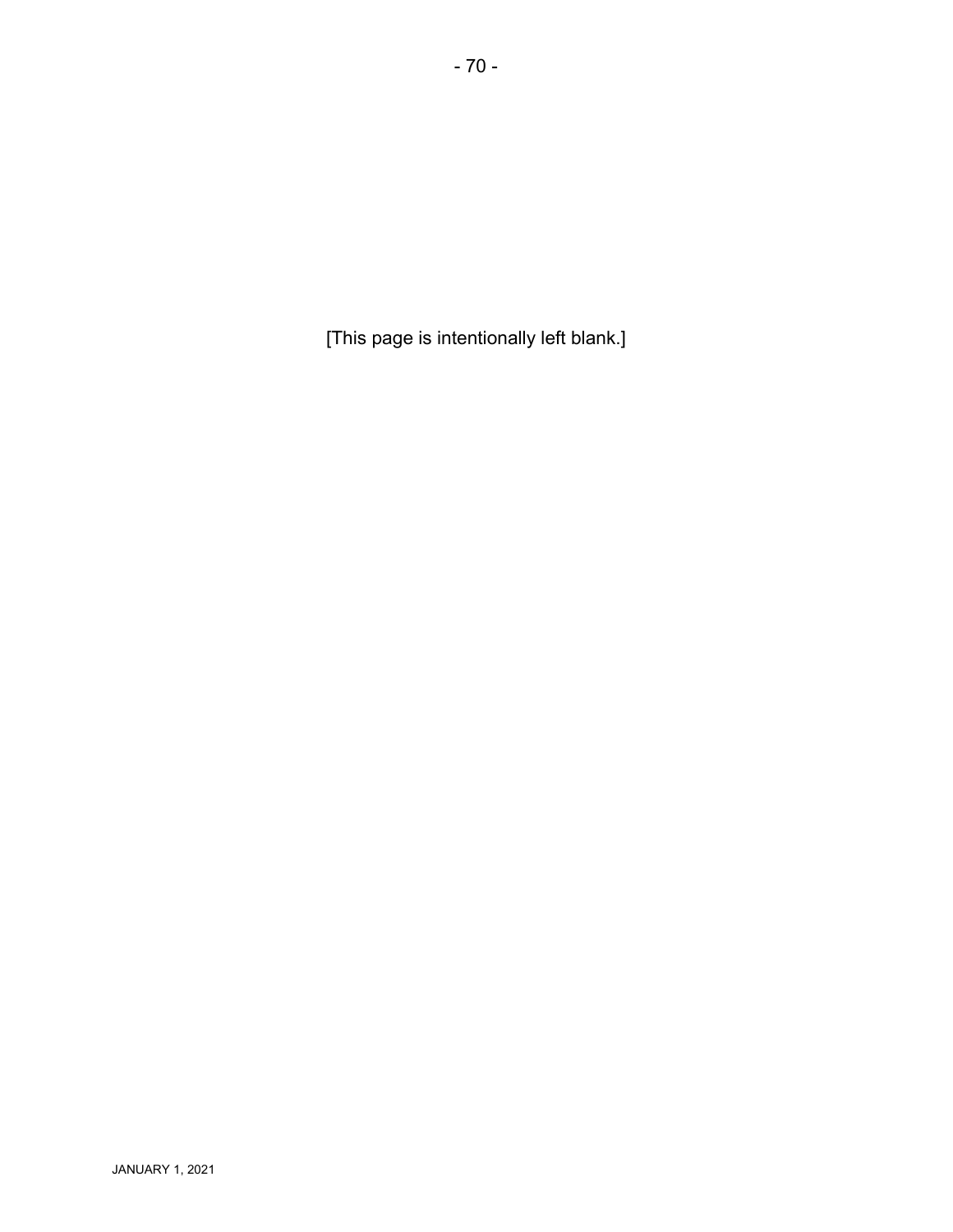# **SCHEDULE 7 – SMALL LOT INNOVATIVE SELF-MARKETER PROGRAM RULES**

# **Definitions**

1. In these Rules:

"**Atypical Strain of Broiler Breeder**" means a strain of Broiler Breeder that produces a day-old Chick that cannot be made available through a licensed Hatchery on an economically viable basis.

"**Spouse**" means a partner in a marriage, or a Person with whom there has been cohabitation in a conjugal relationship, having so cohabitated for a continuous period of at least one year.

### **Application Under Small-Lot Innovative Self-Marketer Program**

- 2. (1) Applications to participate in the Small-Lot Innovative Self-Marketer Program are made by filing with the Commission:
	- (a) an application form, obtainable from the Commission, duly completed by the applicant;
	- (b) a copy of the applicant's birth certificate or other proof of age acceptable to the Commission;
	- (c) proof of Canadian citizenship or permanent resident status;
	- (d) proof of permanent residence status in the Province of British Columbia; and
	- (e) a non-refundable application fee of \$250.00, payable to the Commission by way of cheque.
	- (2) Spouses may submit a joint application, but no more than one application may be submitted by both Spouses, or either of them.
	- (3) An applicant for the Small-Lot Innovative Self-Marketer Program may be a partnership in which case each partner must qualify under subsection (4).
	- (4) A Person seeking to participate in the Small-Lot Innovative Self-Marketer Program must have the following qualifications:
		- (a) a genuine intention to be actively engaged in Broiler Hatching Egg production from an Atypical Strain of broiler breeder approved by the Commission, for the specific purpose of: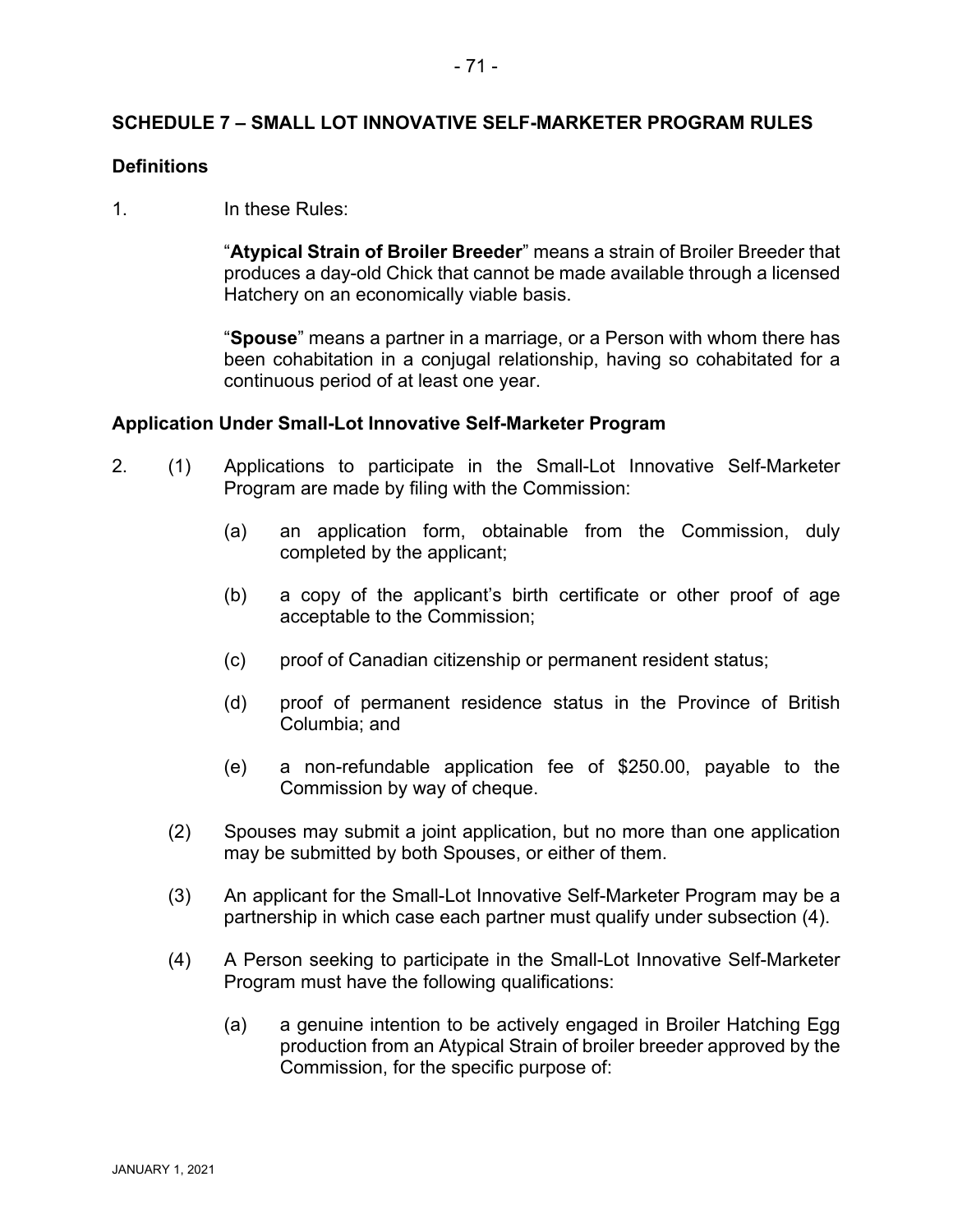- (ii) growing all day-old broiler Chicks hatched pursuant to paragraph (i) under quota allotted to the applicant by the British Columbia Chicken Marketing Board;
- (iii) processing all broilers grown pursuant to paragraph (ii) under a custom processing agreement with a licensed chicken processor in good standing with the British Columbia Chicken Marketing Board; and
- (iv) self-marketing all broilers processed pursuant to paragraph (iii) under a brand or label unique to the applicant directly to wholesalers, retailers, restaurants or consumers;
- (b) be a Canadian citizen or permanent resident of Canada;
- (c) be a permanent resident in the Province of British Columbia;
- (d) be at least 19 years of age at the time of application;
- (e) be in good standing with the British Columbia Chicken Marketing Board; and
- (f) neither the applicant, nor the Spouse of the applicant, nor any coapplicant, may have, or have had at any time, any financial interest in Quota allotted by the Commission, whether directly or indirectly, through any organization or entity.

# **Entry in Program**

- 3. (1) The applicant must submit to the Commission, within 60 days from the date application:
	- (a) proof, in a form satisfactory to the Commission, of the applicant's financial ability to establish an acceptable Independent Production Unit for the production of Broiler Hatching Eggs;
	- (b) proof, in a form satisfactory to the Commission, that the applicant has economically viable plans to sustain the production of Broiler Hatching Eggs;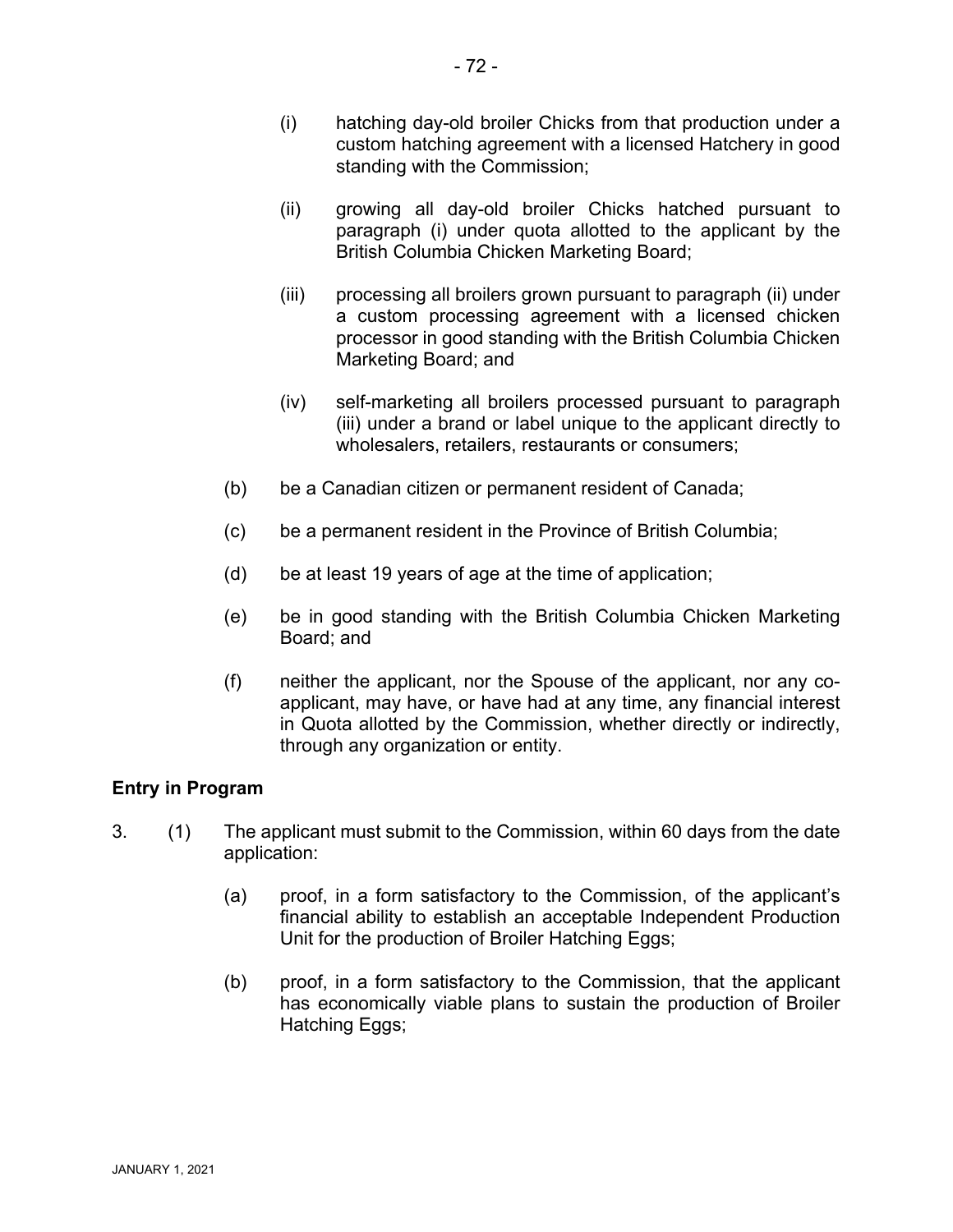- (d) proof, in a form satisfactory to the Commission, that the applicant's Independent Production Unit will be within economic access of a licensed Hatchery;
- (e) proof, in a form satisfactory to the Commission, that the applicant is able to directly order and arrange for the placement of day-old broiler breeder pullets of the Atypical Strain of Broiler Breeder approved by the Commission;
- (f) proof, in a form satisfactory to the Commission, that the applicant has made arrangements with a licensed Hatchery in good standing with the Commission for the hatching of day-old broiler Chicks from the applicant's production under a custom hatching agreement;
- (g) proof, in a form satisfactory to the Commission, that the applicant has made arrangements to grow all day-old broiler Chicks hatched pursuant to paragraph (f) under quota allotted to the applicant by the British Columbia Chicken Marketing Board;
- (h) proof, in a form satisfactory to the Commission, that the applicant has made arrangements with a licensed chicken processor in good standing with the British Columbia Chicken Marketing Board to process all broilers grown pursuant to paragraph (g) under a custom processing agreement;
- (i) proof, in a form satisfactory to the Commission, that the applicant will self-market all broilers processed pursuant to paragraph (h) under a brand or label unique to the applicant directly to wholesalers, retailers, restaurants, or consumers;
- (j) an undertaking, in a form satisfactory to the Commission, that the applicant will engage in Broiler Hatching Egg production from an Atypical Strain of Broiler Breeder approved by the Commission, for the specific purpose of:
	- (i) hatching day-old broiler Chicks from that production under a custom hatching agreement with a licensed Hatchery in good standing with the Commission;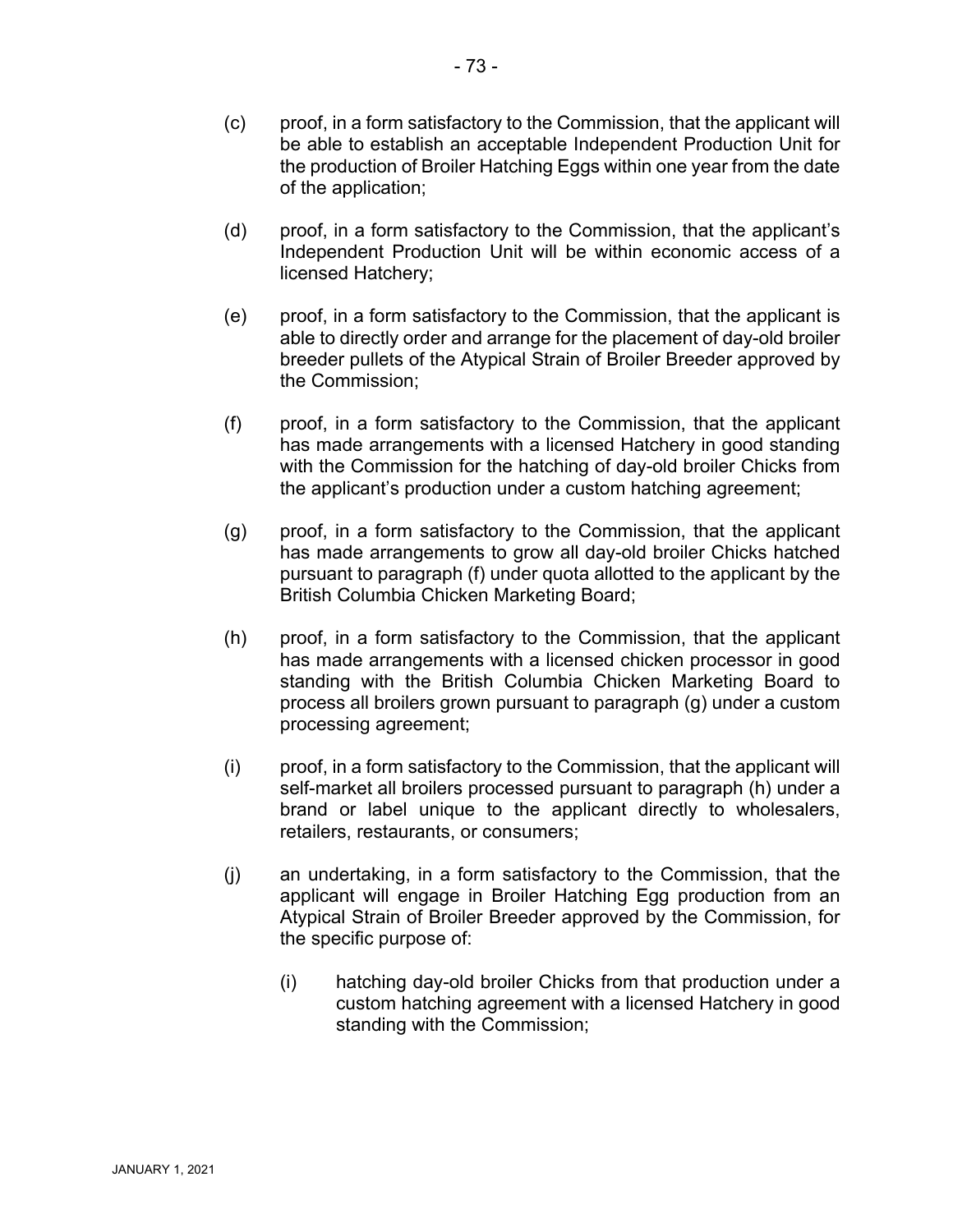- (ii) growing all day-old broiler Chicks hatched pursuant to paragraph (i) under quota allotted to the applicant by the British Columbia Chicken Marketing Board;
- (iii) processing all broilers grown pursuant to paragraph (ii) under a custom processing agreement with a licensed chicken processor in good standing with the British Columbia Chicken Marketing Board; and
- (iv) self-marketing all broilers processed pursuant to paragraph (iii) under a brand or label unique to the applicant directly to wholesalers, retailers, restaurants or consumers;
- (k) an undertaking, in a form satisfactory to the Commission, that the applicant will ship all Broiler Hatching Eggs produced in excess of the applicant's self-marketing requirements (within the limits of the quota allotted to the applicant by the British Columbia Chicken Marketing Board) to the breaker at the applicant's own cost and in accordance with a delivery schedule approved and administered by the Commission;
- (l) an acknowledgment, in a form satisfactory to the Commission, that:
	- (i) the applicant will receive only the price payable by the breaker for any Broiler Hatching Eggs marketed to the breaker;
	- (ii) the applicant will not be eligible to participate in any surplus removal program administered by the Commission (other than the Pick-Up and delivery of hatching eggs) and is not entitled to receive any subsidy with respect to any Broiler Hatching Eggs marketed to the breaker;
- (m) any other information deemed necessary by the Commission.
- (2) An applicant who has complied with subsection (1) to the satisfaction of the Commission will be allotted Placement Quota when the acceptable Independent Production Unit has been established. The amount of Placement Quota so allotted will be sufficient to satisfy the applicant's current requirements according to the amount of Grower quota allotted to the applicant by the British Columbia Chicken Marketing Board, up to a maximum of 5,000 broiler breeder pullets.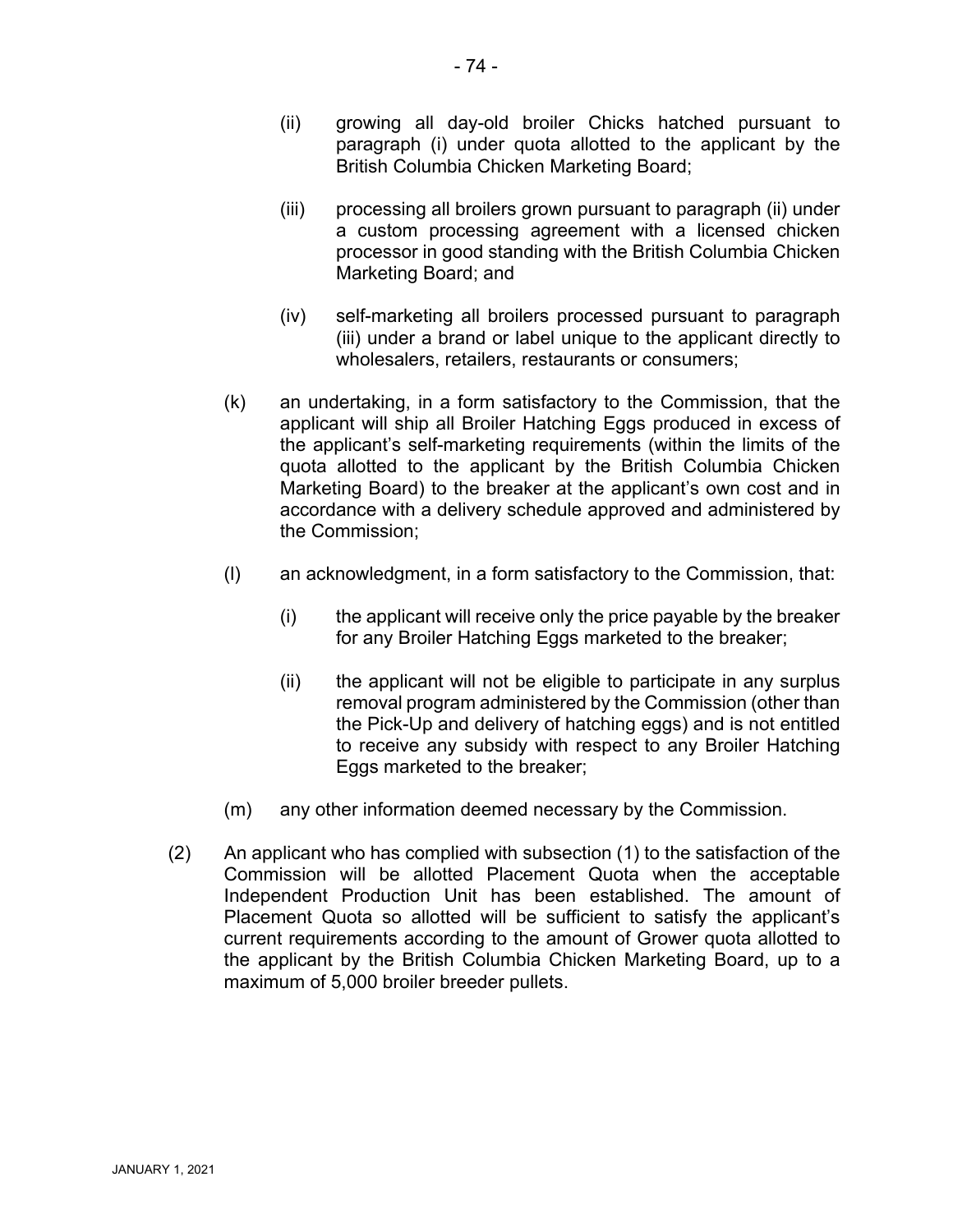(3) An applicant who has been allotted Placement Quota under subsection (2) may apply for additional allotments of Placement Quota (provided that the aggregate amount of Placement Quota allotted under the Small-Lot Innovative Self-Marketer Program shall not exceed 5,000 broiler breeder pullets) where the applicant has acquired additional Grower quota allotted to the applicant by the British Columbia Chicken Marketing Board subsequent to the initial allotment of Placement Quota under subsection (2).

### **Special Restrictions on Placement Quota Allotted Under the Program**

- 4. (1) Placement Quota allotted under the Small-Lot Innovative Self-Marketer Program may be held for production by the entrant only for so long as the entrant:
	- (a) permits Commission audits of the Farm operation to ensure compliance with Commission orders and all applicable legislation, including all terms and conditions of the Small-Lot Innovative Self-Marketer Program;
	- (b) is in good standing with all applicable Commission orders and all applicable legislation, including all terms and conditions of the Small-Lot Innovative Self-Marketer Program;
	- (c) is actively engaged in Broiler Hatching Egg production from an Atypical Strain of Broiler Breeder approved by the Commission, for the specific purpose of:
		- (i) hatching day-old broiler Chicks from that production under a custom hatching agreement with a licensed Hatchery in good standing with the Commission;
		- (ii) growing all day-old broiler Chicks hatched pursuant to paragraph (i) under quota allotted to the applicant by the British Columbia Chicken Marketing Board;
		- (iii) processing all broilers grown pursuant to paragraph (ii) under a custom processing agreement with a licensed chicken processor in good standing with the British Columbia Chicken Marketing Board; and
		- (iv) self-marketing all broilers processed pursuant to paragraph (iii) under a brand or label unique to the applicant directly to wholesalers, retailers, restaurants or consumers;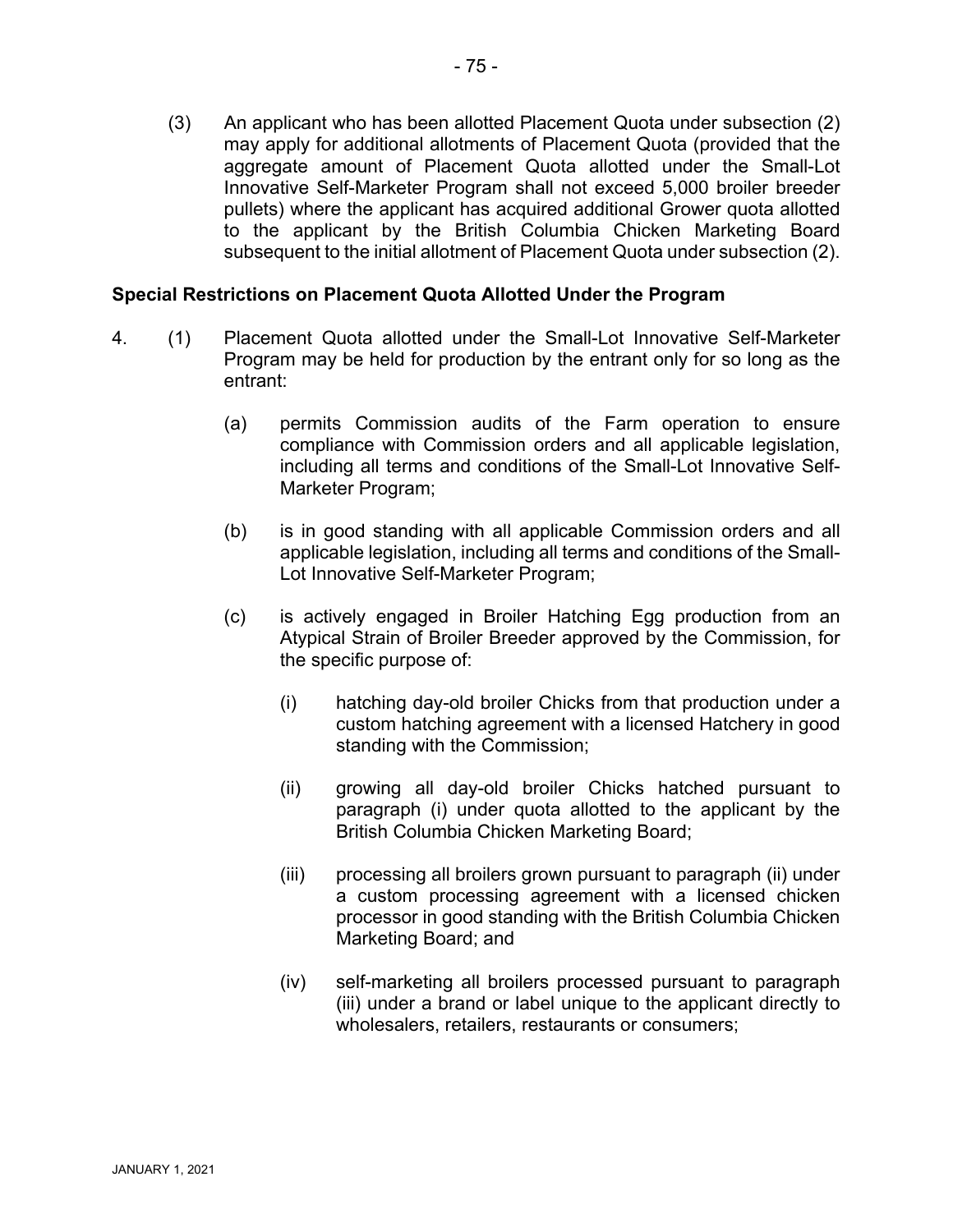- (d) ships all Broiler Hatching Eggs produced in excess of the applicant's self-marketing requirements (within the limits of the quota allotted to the applicant by the British Columbia Chicken Marketing Board) to the breaker at the applicant's own cost and in accordance with a delivery schedule approved and administered by the Commission;
- (e) receives only the price payable by the breaker for any Broiler Hatching Eggs marketed to the breaker; and
- (f) continues to be ineligible to participate in any surplus removal program administered by the Commission (other than the Pick-Up and delivery of hatching eggs) and unentitled to receive any subsidy with respect to any Broiler Hatching Eggs marketed to the breaker;

failing which the Placement Quota so allotted shall thereupon be subject to immediate cancellation on notice by the Commission to the entrant.

 (2) Placement Quota allotted under the Small-Lot Innovative Self-Marketer Program may only be Transferred for the purpose of engaging in the production of Broiler Hatching Eggs from the same Atypical Strain of Broiler Breeder for which the Commission's approval had been granted hereunder.

# **Purchase or Acquisition of Additional Placement Quota**

- 5. (1) An entrant may purchase or acquire Placement Quota.
	- (2) Entrants under the Small-Lot Innovative Self-Marketer Program are eligible to receive general allotments of new Placement Quota and are subject to general adjustments or reductions of Placement Quota, and for that purpose, such receipts, adjustments or reductions shall be calculated against the Placement Quota then allotted to the entrant.

### **Determination as to Whether the Entrant is Actively Engaged in Broiler Hatching Egg Production**

- 6. (1) The Commission will determine, in its sole discretion, whether an entrant is actively engaged in Broiler Hatching Egg production for the purposes of the Small-Lot Innovative Self-Marketer Program. Without limiting the generality of the foregoing, the Commission will have regard to the following factors:
	- (a) whether the Placement Quota allotted under the Small-Lot Innovative Self-Marketer Program is being used for the benefit of the entrant;
	- (b) whether the entrant is active in the day-to-day affairs of the Independent Production Unit, including matters of animal husbandry;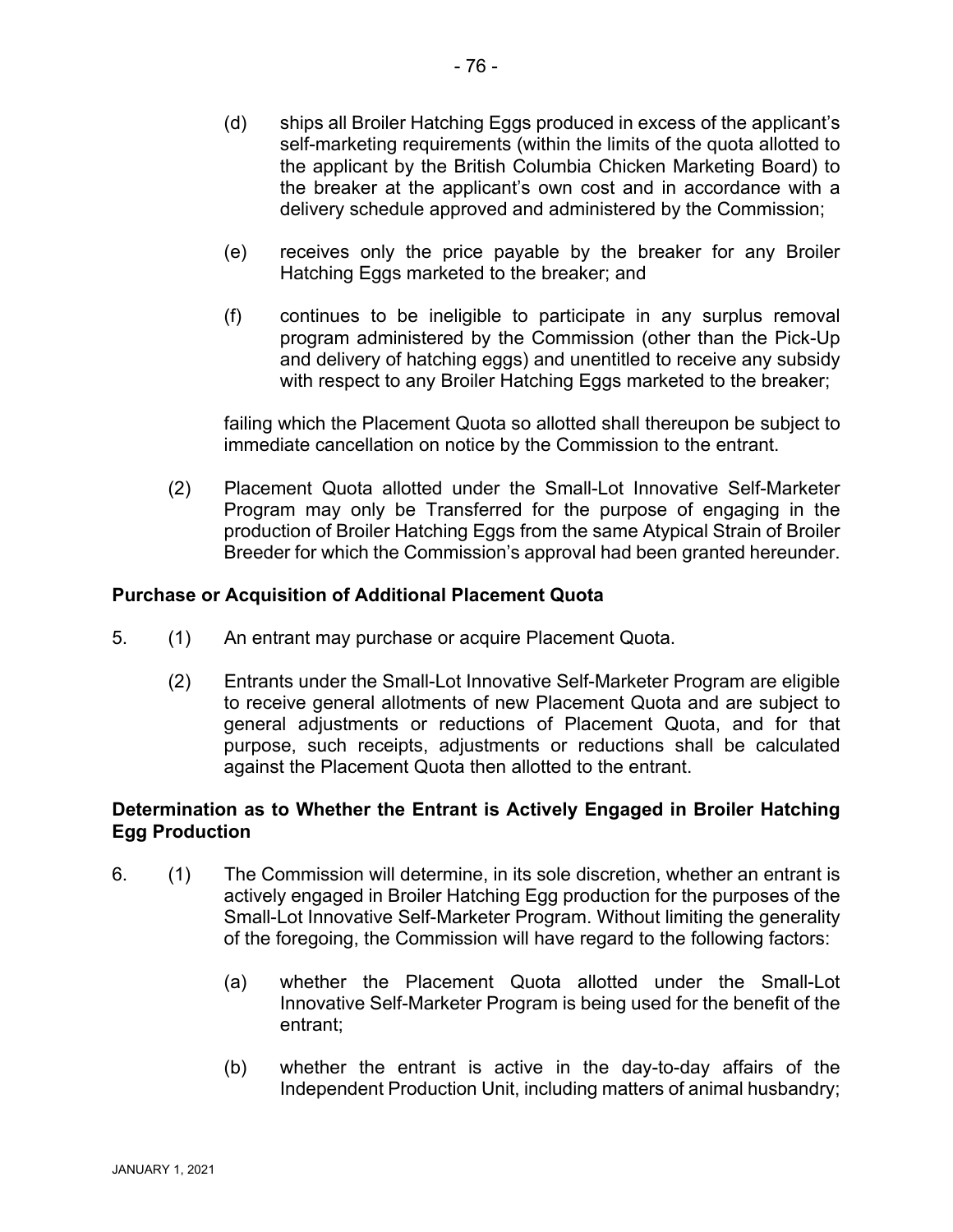- (c) whether the entrant operates and controls the Independent Production Unit;
- (d) whether the entrant owns, leases or rents the Independent Production Unit;
- (e) whether the entrant pays for feed and other Farm supplies utilized on the Independent Production Unit;
- (f) whether the entrant enjoys the chance of profit and bears the risk of loss in relation to the operations of the Independent Production Unit;
- (g) whether the entrant hatches day-old broiler Chicks from its own production under a custom hatching agreement with a licensed Hatchery in good standing with the Commission;
- (h) whether the entrant grows all day-old broiler Chicks hatched pursuant to paragraph (g) under quota allotted to the applicant by the British Columbia Chicken Marketing Board;
- (i) whether the entrant processes all broilers grown pursuant to paragraph (h) under a custom processing agreement with a licensed chicken processor in good standing with the British Columbia Chicken Marketing Board;
- (j) whether the entrant self-markets all broilers processed pursuant to paragraph (i) under a brand or label unique to the applicant directly to wholesalers, retailers, restaurants or consumers;
- (k) whether the entrant ships all Broiler Hatching Eggs produced in excess of the applicant's self-marketing requirements (within the limits of the quota allotted to the applicant by the British Columbia Chicken Marketing Board) to the breaker at the applicant's own cost and in accordance with a delivery schedule approved and administered by the Commission;
- (l) whether the entrant receives only the price payable by the breaker for any Broiler Hatching Eggs marketed to the breaker;
- (m) whether the entrant continues to be ineligible to participate in any surplus removal program administered by the Commission (other than the Pick-Up and delivery of hatching eggs) and unentitled to receive any subsidy with respect to any Broiler Hatching Eggs marketed to the breaker;